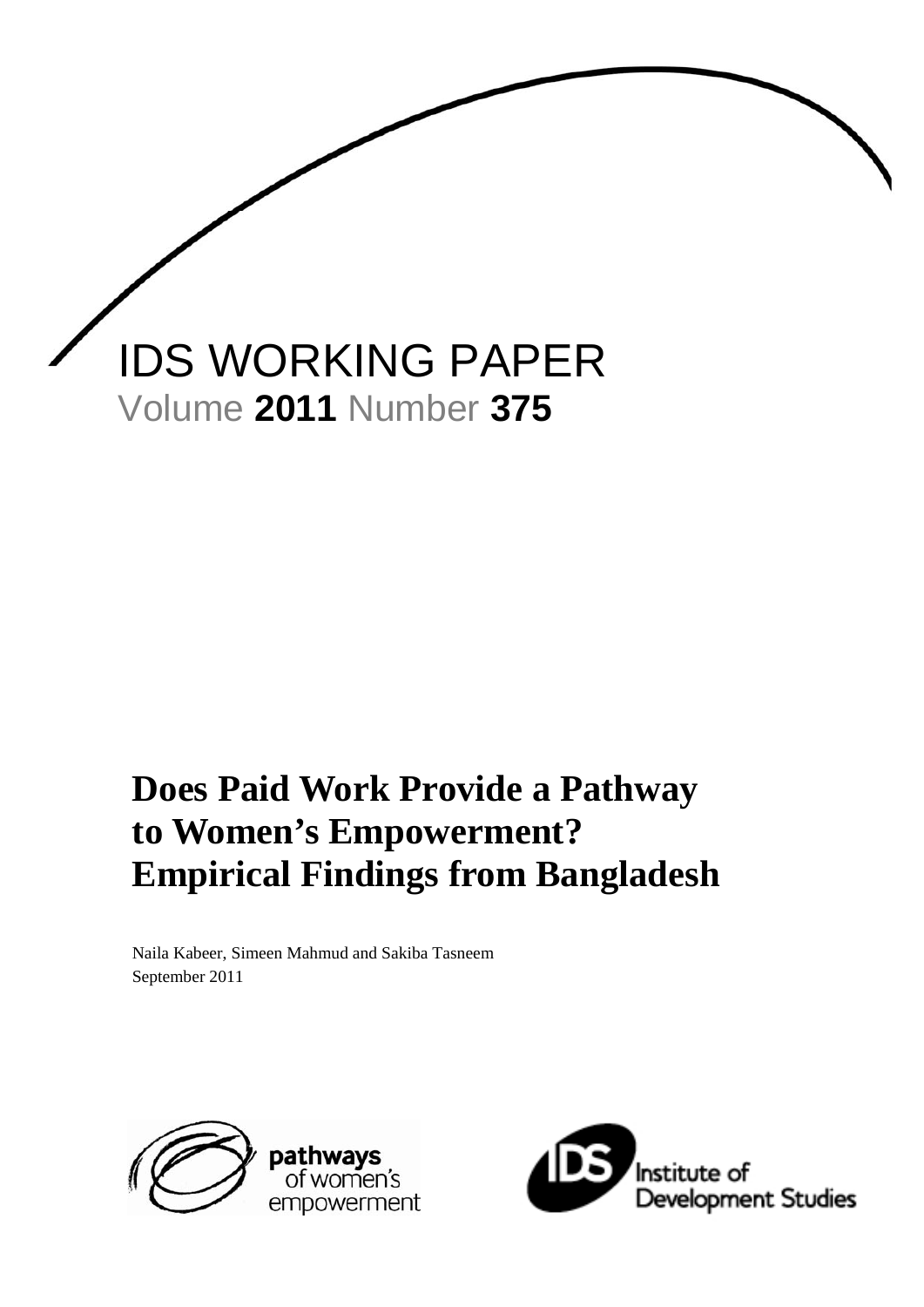Does Paid Work Provide a Pathway to Women's Empowerment? Empirical Findings from Bangladesh Naila Kabeer, Simeen Mahmud and Sakiba Tasneem IDS Working Paper 375 First published by the Institute of Development Studies in September 2011 © Institute of Development Studies 2011 ISSN: 2040-0209 ISBN: 978-1-78118-016-7

A catalogue record for this publication is available from the British Library. All rights reserved. Reproduction, copy, transmission, or translation of any part of this publication may be made only under the following conditions:

• with the prior permission of the publisher; or

• with a licence from the Copyright Licensing Agency Ltd., 90 Tottenham Court Road, London

W1P 9HE, UK,

or from another national licensing agency; or

• under the terms set out below.

This publication is copyright, but may be reproduced by any method without fee for teaching or nonprofit purposes, but not for resale. Formal permission is required for all such uses, but normally will be granted immediately. For copying in any other circumstances, or for reuse in other publications, or for translation or adaptation, prior written permission must be obtained from the publisher and a fee may be payable.

Available from: Communications Unit, Institute of Development Studies, Brighton BN1 9RE, UK Tel: +44 (0) 1273 915637 Fax: +44 (0) 1273 621202 E-mail: bookshop@ids.ac.uk Web: www.ids.ac.uk/ids/bookshop IDS is a charitable company limited by guarantee and registered in England (No. 877338)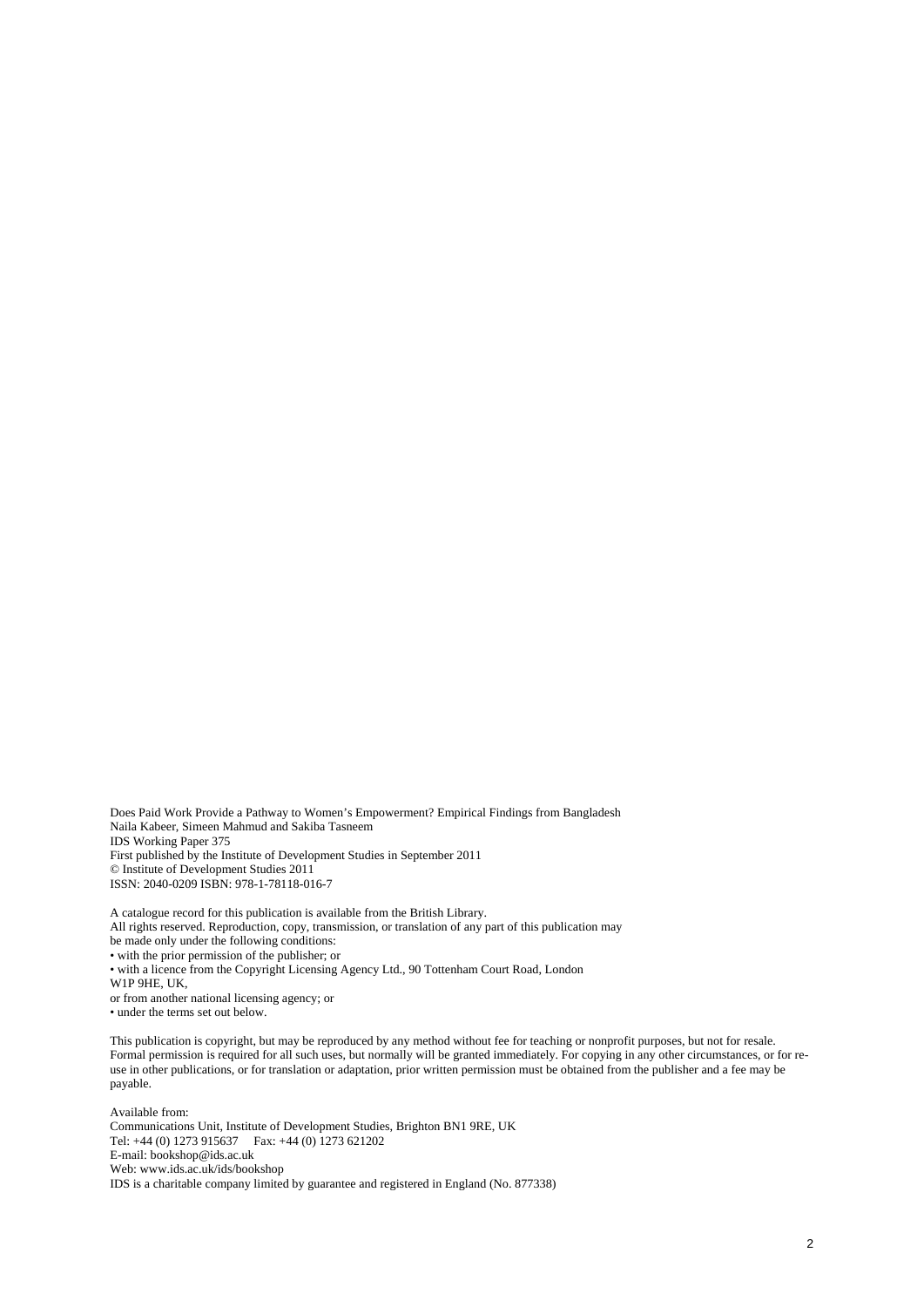## **Does Paid Work Provide a Pathway to Women's Empowerment? Empirical Findings from Bangladesh**

Naila Kabeer, Simeen Mahmud and Sakiba Tasneem

### **Summary**

The debate about the relationship between paid work and women's position within the family and society is a long standing one. Some argue that women's integration into the market is the key to their empowerment while others offer more sceptical, often pessimistic, accounts of this relationship. These contradictory viewpoints reflect a variety of factors: variations in how empowerment itself is understood, variations in the cultural meanings and social acceptability of paid work for women across different contexts and the nature of the available work opportunities within particular contexts. This paper uses a combination of survey data and qualitative interviews to explore the impact of paid work on various indicators of women's empowerment ranging from shifts in intra-household decision-making processes to women's participation in public life. It finds that forms of work that offer regular and relatively independent incomes hold out the greater transformative potential. In addition, it highlights a range of other factors that also appear to contribute to women's voice and agency in the context of Bangladesh.

**Keywords:** gender, paid work, empowerment, informality

**Naila Kabeer** is Professor of Development Studies at the School of Oriental and African Studies, London. She convened the thematic research on economic pathways to women's empowerment under the research programme Pathways of Women's Empowerment. Her research focus is on gender, poverty, labour markets and livelihoods, social protection and citizenship.

**Simeen Mahmud** was Research Director in the Population Studies Division at the Bangladesh Institute of Development Studies and is currently Lead Researcher at the BRAC Development Institute. Her current research focuses on women's work as a pathway of women's empowerment, gender and citizenship, labour markets, and changing social dynamics as a result of demographic transition.

**Sakiba Tasneem** is a Research Associate at the BRAC Development Institute (BDI), BRAC University. She obtained her Masters degree in Economics from the University of Dhaka. Her research interests include women's empowerment, child labour, extreme poverty, gender and health.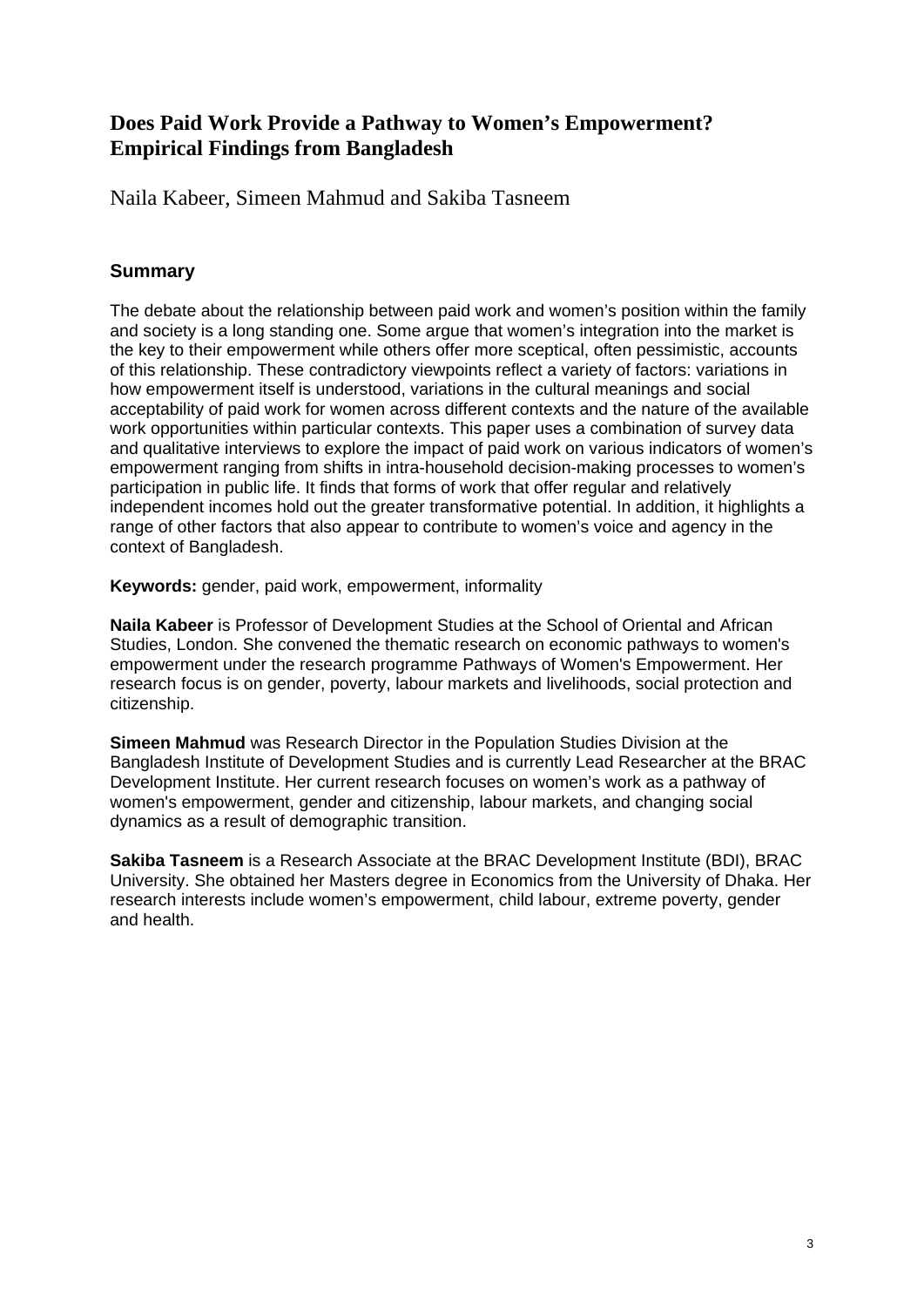# **Contents**

|                | Summary, keywords, author notes<br>Acknowledgements                                                                                                                                                                                                                                                             | $\sqrt{3}$<br>5                  |
|----------------|-----------------------------------------------------------------------------------------------------------------------------------------------------------------------------------------------------------------------------------------------------------------------------------------------------------------|----------------------------------|
| 1              | The contested relationship between paid work and women's empowerment                                                                                                                                                                                                                                            | 6                                |
| $\mathbf 2$    | Gender and the changing structures of patriarchy in Bangladesh                                                                                                                                                                                                                                                  | $\overline{7}$                   |
| 3              | <b>Research questions and methodology</b>                                                                                                                                                                                                                                                                       | 9                                |
| 4              | Women's economic activity and indicators of empowerment: bi-variate<br>analysis<br>4.1<br>Control over income<br>4.2<br>Mobility in the public domain<br>4.3<br>Participation in public life<br>Attitudes and perceptions<br>4.4<br>Paid work as a pathway of women's empowerment: multivariate analysis<br>4.5 | 15<br>15<br>15<br>16<br>17<br>20 |
| 5              | <b>Discussion of multivariate findings</b>                                                                                                                                                                                                                                                                      | 20                               |
| 6              | Interpreting the findings                                                                                                                                                                                                                                                                                       | 30                               |
| $\overline{7}$ | Qualitative insights into the survey findings: exploring causality                                                                                                                                                                                                                                              | 33                               |
| 8              | Conclusion: there are many pathways of women's empowerment                                                                                                                                                                                                                                                      | 38                               |
|                | <b>Annex</b>                                                                                                                                                                                                                                                                                                    | 40                               |
|                | <b>References</b>                                                                                                                                                                                                                                                                                               | 41                               |
|                |                                                                                                                                                                                                                                                                                                                 |                                  |

### **Tables**

| Table 3.1 | Working conditions by activity category                                                      | 11 |
|-----------|----------------------------------------------------------------------------------------------|----|
| Table 3.2 | Socio-economic profile of sample women                                                       | 13 |
| Table 4.1 | Impact of earnings                                                                           | 15 |
| Table 4.2 | Freedom of movement                                                                          | 16 |
| Table 4.3 | Participation in public life                                                                 | 17 |
| Table 4.4 | Beliefs and perceptions                                                                      | 18 |
| Table 5.1 | Multivariate logistic regression models for women's decision making<br>around income         | 22 |
| Table 5.2 | Multivariate ordered logistic regression models for women's mobility<br>in the public domain | 23 |
| Table 5.3 | Multivariate logistic regression models for women's participation in<br>public life          | 24 |
| Table 5.4 | Multivariate logistic regression models for values and perceptions                           | 28 |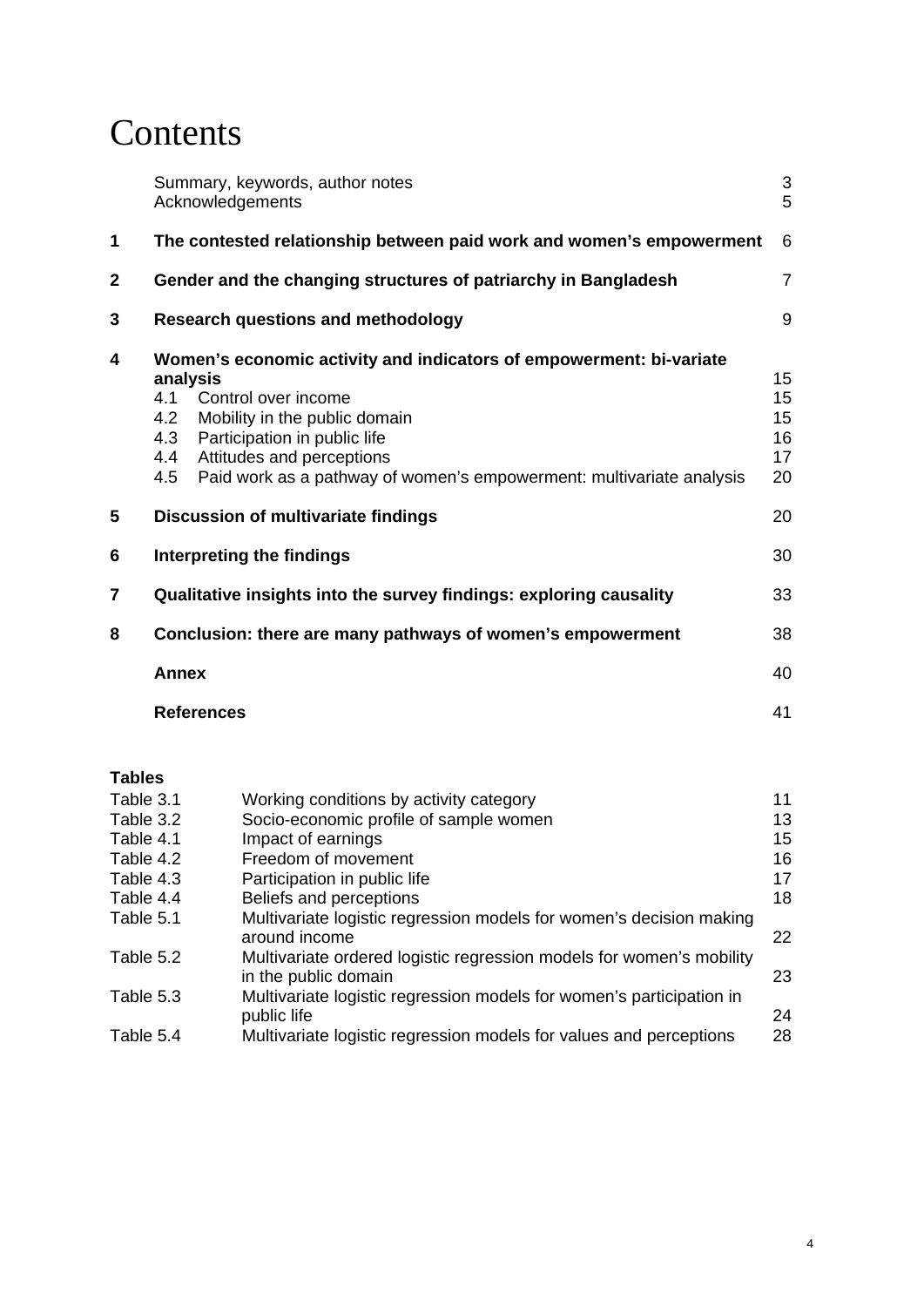# Acknowledgements

The authors would like to acknowledge the assistance of Lopita Huq, Morsheda Khnanom, Mohammed Kamruzzaman and Sakiba Tasneem in carrying out the qualitative research. We would also like to thank Ragui Assaad and Samer Al-Samarrai for their comments on this paper. We have not been able to take on board all their comments but hope to do so in a revised version of this paper.

This research was carried out for the Pathways of Women's Empowerment Research Programme Consortium's South Asia Hub, and supported by UKaid from the Department for International Development (DFID). The views expressed in this paper are those of the authors and do not necessarily represent those of our funders.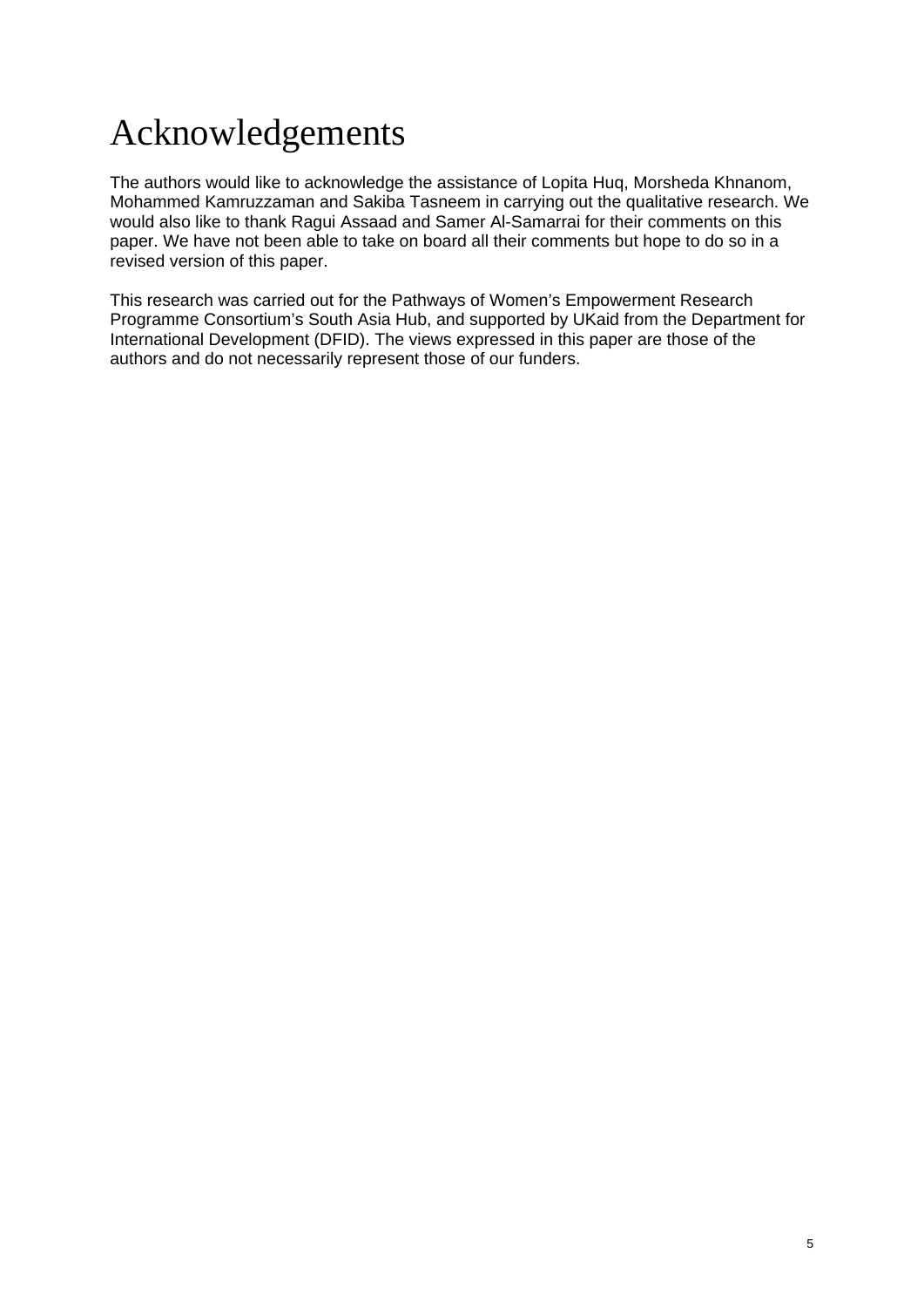# 1 The contested relationship between paid work and women's empowerment

The debate about the relationship between paid work and women's position within the family and society is a long standing one in which the positions taken by different protagonists do not fall neatly into predictable ideological camps. Liberal and Marxist scholars, including feminists of both persuasions, have argued that women's integration into the market is the key to their empowerment<sup>1</sup> while dependency theorists as well as many radical and socialist feminists offered more sceptical, often pessimistic, accounts of this relationship.<sup>2</sup> These contradictory viewpoints reflect a variety of factors: variations in how empowerment itself is understood, variations in the cultural meanings and social acceptability of paid work for women across different contexts and the nature of the available work opportunities within particular contexts (Kabeer 2008).

This paper is concerned with the impact of paid work on women's lives in Bangladesh, a country in which the denial of economic opportunities to women, and their resulting dependence on male providers, has long been seen as the structural underpinning of their subordinate status. This has started to change in recent years with a gradual expansion in opportunities for paid work for women. This paper uses a combination of survey data and qualitative interviews to explore the impact of these changes on women's lives and to assess the extent to which these impacts can be considered empowering.

The structure of the paper is as follows. The next section of the paper sketches out the key structures of women's subordination and the construction of female dependency in the context of Bangladesh. These structures help to shape the likely trajectories of change in women's lives, thereby imparting a degree of 'path dependence' to the possible pathways through which empowerment is likely to play out in this context (Kabeer 2008). The section also documents some of the major changes that have taken place in the wider environment in recent decades. These changes relate to the expansion of women's work opportunities but also include other changes that hold out the potential for transformative change in women's lives. These will be factored into the analysis. Section 3 reports on what our analysis adds to the existing research on women's empowerment in Bangladesh and the methodology used to carry out this research. Sections 4, 5 and 6 report on the main quantitative findings from the research, while Section 7 draws on our qualitative data to interpret these findings. Finally Section 8 draws together the implications of the paper for our understanding of the processes of women's empowerment in the context of Bangladesh.

 1 E.g. Engels (1972), Zaretsky (1976); Bergmann (2005); Blood and Wolfe (1960); Omvedt (1980); Blumberg (1991); Sen (1990a); Joekes (1987); Safilios-Rothschild (1976); Kessler-Harris (2001). 2

Beechey (1978); Fuentes and Ehrenreich (1983); Saffiotti (1980); Hartmann (1981); Elson and Pearson (1981); Greenhalgh (1991); Mather (1985); Kopinak (1995).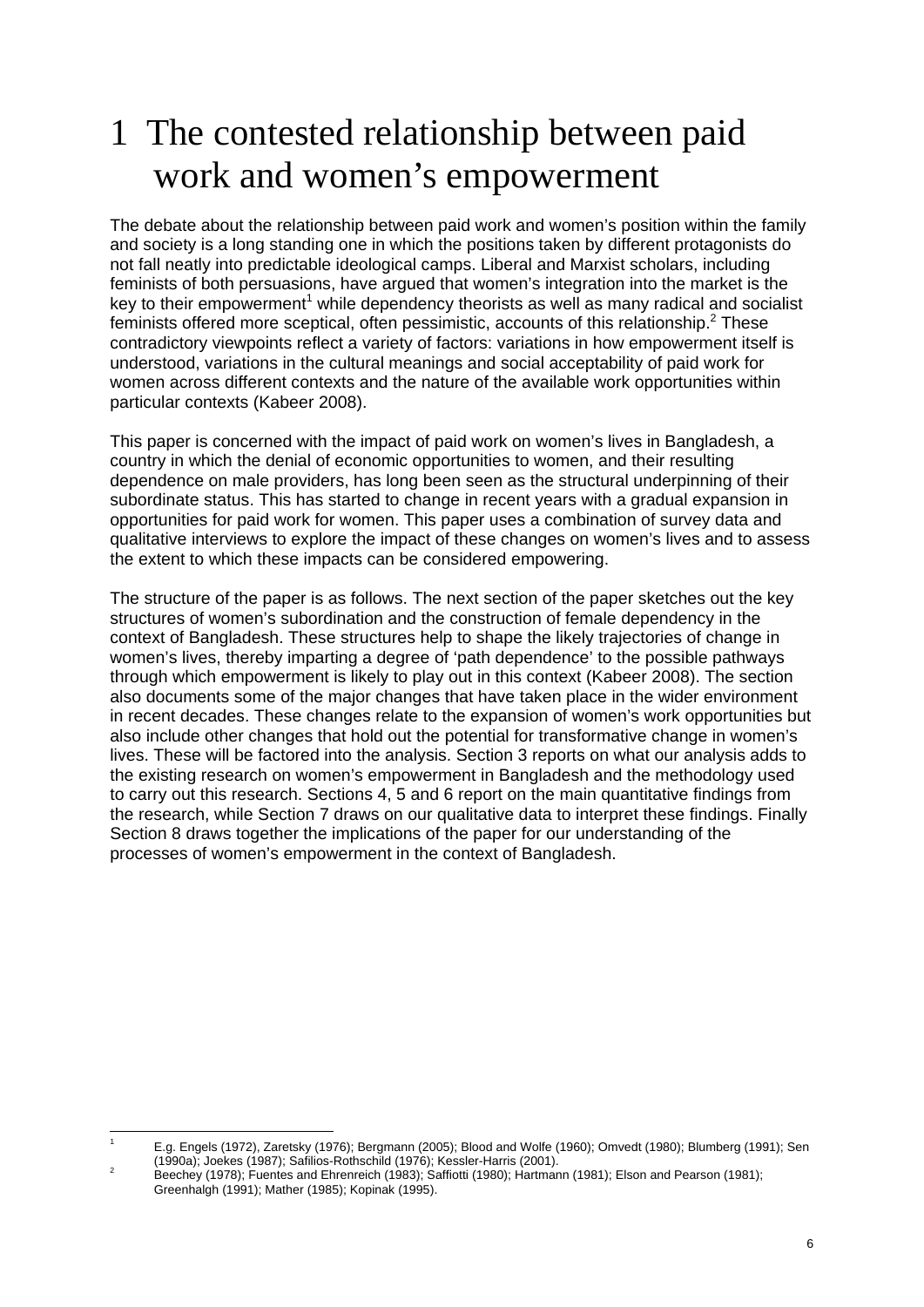# 2 Gender and the changing structures of patriarchy in Bangladesh

Family and kinship relations in Bangladesh are organised along corporate patriarchal lines, with authority vested in the senior male household head. Descent and property is transmitted through the male line, leaving women effectively without property and genealogically irrelevant. Their devalued status within the family is further reinforced by *purdah* norms which restrict their mobility in the public domain, confining them to reproductive responsibilities and those forms of productive work that can be carried out within the home. Women marry outside their own kinship systems and generally outside their natal villages. They are absorbed into their husbands' patrilineage but their position within it is not secured until they have borne sons to carry on the family line and act as insurance in parents' old age. The fact that they move to the husbands' home after marriage cuts them off from the support of, and the ability to contribute to, their natal family. The emergence in the past half century of the practice of dowry which favours the groom's family in marriage transactions in place of the earlier practice of bride-wealth which had favoured the bride's family has made daughters an even greater economic liability to their parents. Not surprisingly, Bangladesh has been characterised by a culture of strong son preference and by the high levels of fertility necessary to assure the survival of a minimum number of sons.

The overall consequence of these interacting constraints has been to restrict women's access to material resources of their own. They remain dependent on male family members for much of their lives, passing from the responsibility of father to husband to son. In their study of rural Bangladesh carried out in the late 1970s, Cain *et al*. (1979) commented on the implications of these marked asymmetries in gender relations for the position of women during a decade that was characterised by rapidly increasing poverty:

While men have both power and authority over women, they are also normatively obligated to provide them with food, clothing, and shelter… (T)he normative obligations of men towards women – the principal protection women have against loss of status – have probably never been universally honoured, but there are indications that, under the pressure of increasing poverty, male normative commitment has eroded…' (Cain *et al*. 1979: 408 and 432)

They coined the concept of 'patriarchal risk' to capture women's lifelong dependence on men and the strong likelihood they faced of a precipitous decline in both social status and material conditions should they find themselves deprived of male protection. There had been a steady rise in female-headed households at the time of their research as a series of crises $3$  that characterised the 1970s had put a strong strain on familial claims and obligations. Many more women were finding themselves divorced or abandoned. In the absence of any form of state support, most joined the ranks of the extreme poor. Although loss of male support occurred more frequently among poorer women, the likelihood of patriarchal risk applied to women of all classes.

One obvious way for women to have secured themselves against the growing insecurities of the patriarchal contract would have been for them to seek paid employment so that they had some resources of their own to fall back on should they be widowed, divorced or abandoned. However, this did not appear to be a realistic option. A small minority of educated women from better off urban families were able to take up jobs constitutionally reserved for women in

 3 Including a massive cyclone, a war of liberation, famine, assassinations of political leaders, a military takeover and extreme political instability.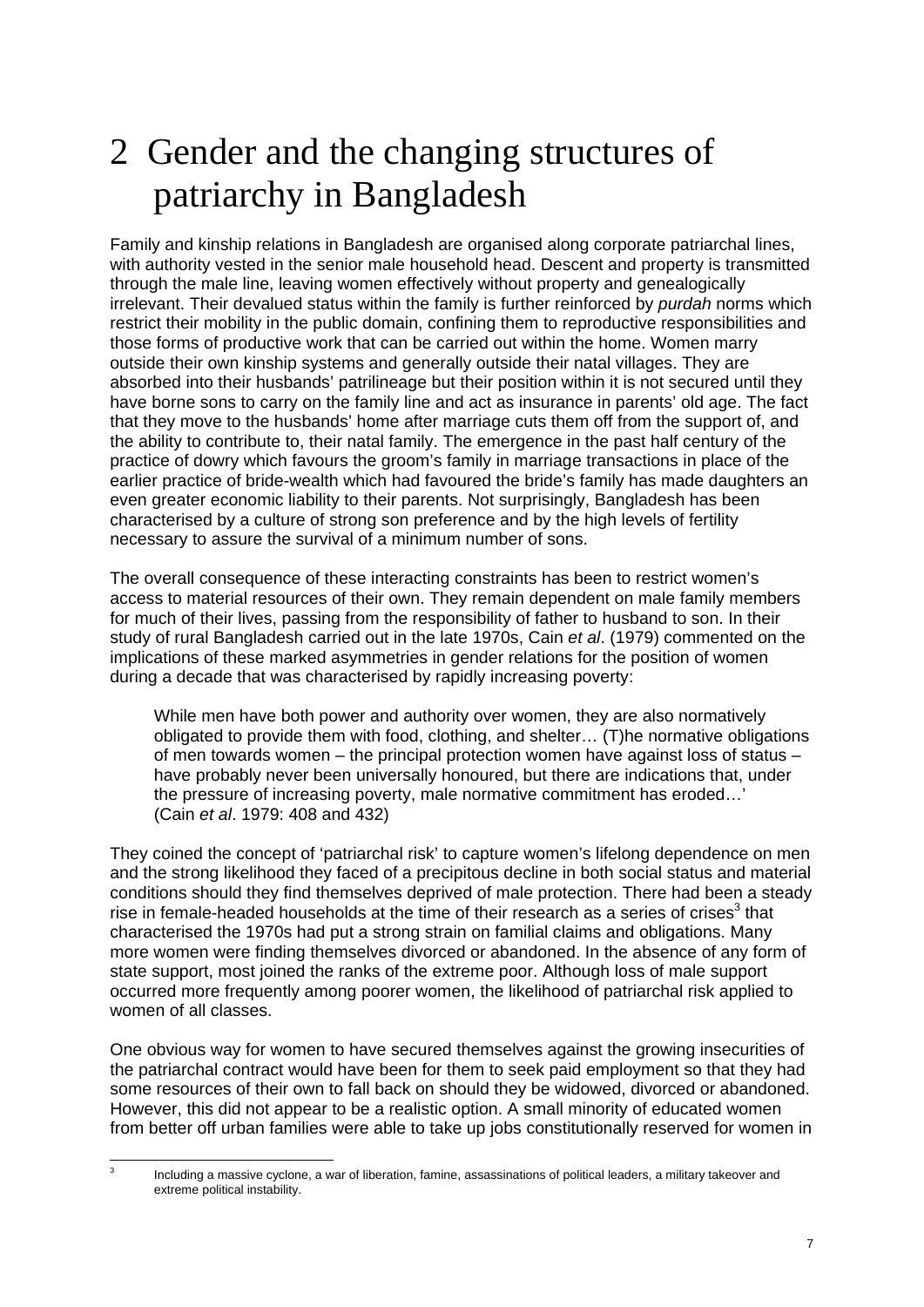the public sector. These were seen as 'respectable' jobs which did not entail a loss of status for the women or their families. For the vast majority of poorer women, however, with little or no education, economic options were extremely limited and there were powerful constraints from their communities on their ability to take up paid work. Most were confined to the homebased production of handicrafts or took up paid domestic labour, including the post-harvest processing of crops, in the homes of more affluent families.<sup>4</sup> Female waged employment in the public domain was seen as a symptom of extreme poverty, the distress sale of labour (Kabeer 2000).

Given the apparent non-negotiability of these restrictions on paid employment as a means for mitigating women's economic dependence, Cain *et al.* offered a gloomy prognosis for women's position in Bangladesh society, concluding that their only strategy lay in bearing sufficient numbers of children to ensure that sufficient numbers of sons survived to adulthood:

The picture that emerges from our analysis of patriarchy and women's work in rural Bangladesh is bleak. Male dominance is grounded in control of material resources and supported by interlocking and reinforcing elements of the kinship, political, and religious systems. Powerful norms of female seclusion extend to labour markets, severely limiting women's opportunities for independent income generation… The systemic nature of patriarchy suggests that solutions to the problem of women's vulnerability and lack of income-earning opportunities will not be easily reached. (Cain *et al*. 1979: 434)

In reality, however, major changes in social relations were already underway even as this analysis was being published. A number of these changes stand out for their profound direct and indirect impacts on women's work and life choices. Each of these changes was policydriven but by no means with the aim of empowering women.

The first of these related to family planning policies. Total Fertility Rates (TFRs) in Bangladesh began to decline during the late 1970s from around 7 to around 3 by the end of the 1990s (Cleland *et al.* 1994). While a variety of factors, including poverty, landlessness and educational aspirations, have been put forward to explain the factors driving the decline, a massive effort on the part of the government to mount the door-step delivery of family planning services by a network of female community-based workers has been credited with expediting it. An important by-product of this programme was to open up a whole new area of 'respectable' employment for women who had completed at least secondary levels of education (Mahmud and Sultan forthcoming). As the World Bank (2008) has noted, a great deal of the growth in female employment in Bangladesh has been led by the health and community service sector.

A second major change was the microcredit revolution. From fairly small-scale beginnings in the mid-1970s, microcredit became the dominant focus of a burgeoning NGO sector by the late 1980s. It was largely modelled on the Grameen Bank's joint group liability approach and, in the light of their better record of loan repayments, became almost exclusively targeted to women organised into groups. This has led to a major increase in women's economic activity although largely in informal activities both within and outside the home.

A third major change was the adoption of the New Industrial Policy in the early 1980s, heralding a shift to export-oriented industrialisation. The rise of labour-intensive garment manufacturing was a prominent aspect of this shift and, as in other parts of the world, relied primarily on lower-waged female labour to compete in a highly competitive global market.

 4 Based on their village study, Cain *et al.* estimated that the 'physical limits of the market for a particular woman's labour (were) described by a radius of 200-400 meters, with her homestead as the centre of the circle' (1979: 428).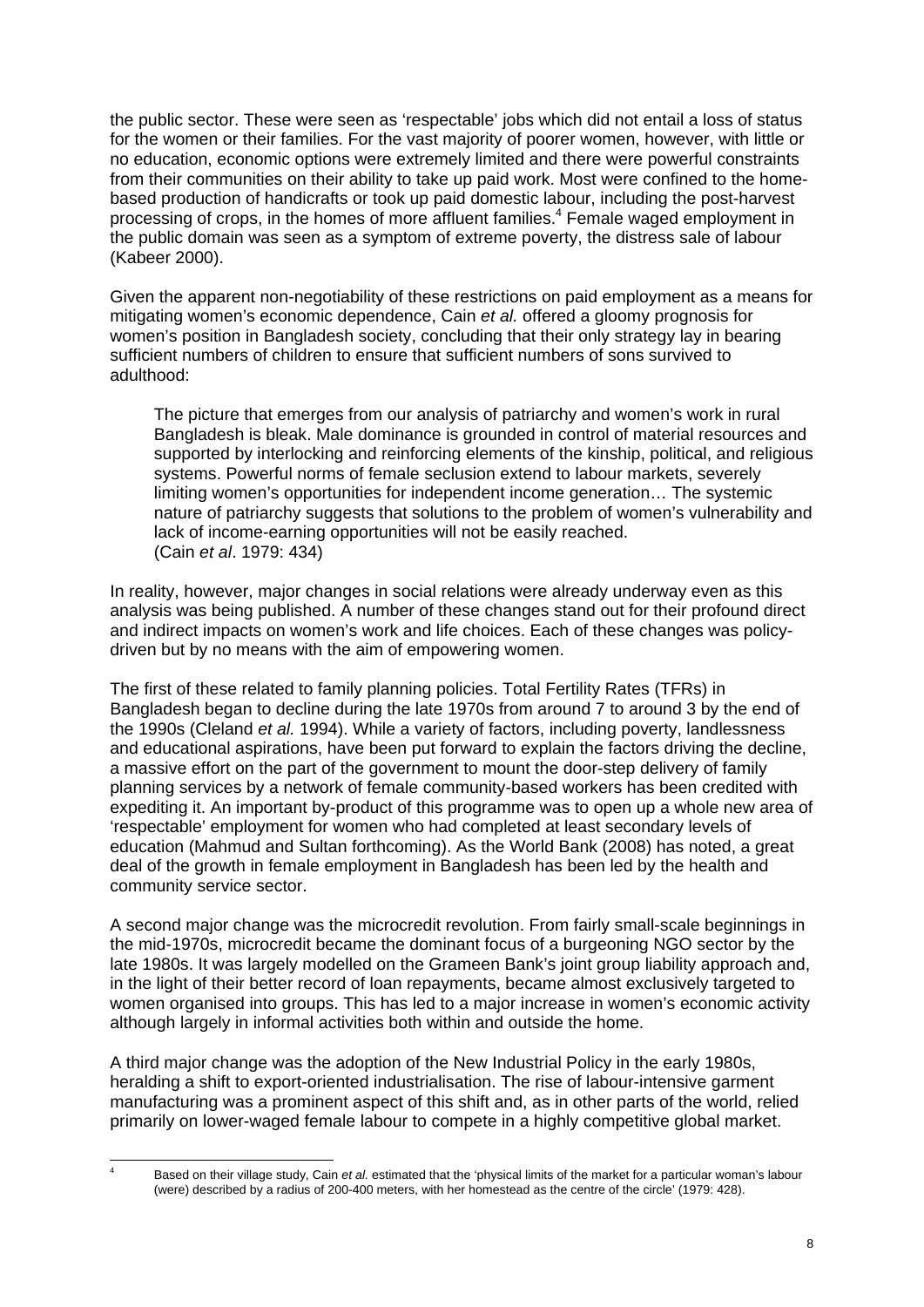Bangladeshi women responded to these new opportunities in large numbers, many of them migrating on their own from the countryside to take up these jobs. International publicity about working conditions in these export factories has led to some improvements in their labour standards. While women continue to work for extremely long hours in monotonous and repetitive tasks, they enjoy more benefits than most other forms of waged work available to them (Kabeer and Mahmud 2004).

A final set of policy changes of relevance to this paper are interventions by the government in the field of education. The introduction of a 'food for education' programme for children from poor rural households and a secondary school stipend for girls, initially piloted in the early 1980s, were scaled up to the national level by the 1990s. The result has been a remarkable change in a fairly short period of time. In a country where girls had faced systematic discrimination in access to education, there was a rapid rise in female education, first at primary and then at secondary levels, to the extent that female enrolment rates overtook those of male's at both levels (World Bank 2008). Education, particularly at secondary and higher levels, has served to increase women's labour force participation rates and to reduce the gender gap in wages (World Bank 2008; Al-Samarrai 2007).

# 3 Research questions and methodology

Each of these interventions on their own, and in interaction with others, has served to ease some of the rigid restrictions on women's life chances and to expand the range of resources and opportunities available to them. At the same time, patriarchal constraints have not vanished. The gender gap may have been closed at primary and secondary levels but girls' completion rates are still much lower than boys'. Women's economic activity rates may have increased but they remain confined to a very narrow range of occupations, generally extensions of, or compatible with, their domestic roles, and largely located in the poorer and informal end of the occupational spectrum. Indeed, the sharpest rise in women's employment has been in unpaid work in family-based enterprise (World Bank 2008). The norm of the male breadwinner remains strong, certainly in public discourse, as does women's secondary earner status. *Purdah* persists as a powerful social norm and while most women resort to some form of cover in the public domain, even if it is merely covering their heads, they are nevertheless subject to various forms of abuse and harassment outside the shelter of the home.

This raises questions about the nature of the impact of these various changes on women's capacity to make strategic life choices. Has they brought about any meaningful shifts in power relations between men and women within the household and beyond, or has their transformative potential been curtailed and even offset by the persistent power of patriarchal constraints? There is no dearth of studies into the relationship between paid work and women's empowerment in Bangladesh but they have been disproportionately focused on specific categories of women, namely, those working in the export garment industry and those taking loans from microfinance organisations. Most studies have also used a very limited notion of empowerment, with a particular emphasis on women's role in decision making and their mobility in the public domain. There has been very little attention to the impact of paid work on women's ability to exercise greater control over other aspects of their lives and life choices or to challenge gender injustice in the wider society.

The conceptualisation of empowerment that informs our analysis goes beyond this narrow focus. It is influenced by our personal experiences as women who were born and brought up in Bangladesh as well as by our political standpoint as feminist scholars who are committed to a just and democratic society. We are therefore interested in both the personal and political dimensions of empowerment outlined in Kabeer (2008). In a context in which women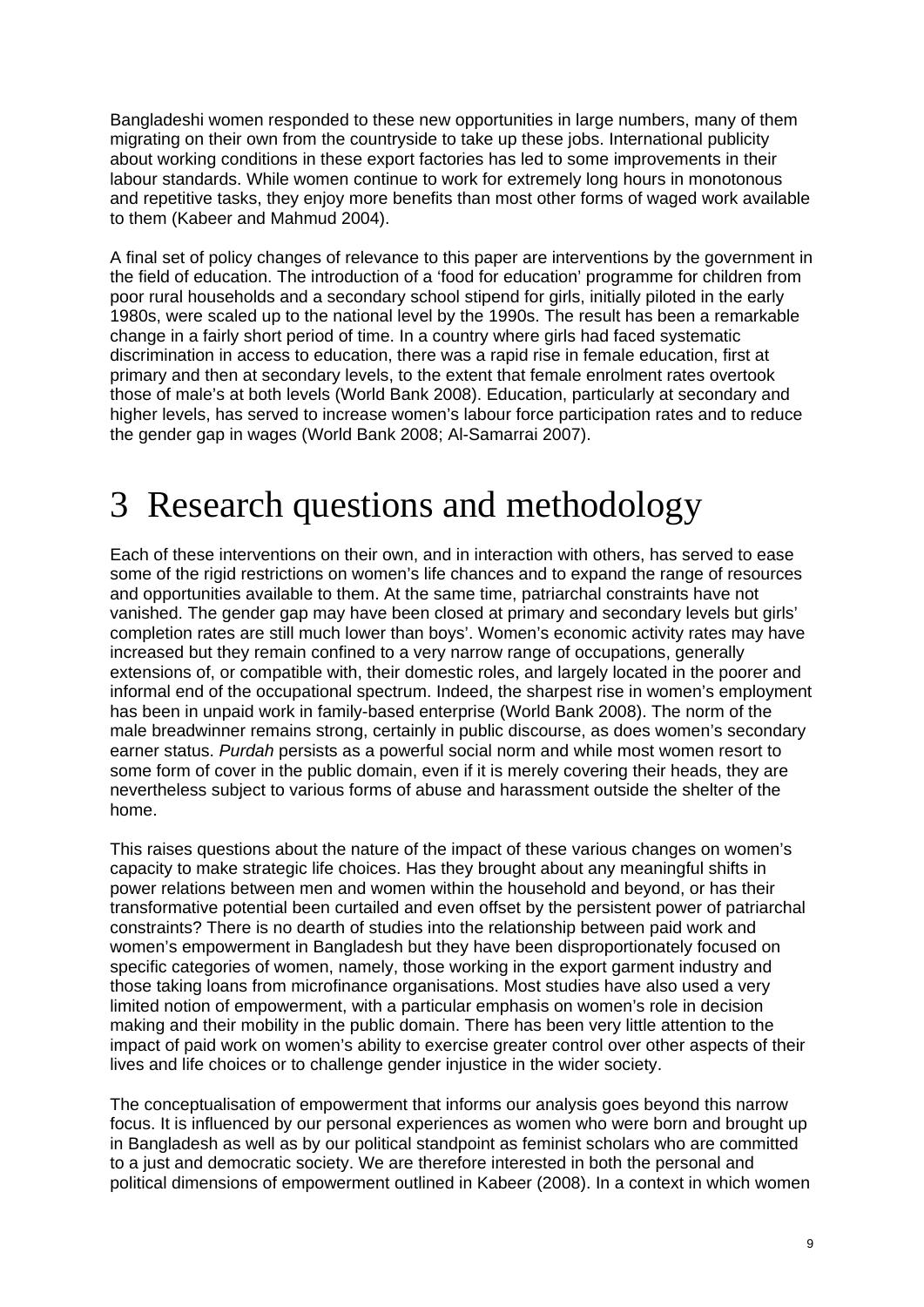have learnt from childhood to internalise the inferior status ascribed to them by their society, changes at the level of individual consciousness and personal relationships would appear to have an intrinsic value, regardless of whether they are accompanied by changes in the larger society. Our measures of empowerment therefore sought to capture women's sense of selfworth and identity, their willingness to question their own subordinate status, their control over their own lives and their voice and influence within the family.

At the same time, we believe that change that is limited to the level of the individual will have little impact on the larger structures of patriarchal constraint that oppress all women. We are therefore also interested in whether paid work has impacted on women's political consciousness and agency, on their awareness of their rights, their agency as citizens and on their willingness to take collective action against social injustice.

The methodology adopted for this research was influenced by the basic propositions outlined at the start of this paper: that the meaning and transformative potential of women's paid work will vary not only across contexts, but also within contexts according to the social acceptability of paid work and the nature of the work opportunities available. To capture the variation in available work opportunities in the particular context of Bangladesh and the different degrees of acceptability associated with these opportunities, we decided to organise our analysis around two cross-cutting categories of work: paid and unpaid work, and 'inside' and 'outside' work. This gave us four categories: (a) paid work outside the home (b) paid work within the home (c) unpaid subsistence production or expenditure-saving work within the home and (d) economic inactivity. In the context of Bangladesh, paid work within the home is likely to have greater social acceptability and greater conformity to restrictive norms, but lower rates of return.

We designed a survey questionnaire which incorporated indicators of different dimensions of empowerment within both domestic and public domains. They included strategic areas of decision making within the family, mobility in relation to different locations in the public domain, participation in community and politics, and views and attitudes on a number of critical issues. Our respondents were selected from locations spread over eight districts across Bangladesh, chosen to represent different socio-economic conditions: Faridpur and Narayanganj represent the two urban/peri urban locations in our sample; Moulvibazaar and Chandina are considered to be among the most conservative; Modhupur is one of the more prosperous areas in the country; while Kurigram and Bagerhat are among the poorest (see Table A.1 in the Annex).

A preliminary census was carried out on all women aged 15 and above in the selected locations. The women were then classified into our four activity categories according to their primary occupation, and proportionate random samples of 625 women were selected from each location. This gave us a total sample of 5198 women aged 15 and above. Preliminary analysis of the data immediately made it clear that the women working outside the home were a very heterogeneous category and included some of the poorest and most affluent women in our sample. We therefore sub-divided this category into two: women who work in formal/quasi-formal occupations and those in informal activities.

Table 3.1 shows the distribution of our sample between these five categories of work:

- Formal/semi-formal work: 4 per cent. This category is mainly made up of export garment (35 per cent) and other factory workers (10 per cent), teachers (19 per cent), NGO staff (16 per cent), nurses, paramedics and other health workers (9 per cent) and insurance field workers (4 per cent).
- Informal work outside the boundaries of the home: 9 per cent. This encompasses a larger range of activities, including paid domestic work, agricultural and non-agricultural wage labour, petty trade and services.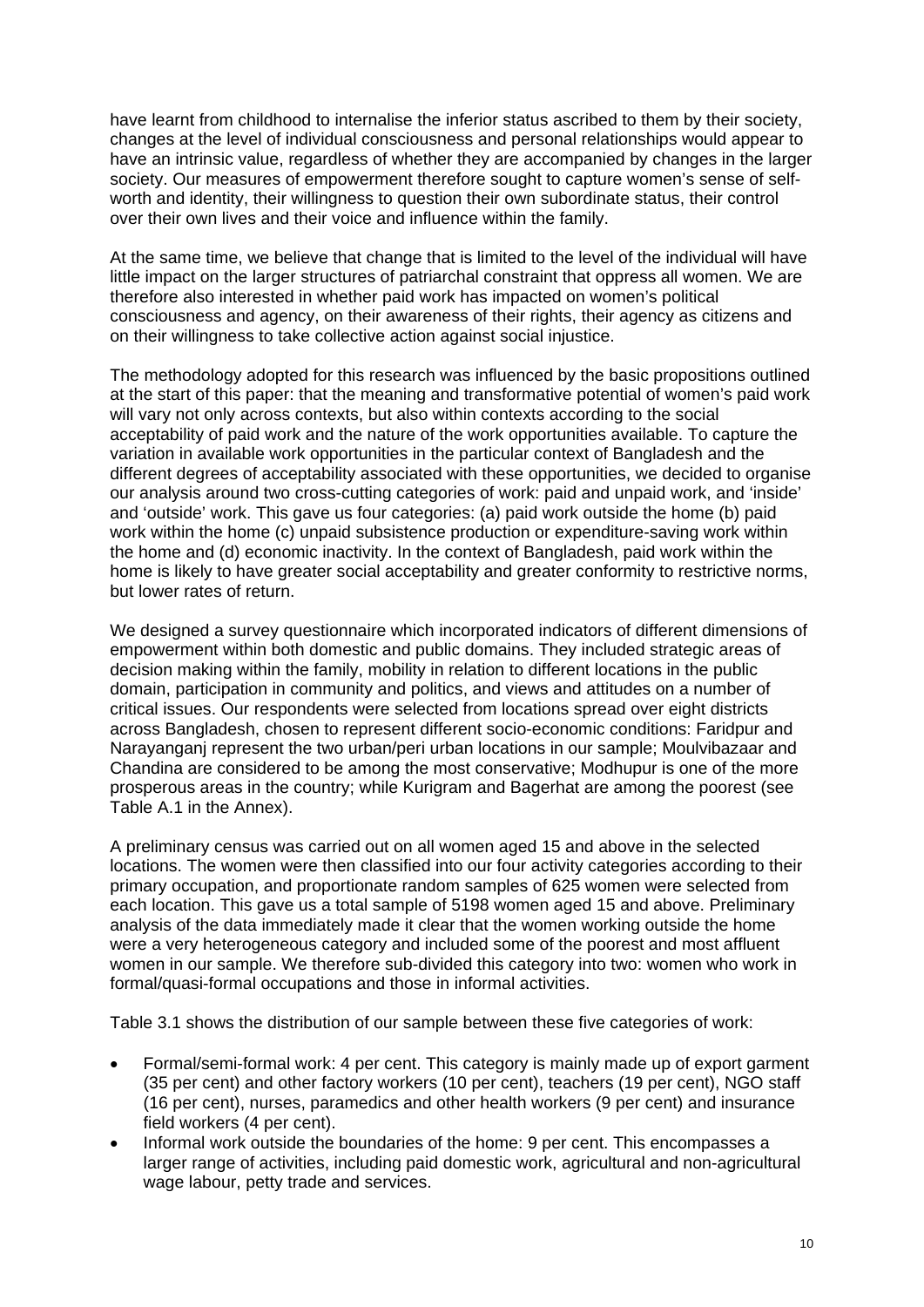- Informal paid work within the home: 46 per cent. The largest of our categories, this work consists of livestock and poultry rearing, handicrafts etc., from which some income is earned.
- 'Expenditure-saving' activities: 18 per cent. Various forms of subsistence activities oriented to directly meeting the household's needs, although the women might engage in occasional small sales of their products.
- 'Economically inactive': 22 per cent. Women who reported neither paid nor unpaid productive activity as a primary occupation.

|                                              | Formal paid<br>work | Informal paid work<br>(outside) | Informal paid work<br>(inside) | <b>Subsistence</b><br>production | <b>Economically</b><br>inactive |
|----------------------------------------------|---------------------|---------------------------------|--------------------------------|----------------------------------|---------------------------------|
| Number of cases                              | 187                 | 473                             | 2443                           | 937                              | 1158                            |
| % in each category                           | 4                   | 9                               | 46                             | 18                               | 22                              |
| Mean hours worked<br>daily                   | 7.5                 | 5.9                             | 1.7                            | 1.3                              | <b>NA</b>                       |
| Paid for overtime (%)                        | 38                  | <b>NA</b>                       | <b>NA</b>                      | <b>NA</b>                        | <b>NA</b>                       |
| <b>Entitled to Maternity</b><br>leave $(\%)$ | 40                  | 1                               | <b>NA</b>                      | <b>NA</b>                        | <b>NA</b>                       |
| Allowed paid leave<br>$(\% )$                | 53                  | 3.4                             | <b>NA</b>                      | <b>NA</b>                        | <b>NA</b>                       |
| Faced harassment at<br>work $(%)$            | 23                  | 23                              | 9                              | 6                                | <b>NA</b>                       |
| Negative effect on<br>health $(\%)$          | 30.5                | 57.1                            | 11.7                           | 6.7                              | <b>NA</b>                       |
| Satisfied with<br>conditions at work (%)     | 34                  | 17                              | 44                             | 36                               | <b>NA</b>                       |

**Table 3.1 Working conditions by activity category** 

Table 3.1 also highlights some of the differences in the terms and conditions associated with different kinds of activities. One key difference between work within and outside the home is the length of the working day. The women in formal employment work an average of 8 hours a day while the women in informal paid work outside the home work an average of 6 hours. By contrast, women working within the home work an average of one or two hours a day, combining their paid and productive work with a range of other childcare and domestic chores. There thus seems to be a trade-off between the time-flexibility of work and the regularity of pay.

Another important difference is in work-related social benefits. As might be expected, women working within the home did not report any such benefits nor did women in outside informal work. Women in formal work are more likely to be paid for overtime work or get maternity and paid leave than any other category of worker.

Finally, Table 3.1 makes the point that work outside the home, whether it offers social benefits or not, carries certain costs. In a country with strong restrictions on women's mobility in the public domain, women working outside the home are more likely to face harassment and abuse than those working within the shelter of the home. Their longer hours of work also take a toll on their health. This is particularly the case for women working in informal outside work who are also the least satisfied with their conditions of work.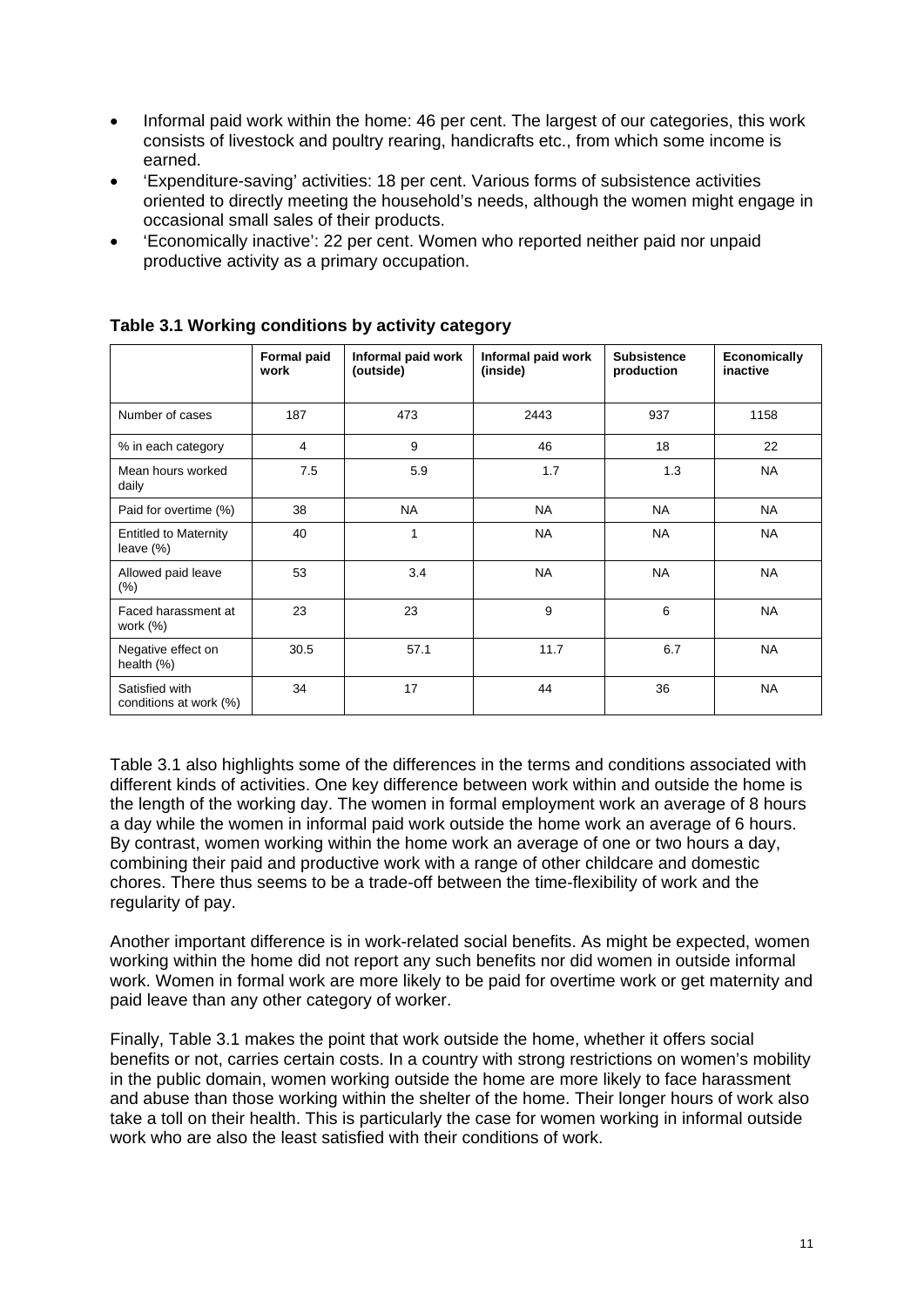Table 3.2 provides information on the basic characteristics of women in the different work categories, variations that might have a bearing on our empowerment indicators. First of all, as we noted, women doing outside paid work include both the extremely poor and the relatively affluent. However, it is clear that women participating in outside informal activities constitute the poorest group in the sample: 64 per cent come from the lowest wealth category and only 14 per cent from the highest.<sup>5</sup> They were much more likely than other categories to have experienced food shortages in the previous year. They have the lowest levels of education: 66 per cent have no formal education at all and only 9 per cent have gone beyond secondary education. In addition, only 54 per cent of them are currently married. They have the highest incidence of divorce, separation and widowhood of the five categories of women (32 per cent). Not surprisingly, they also have the highest incidence of female household heads in the sample: 34 per cent compared to an average of 13 per cent for the whole sample. Informal outside work is thus most likely to represent a poverty-driven entry into the labour market.

The formal outside employment category is very different. Only 28 per cent come from the least wealthy group while 39 per cent come from the highest. There is a lower percentage of widowed/divorced women in the category (12 per cent) than women in informal outside work, and 71 per cent are currently married. The percentage of female household heads is lower than women in informal outside work (22 per cent) but higher than the sample average. This category probably includes young garment workers who have migrated to the city in search of work and live on their own.<sup>6</sup> Ever-married women in formal/semi-formal employment have an average of 2.2 children compared to the average of 3 or more that characterises other categories. They are the most educated of our five categories: only 19 per cent of them have no formal education, while 29 per cent have achieved Secondary School Certificate or higher. They are also the youngest age group with a mean age of 31 years compared to 38 among women in informal outside work.

Among the women working within the home, women in informal paid work and in expenditure-saving activities have more in common with each other than either do with the economically-inactive category. They have similar age profiles, are more likely to be currently married than any other category of women in our sample, and have similar numbers of children and levels of education. What distinguishes them is their wealth status. Women engaged in subsistence production are clearly wealthier: 42 per cent come from the wealthiest group and 26 per cent come from the least wealthy. The figures for women in home-based market activity are 28 and 34 per cent respectively and they also own less cultivable land.

Members of the economically-inactive category differ from the other two 'inside' categories in a number of ways. They are less likely to be married and more likely to be single (17 per cent) or widowed (18 per cent). They are more likely to live in urban locations. They also come from the wealthier households. Indeed they are the wealthiest category in our entire sample: only 26 per cent come from the lowest wealth category and 46 per cent come from the highest. After women in formal work, they are the most educated category: 34 per cent have no formal education and 10 per cent have achieved Secondary School Certificate or higher; and they were least likely to have experienced a period of food deficit in the previous year.

<sup>5</sup> A wealth index was constructed using factor analysis of current market value of a range of household assets and the sample divided into three equal groups on the basis of their household wealth status.

Around 12 per cent of the women in female-headed households have never been married – and may be the household heads themselves – and 34 per cent are currently married. Thus only around 50 per cent of female-headed households appear to be associated with the traditional drivers of female-headship: divorce, widowhood and separation.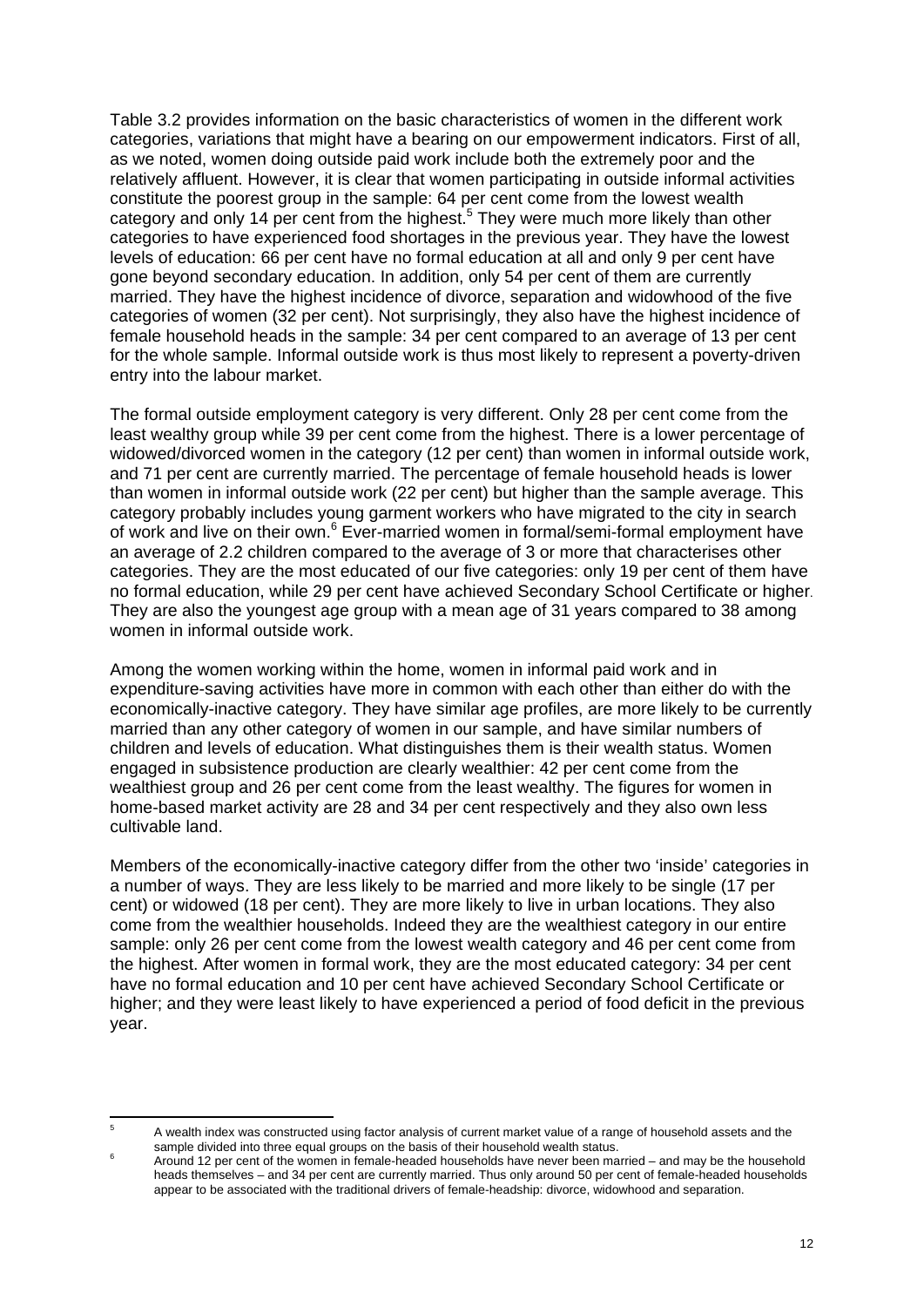|                                       | <b>Formal outside</b><br>work | Informal<br>outside work | Informal<br>inside work | <b>Subsistence</b><br>production | Economically<br>inactive | All            |
|---------------------------------------|-------------------------------|--------------------------|-------------------------|----------------------------------|--------------------------|----------------|
| Mean age (years)                      | 31                            | 38                       | 35                      | 35                               | 36                       | 36             |
| Mean number of children               | 2.2                           | 3.1                      | 3.2                     | 3.4                              | 3.3                      | 3.2            |
| Single (%)                            | 17                            | 14                       | $\overline{7}$          | 8                                | 17                       | 11             |
| Married (%)                           | 71                            | 54                       | 83                      | 80                               | 63                       | 75             |
| Widowed (%)                           | $\overline{7}$                | 22                       | 8                       | 11                               | 18                       | 12             |
| Separated/divorced (%)                | 5                             | 10                       | $\mathbf{1}$            | $\mathbf{1}$                     | $\mathbf{1}$             | $\overline{2}$ |
| Female household heads<br>(% )        | 22                            | 34                       | 10                      | 11                               | 14                       | 13             |
| No formal education (%)               | 19                            | 66                       | 44                      | 42                               | 34                       | 43             |
| Primary education (%)                 | 30                            | 15                       | 30                      | 29                               | 24                       | 27             |
| Secondary education (%)               | 21                            | 10                       | 23                      | 25                               | 32                       | 24             |
| SSC and above (%)                     | 29                            | 9                        | 3                       | 5                                | 10                       | 6              |
| Mean area homestead<br>land (dec)     | 12.5                          | 8.9                      | 15.6                    | 17.1                             | 15.8                     | 15.2           |
| Mean area of cultivable<br>land (dec) | 40.1                          | 17                       | 58.5                    | 85.7                             | 73.9                     | 62.4           |
| Wealth index: Low (%)                 | 28.3                          | 63.9                     | 34                      | 26.3                             | 25.9                     | 33.3           |
| Wealth index: Middle (%)              | 32.6                          | 21.8                     | 38.3                    | 32.2                             | 28.6                     | 33.3           |
| Wealth index: High (%)                | 39                            | 14.4                     | 27.7                    | 41.5                             | 45.5                     | 33.3           |
| Member of NGO (%)                     | 40                            | 40                       | 42                      | 34                               | 27                       | 37             |
| Taken loan from NGO or<br>bank (%)    | 48                            | 54                       | 52                      | 45                               | 35                       | 47             |
| Work valued by family<br>(% )         | 83                            | 68                       | 52                      | 43                               | 36                       | 49             |
| Watches TV regularly<br>$(\%)$        | 61                            | 26                       | 29                      | 32                               | 46                       | 34             |

### **Table 3.2 Socio-economic profile of sample women**

Table 3.2 also reports on three further variables that are used in our analysis because of the strength of their observed statistical correlation with women's empowerment indicators and the intuitive plausibility of a causal relationship between them. The first is NGO membership. As might be expected, women in paid work, whether within or outside the home, are more likely to be members of NGOs (around 40 per cent) than economically-inactive women or those engaged in expenditure-saving work (27 and 34 per cent respectively). However, while economically-inactive women were least likely to have taken out loans from NGOs (or banks), there is no consistent pattern across the other work categories.

The second is whether women reported that their work contributions, whether paid or unpaid, is valued by their families. In a context where women occupy an economically devalued position within the household, the recognition they receive from their family is likely to be a critical factor in how they view themselves. As we can see, it is largely women in paid work, particularly in formal paid work, who say that they are valued by their families but the fact that at least 43 per cent of women in subsistence production and 36 per cent of economicallyinactive women also fall into this category suggests that it is not income alone that determines how women's contributions are regarded.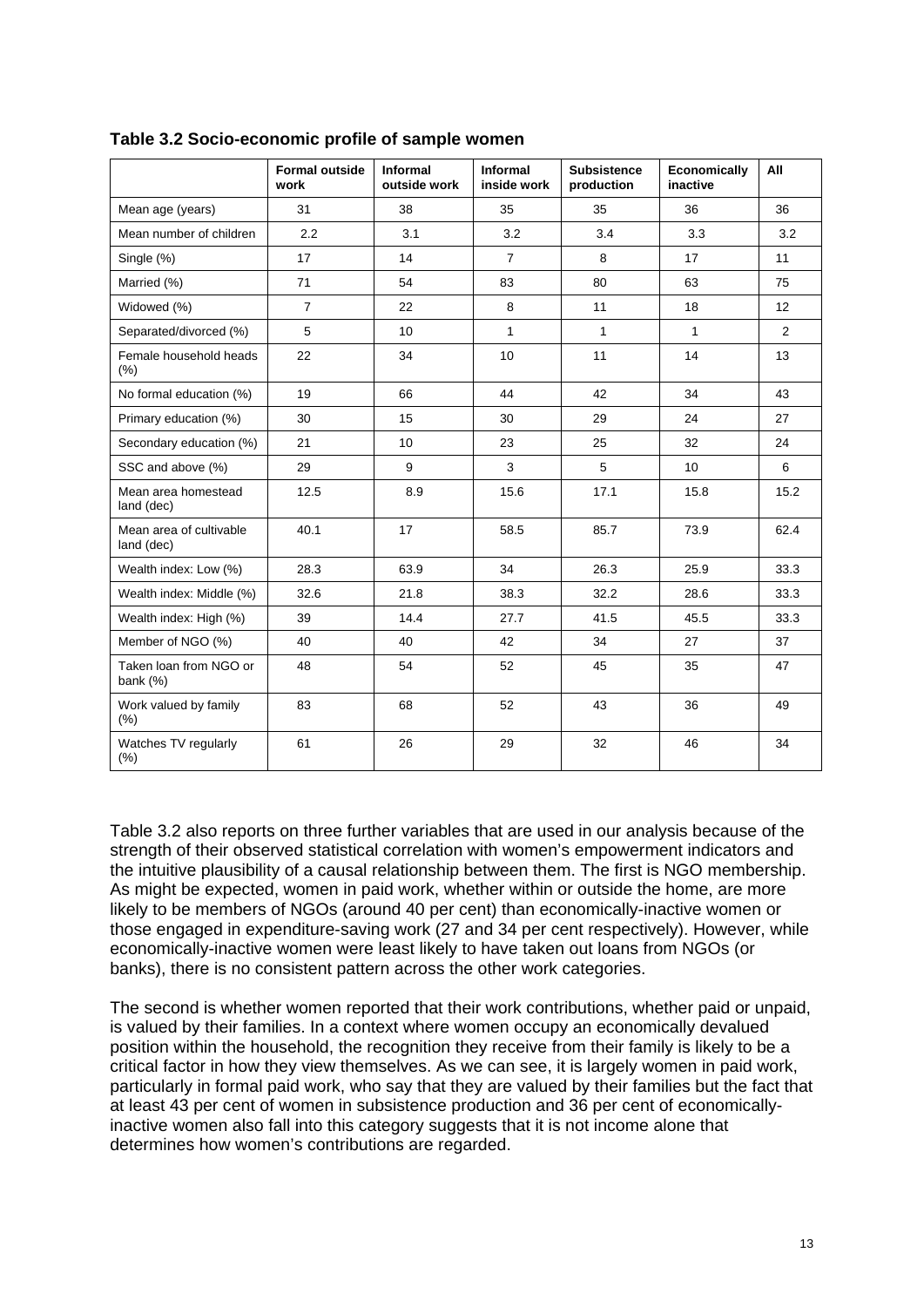The third variable is whether women watch TV regularly. There has been a remarkable growth in the number of people owning TVs in Bangladesh and a proliferation of domestic channels since the early days of a single state-owned one, with 12 independent satellite channels available now (Saleh and Chowdhury 2009). TV proved to be a far more important source of information for women in our sample than either radio or newspapers. TV watching can be a collective activity in rural Bangladesh so that while TV ownership may be an indicator of wealth, a higher percentage of people may watch TV regularly than own one. Women in formal work and the economically inactive, the two wealthiest groups in our sample, are most likely to watch TV regularly followed by women in subsistence production. Women in informal outside work, the poorest in our sample, are least likely to be regular TV watchers.

This brief description of our sample thus tells us that women in different categories of work represent distinct social, economic and demographic categories. The women in formal employment and those economically-inactive are relatively better-off and more educated than the rest. They are also more likely to live in urban/peri-urban locations. Those in informal paid work are among the poorest sections of our sample but those in informal work outside the home are not only poorer but are also more likely to be uneducated, divorced/widowed and female-headed than those in informal paid work within the home. In the rest of the paper, we will be exploring the impact of different categories of work, along with other measures of change, on a range of empowerment indicators.

Our analytical strategy had a number of stages. We began our analysis using crosstabulations and chi square tests to examine the relationship between our indicators of empowerment and different categories of work. We then used multivariate regression analysis in order to control for other factors that are likely to have a bearing on these relationships. A number of limitations at this stage of the analysis need to be noted.

First of all, for the purposes of this working paper, we factored in dummy variables for the different districts in which the survey was carried out in order to control for possible effects of location. As will be seen from the results, the district variables are generally significant and suggest that local contextual factors have an impact on women's capacity for voice and agency. A later version of this analysis will introduce slope district dummies on the most important explanatory variables in order to capture their interactive impact on empowerment.

A second limitation relates to endogeneity. It is very possible that some of our dependent and explanatory variables are simultaneously determined by some other variables. While we allow for the possibility of complex pathways of women's empowerment rather than specific causal pathways, there is a strong assumption in our analysis that the direction of causation runs from forms of paid work to empowerment. In fact, the positive association between outside paid work and empowerment could very well be due, at least in part, to the fact that more empowered women are more able to overcome various social and cultural obstacles to such work. Unobserved factors could be resulting in some women being more empowered and in turn being able to engage in outside paid work.

While such problems are difficult to avoid with this kind of methodology, we have gone some way towards addressing them through the use of qualitative data. This was collected after preliminary analysis of the survey data had helped to identify the key explanatory variables associated with women's voice and agency. Semi-structured interviews were carried out with a small, purposively selected sub-sample of 20 respondents from four of the locations in which the survey was carried out. These interviews were used to tease out insights into some of the underlying casual processes through which these key variables were likely to have translated into positive forms of change in women's lives. In addition, we have drawn on the wider secondary literature on these issues in Bangladesh to place our findings on a firmer footing.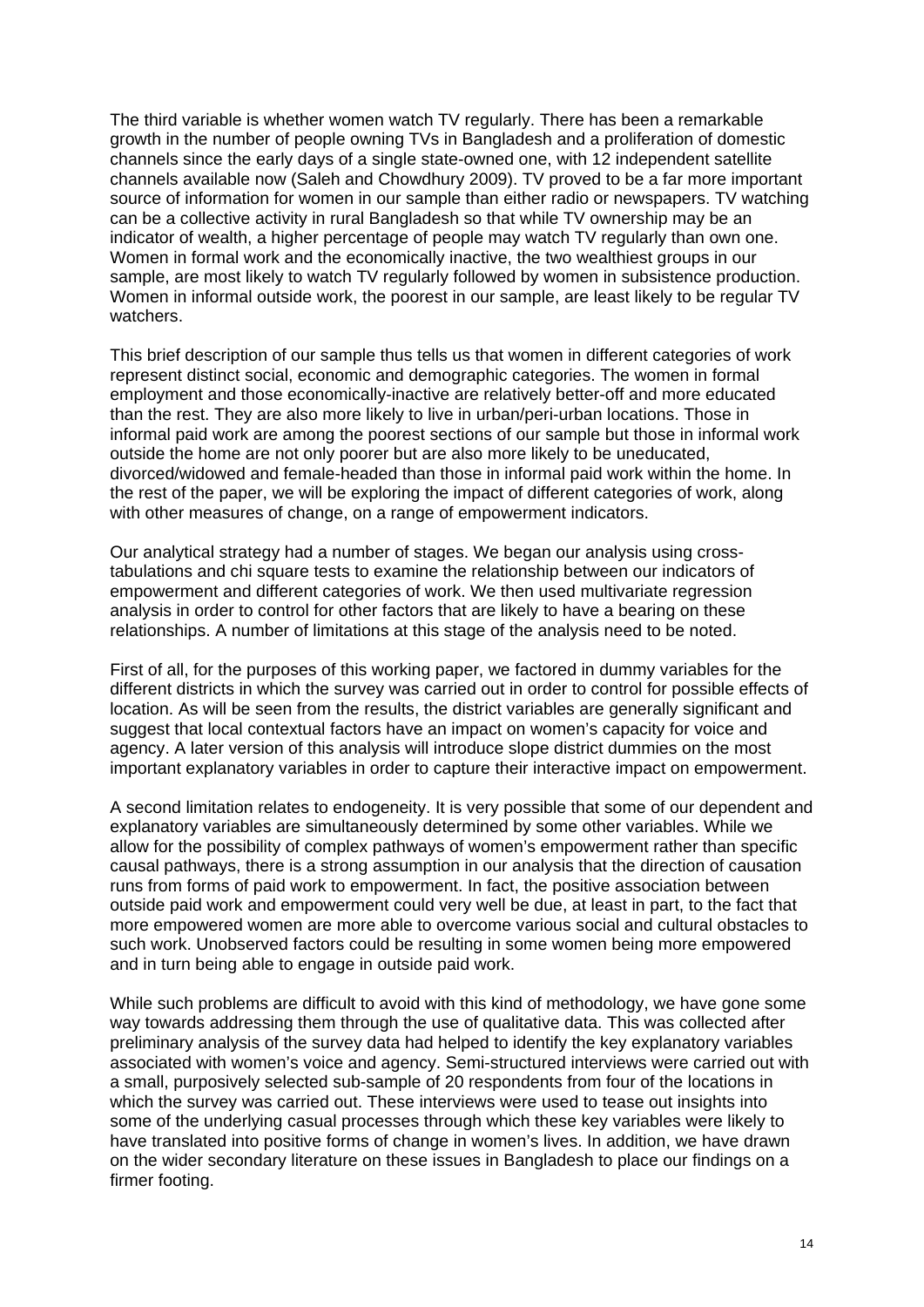# 4 Women's economic activity and indicators of empowerment: bi-variate analysis

### **4.1 Control over income**

Our first set of empowerment indicators relates to women's agency with regard to their income and focuses on a number of decisions with implications for their well-being and position within the family. As Table 4.1 shows, there is considerable variation in women's role in these decisions. Around 80 per cent or more of the economically-active women keep back some of their income for their own use. Exercise of agency in relation to other decisions is generally lower and the category of paid work makes a significant difference. Women in paid work, particularly those working outside the home, are more likely than the rest to take decisions about their own health, to choose their own clothes and to invest in a major asset with their income. However, it is mainly women in formal employment who reported having a savings or insurance account in their own name at a bank. While the ability to purchase one's own clothes may appear to be a trivial choice in the greater scheme of things, past fieldwork has shown that women attach a great deal of significance to the fact that they have to rely on men in the family, usually husbands, to choose and buy their clothes for them (Kabeer 1998). It represents one of the more mundane manifestations of the constraints on women's capacity for choice. To sum up, therefore, the table suggests that paid work, particularly formal paid work, appears to make a significant difference to women's ability to exercise agency across a range of significant and less significant income-related decisions.

|                                             | Formal/<br>outside<br>$(\%)$ | Informal/<br>outside<br>(%) | Informal/<br>inside (%) | <b>Subsistence</b><br>production<br>(%) | <b>Economically</b><br>inactive (%) | Total<br>(%) | Chi 2 value        |
|---------------------------------------------|------------------------------|-----------------------------|-------------------------|-----------------------------------------|-------------------------------------|--------------|--------------------|
| Retain some income<br>for own use           | 95                           | 82                          | 80                      | 77                                      | n/a                                 | 81           | 24.72<br>(0.000)   |
| Take major<br>decisions about own<br>health | 34                           | 40                          | 19                      | 14                                      | 11                                  | 19           | 236.17<br>(0.000)  |
| Choose own clothes                          | 90                           | 64                          | 53                      | 42                                      | n/a                                 | 57           | 104.90<br>(0.000)  |
| Invest in major asset                       | 21                           | 12                          | 11                      | 3                                       | n/a                                 | 12           | 20.0660<br>(0.000) |
| Savings/insurance<br>account                | 24                           | $\overline{7}$              | 9                       | 10                                      | 9                                   | 10           | 46.78<br>(0.000)   |

### **Table 4.1 Impact of earnings**

### **4.2 Mobility in the public domain**

The next set of indicators relates to women's ability to move freely in the public domain, a widely used indicator of social change in societies like Bangladesh where there are strict constraints on such mobility. Very few women are literally confined to the home by *purdah* norms but there is considerable variation in the spheres of the public domain where it is considered socially permissible for women to move around unaccompanied. The women were asked whether they were comfortable going unaccompanied to the local health clinic, to the market and to visit their natal families. The health clinic is taken to represent a public space associated with their reproductive roles within the family; the market represents a link to their roles as producers and consumers; while ability to visit the natal family represents the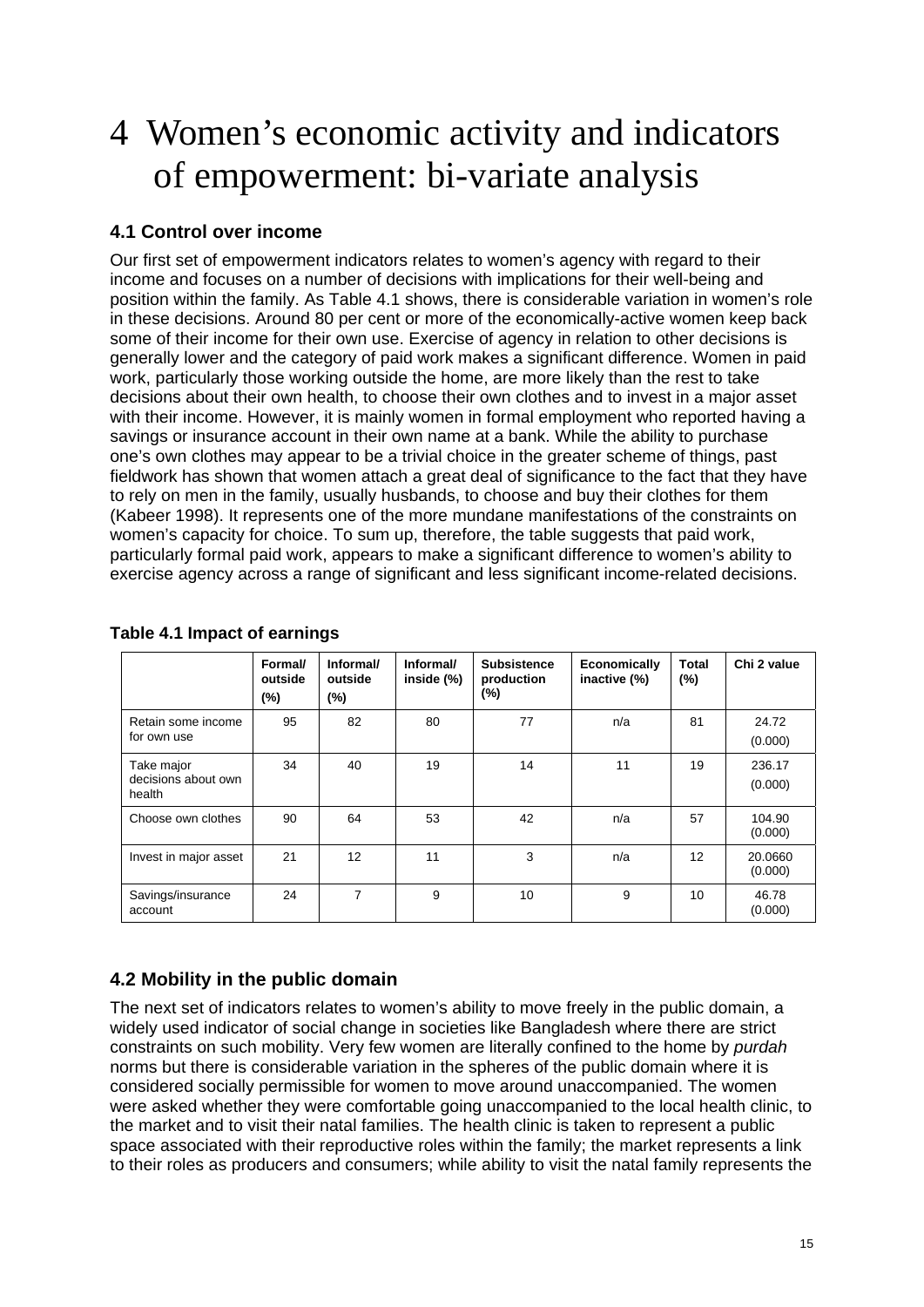restrictions associated with marriage patterns which frequently cut women off from their parents and siblings.

That only 24 per cent of the overall sample said they were comfortable visiting their families unaccompanied after marriage suggests that constraints on keeping contact with their natal families after marriage still applies. However, even lower percentages of women were comfortable going unaccompanied to other public spaces: only 18 per cent were comfortable visiting the health centre on their own while only 11 per cent said they were comfortable going to the market on their own.

| <b>Public location</b>   | Formal<br>/outside<br>(%) | Informal/<br>outside<br>$(\%)$ | Informal/<br>inside (%) | <b>Subsistence</b><br>production<br>$(\%)$ | Economically<br>inactive (%) | <b>Total</b><br>$(\%)$ | Pearson<br>Chi 2 value |
|--------------------------|---------------------------|--------------------------------|-------------------------|--------------------------------------------|------------------------------|------------------------|------------------------|
| Visit health<br>facility | 50                        | 31                             | 17                      | 14                                         | 15                           | 18                     | 192.67<br>(0.00)       |
| Visit market             | 36                        | 25                             | 9                       | 7                                          | 9                            | 11                     | 250.81<br>(0.00)       |
| Visit cinema             | 4                         | 3                              | $\overline{2}$          | 1                                          | 2                            | 2                      | 16.28<br>(0.003)       |
| Visit natal<br>relatives | 32                        | 33                             | 25                      | 22                                         | 17                           | 24                     | 66.21<br>(0.000)       |
| Wear a burkhal<br>hijab  | 45                        | 32                             | 57                      | 59                                         | 56                           | 55                     | 121.96<br>(0.000)      |

**Table 4.2 Freedom of movement** 

The significant point, from the perspective of this paper, is that women who regularly leave the home in order to work find the prospect of moving unaccompanied in the public domain for other purposes far less intimidating than women who work within the home. There is some debate in the Bangladesh literature as to whether the donning of *purdah*/*hijab* in the public domain has the instrumental function of allowing women to move more freely or whether it simply represents compliance with religious/cultural norms (Huq 2010). Table 4.2 supports the latter interpretation. There were 55 per cent of economically-inactive women and 59 per cent of women who work within the home who reported that they 'sometimes or always' wore a *burkah*/*hijab* when they went out compared to only 32 and 45 per cent of those who work informally and formally outside. Those least likely to wear the burkah are the the poorest group of women, those in informal outside work. This may reflect the kind of work they do as well as social status considerations: concerns with respectability are less affordable for very poor women.

### **4.3 Participation in public life**

Table 4.3 explores the extent to which involvement in different categories of work translates into differences in knowledge and participation in the collective life of the community. It suggests that a mere 14 per cent of the women in the total sample know of the existence of labour laws. This rises to a high of 48 per cent among women in formal employment – also the group most likely to be covered by such laws – and falls to a low of 11–12 per cent among women in informal paid work. Within the category of formal workers, garment workers are most likely to be aware of labour laws, an indication of the national and international publicity given to their situation.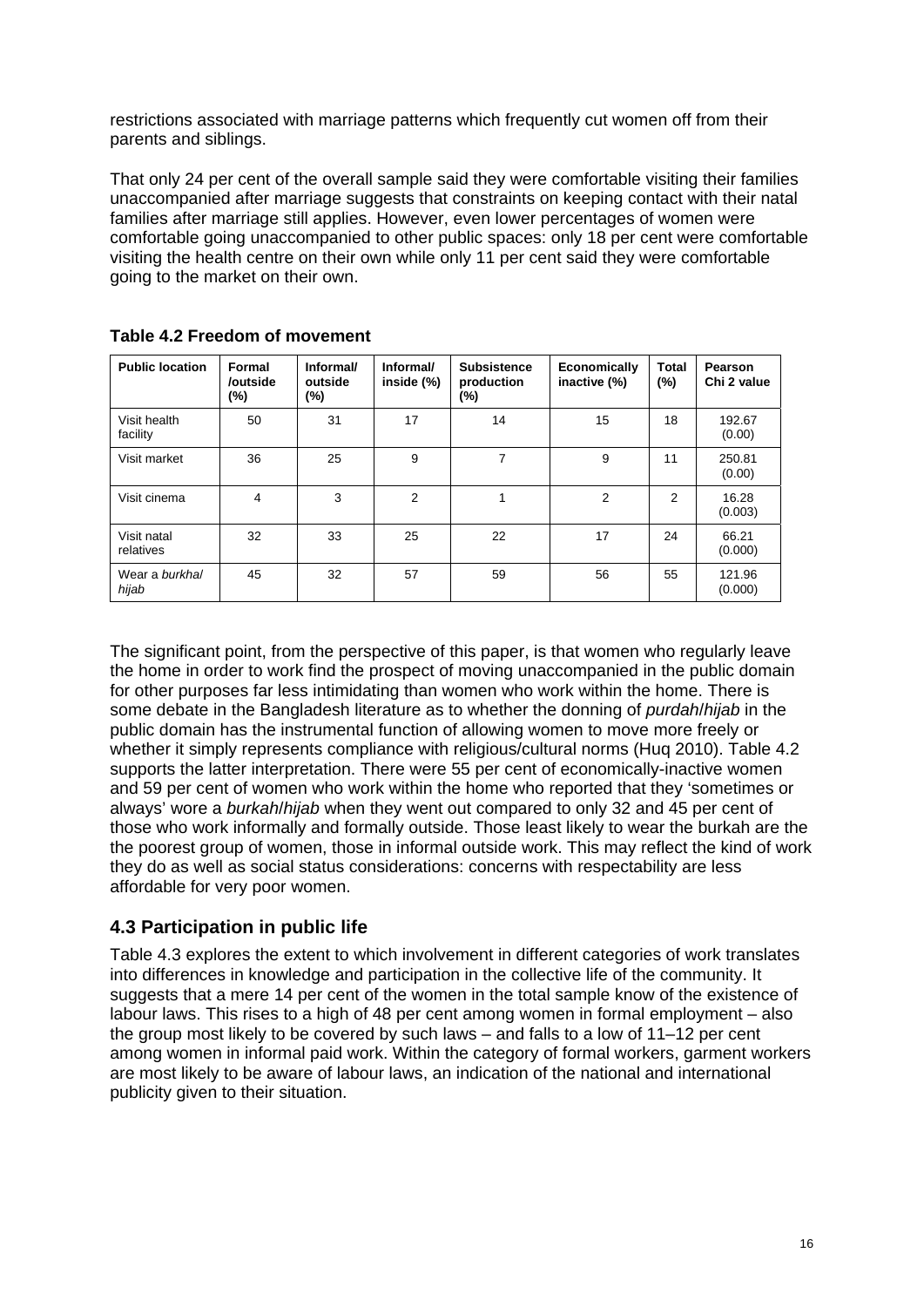| Knowledge and activity                                                              | <b>Formal</b><br>outside | Informal/<br>outside | Informal/<br>inside | <b>Subsistence</b><br>production | <b>Economically</b><br>inactive | Total          | Pearson<br>Chi 2<br>value |
|-------------------------------------------------------------------------------------|--------------------------|----------------------|---------------------|----------------------------------|---------------------------------|----------------|---------------------------|
| Knows labour laws                                                                   | 48                       | 12                   | 11                  | 14                               | 17                              | 14             | 200.02<br>(0.000)         |
| Consulted by others                                                                 | 52                       | 27                   | 32                  | 33                               | 36                              | 33             | 40.20<br>(0.000)          |
| Voted in local elections                                                            | 88                       | 94                   | 92                  | 92                               | 89                              | 91             | 11.81<br>(0.019)          |
| Own decision in voting                                                              | 69                       | 64                   | 54                  | 59                               | 54                              | 56             | 27.50<br>(0.000)          |
| Comfortable about attending<br>rural committee<br>meetings/shalish<br>unaccompanied | 17                       | 13                   | $\overline{7}$      | 4                                | 4                               | $\overline{7}$ | 89.55<br>(0.000)          |
| Participated in shalish                                                             | 5                        | 9                    | 5                   | 4                                | 3                               | 5              | 24.17<br>(0.000)          |
| Participated in protest                                                             | 4                        | 0.4                  | 0.1                 | 0.1                              | $\Omega$                        | 0.3            | 103.78<br>(0.000)         |

### **Table 4.3 Participation in public life**

Being consulted by others for advice and information can be taken as evidence of occupying a position of some authority and respect within a community or neighbourhood. Other studies have shown that women who belong to NGOs often command this position in the community. Here, we find that employment status also makes a difference: women in formal employment are most likely to be approached in this way (52 per cent). Given that they are seen to have greatest familiarity with the wider world, this is not surprising, but there is clearly a matter of status as well since women in informal outside work, the poorest in our sample, are least likely to report this outcome (27 per cent).

The vast majority of women in our sample voted in both national and local elections. We focus here on local elections where there is slightly more variation. According to Table 4.3, 91 per cent of the women in our sample voted in the local elections and this did not vary systematically by work category. One surprising result however is that women in formal work are among the least likely to have voted. One reason for this may be that many of those in formal work have migrated from the countryside to work in largely urban-based garment factories and are not given enough leave to go back to their villages where they are registered to vote. Of those women that voted, a fairly high 56 per cent said that they had decided for themselves how they would vote with women in formal employment most likely to have done so (71 per cent) followed by those in informal outside work (64 per cent).

However, there is little evidence that women are actively engaged in other aspects of governance in public life, regardless of the category of work. Only 7 per cent of women feel comfortable about attending a committee meeting or *shalish* on their own, with women in outside work, particularly those in formal work, more likely to give a positive response to this question. Only 5 per cent have participated in a *shalish* in the last five years and there is little variation by work status. Finally, less than 1 per cent of the women in our sample have participated in any form of public protest. Disaggregation of this last result suggests that it is largely garment workers who reported participation in any form of protest: they are the most likely to have contact with trade unions and women's rights organisations.

### **4.4 Attitudes and perceptions**

A further set of questions explored the relationship between women's work status and their views and opinions: about themselves, about their relationships and about how they were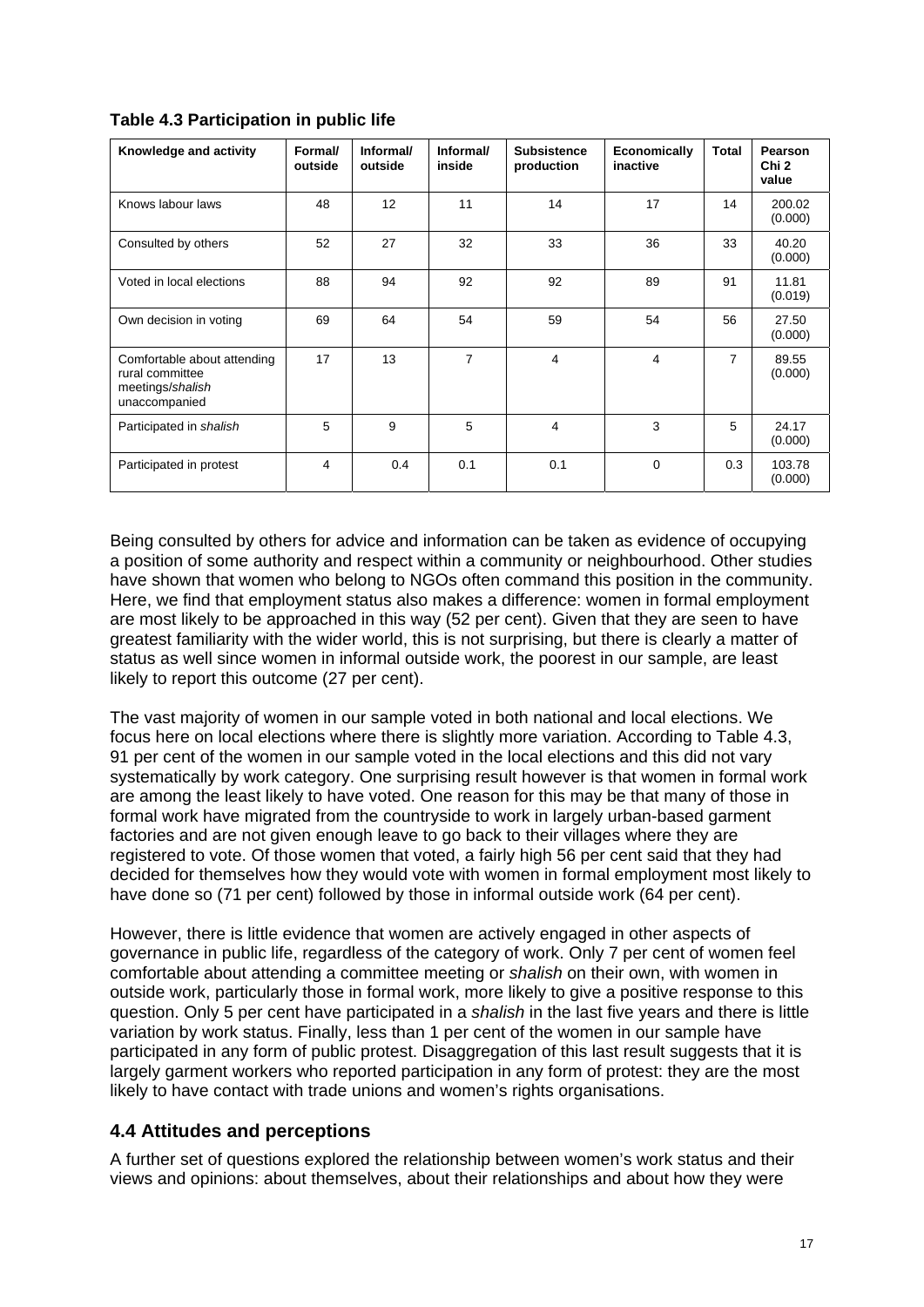perceived by others. Two sets of questions elicited overwhelming support across all work categories: 96 per cent of the women in our sample believe that having an income is important for their sense of self-reliance and 95 per cent believe that husbands should help with household work and childcare if wives work outside the home. There is little variation by work status for these statements. However, a question to married women about husbands' assistance in various household tasks suggests that very few husbands take primary responsibility in any of the jobs mentioned – although some help out in a secondary role. Lowest levels of involvement are in cooking: less than 1 per cent of women in the overall sample reported such help, with husbands of women in formal work more likely to provide some assistance (4 per cent). The highest levels of assistance are in childcare: an average of 28 per cent of women reported help. Here there does not appear to be much variation by work category but women in formal work are least likely to receive such assistance. However it should be remembered that these women also have fewer children than the rest.

| Knowledge and<br>activity                                                   | Formal/<br>outside | Informal/<br>outside         | Informal/<br>inside | <b>Subsistence</b><br>production | <b>Economically</b><br>inactive | <b>Total</b>       | Pearson<br>Chi <sub>2</sub><br>value |
|-----------------------------------------------------------------------------|--------------------|------------------------------|---------------------|----------------------------------|---------------------------------|--------------------|--------------------------------------|
| Own income<br>important for<br>woman's self-<br>reliance                    | 96                 | 96                           | 97                  | 96                               | 95                              | 96                 | 9.53<br>(0.05)                       |
| Husbands of<br>working wives<br>should help with<br>housework/<br>childcare | 98                 | 96                           | 95                  | 95                               | 92                              | 95                 | 29.62<br>(0.000)                     |
| Women's income<br>increases respect<br>from family                          | 46                 | 32                           | 23                  |                                  |                                 | 26                 | 53.98<br>(0.000)                     |
| Women's income<br>increases respect<br>from community                       | 28                 | 20                           | 14                  | ä,                               |                                 | 16                 | 29.62<br>(0.000)                     |
| Feeling of<br>constant pressure                                             | 31                 | 37                           | 19                  | 26                               | 22                              | 23                 | 87.45<br>(0.000)                     |
| Hopeful about<br>future                                                     | 97                 | 85                           | 94                  | 95                               | 90                              | 93                 | 70.11<br>(0.000)                     |
| Believes she has<br>control over own<br>life                                | 77                 | 61                           | 67                  | 65                               | 63                              | 65                 | 18.41<br>(0.001)                     |
| Most important<br>new resource in<br>women's lives                          | Education<br>(83%) | Education<br>(80%)           | Education<br>(82%)  | Education<br>(80%)               | Education<br>(84%)              | Education<br>(82%) | 34.35<br>(0.08)                      |
| Most important<br>new resource in<br>respondent's life                      | Education<br>(44%) | Access to<br>credit<br>(43%) | Education<br>(34%)  | Education and<br>credit (32%)    | Education<br>(37%)              | Credit<br>(33%)    | 173.76<br>(0.000)                    |

### **Table 4.4 Beliefs and perceptions**

Other questions about attitudes and perceptions do not generate as much consensus and we discuss these in greater detail here. The women engaged in paid work were asked whether they received greater respect from their family and from the wider community as a result of income earning efforts. While 26 per cent overall believe that income brings women greater respect within the family, this rises to 46 per cent of women in formal paid work and declines to 23 per cent of those in informal inside work. However, as we noted earlier, the norm of the male breadwinner continues to influence public attitudes to women's work. As a result, only 16 per cent of women overall believe that their status in society has risen as a result of their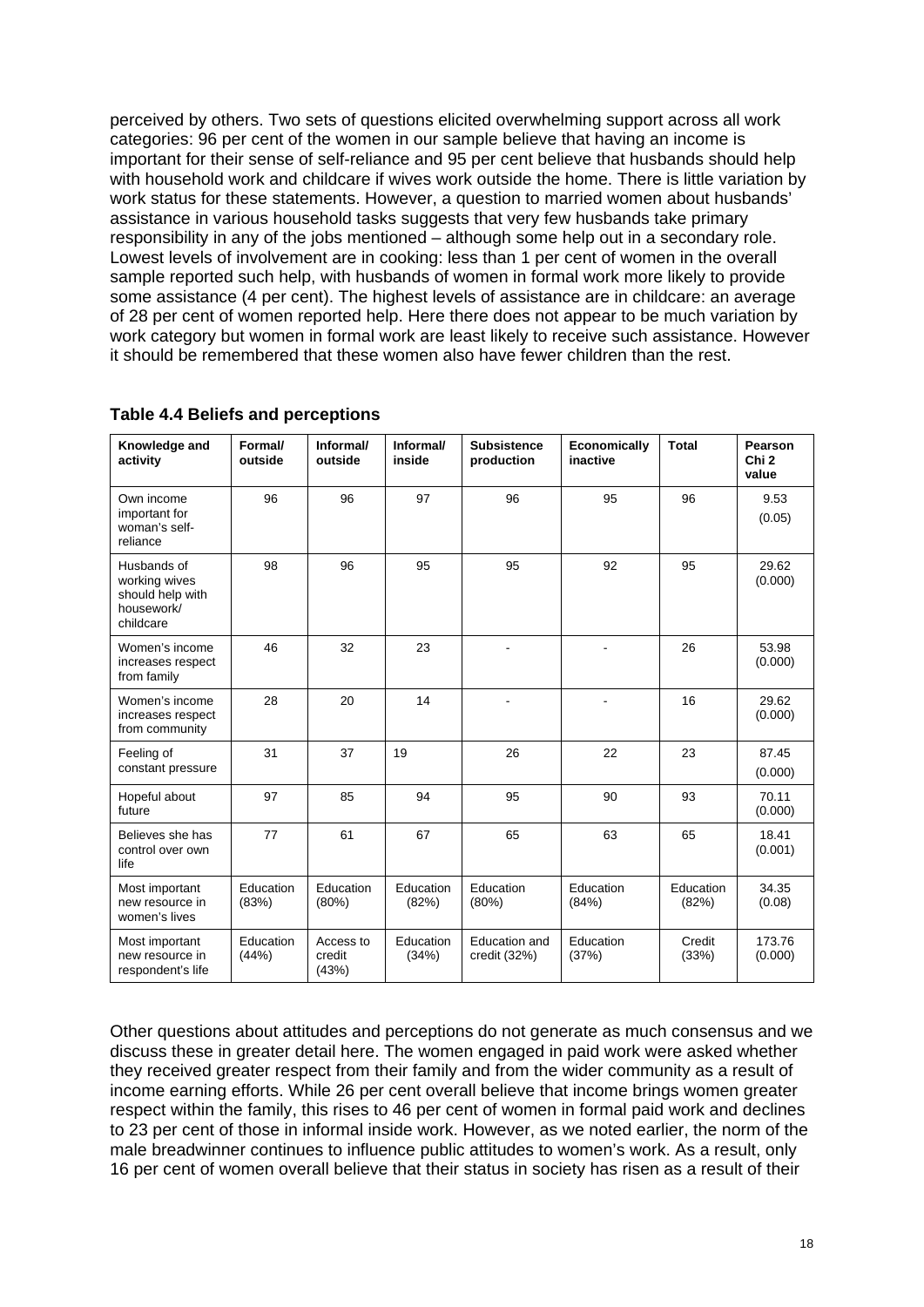income contributions, although again the percentages are higher among women in formal paid work, 28 per cent, compared to just 14 per cent of those who work within the home. Clearly women in inside paid work are most likely to believe that their contributions are socially invisible. At the same time, more women in outside work reported feelings of constant pressure compared to those who work within the home or are economically inactive.

An astonishing 93 per cent of women are hopeful about the future. This varies between a high of 97 per cent of women in formal employment and a low of 85 per cent among women in outside informal activity. Drawing on a question from the 'World Values Survey', women were asked whether they felt that they could influence the course of their lives through their own actions or whether it was outside their control. A majority of women (65 per cent) feel that they have considerable control over their own lives. This varies from a high of 77 per cent among women in formal employment to a low of 61 per cent among those in informal outside work, the poorest category in our sample.

A final set of questions asked respondents what they thought was the most significant new resource in women's lives more generally and in their own lives in particular. They were asked to choose between certain key resources that are thought to make a difference in women's lives: education, credit, family planning, mother and child health clinics, local government quotas, land rights, ownership of home, family courts and access to media. There is a strong consensus that education is the most significant resource for women in general: regardless of work status, around 80 per cent or more believe this to be the case. Only around 10 per cent cited credit, the next most frequently reported resource. However, there is far less consensus when it comes to the most important resource in the women's *own* lives. Education and credit remained the most frequently cited but this varies by work status. Education was most frequently cited by women in formal employment and economically-inactive women (44 per cent and 37 per cent respectively) who are also the most educated in our sample; these women give less importance to credit (24 per cent and 27 per cent). Credit was cited most frequently by women in informal outside work followed by women in informal inside work (43 per cent and 34 per cent respectively) while around 23–24 per cent of this group cited education. Women in expenditure-saving work give equal prominence to credit and education (32 per cent in both cases). Other resources considered important are family planning (13 per cent of women in formal employment), the right to land (around 10 per cent of women in inside work) and maternal and child health care (10 per cent of women in inside paid work).

Summing up, our cross-tabulations provide strong support for the argument that it is the nature of women's paid work, rather than the simple fact of earning money, that has the potential to bring about shifts in gender relations: in terms of how women view themselves and how they are viewed by others, as well as in their capacity for voice and agency. In our survey sample we find this result most strongly and consistently in relation to the small group of women engaged in formal work but we also find some evidence of positive change among women in informal outside work, despite the fact that these women are among the poorest in our sample.

At the same time, our analysis points out that the empowerment potential of paid work has costs. Forms of work that empower women also leave them vulnerable to harassment and abuse because it takes them into the public domain. It can also involve considerable levels of stress and take a toll on their health: this is particularly true of women in informal outside work. There is also little evidence that the gender division of labour in unpaid domestic chores and childcare has changed with women's greater breadwinning responsibilities. Finally, it is evident that while access to certain forms of paid work has had a number of positive impacts on women's voice and agency; it does not seem to have done a great deal to promote women's capacity to participate in the collective affairs of the community or in public protests against injustice.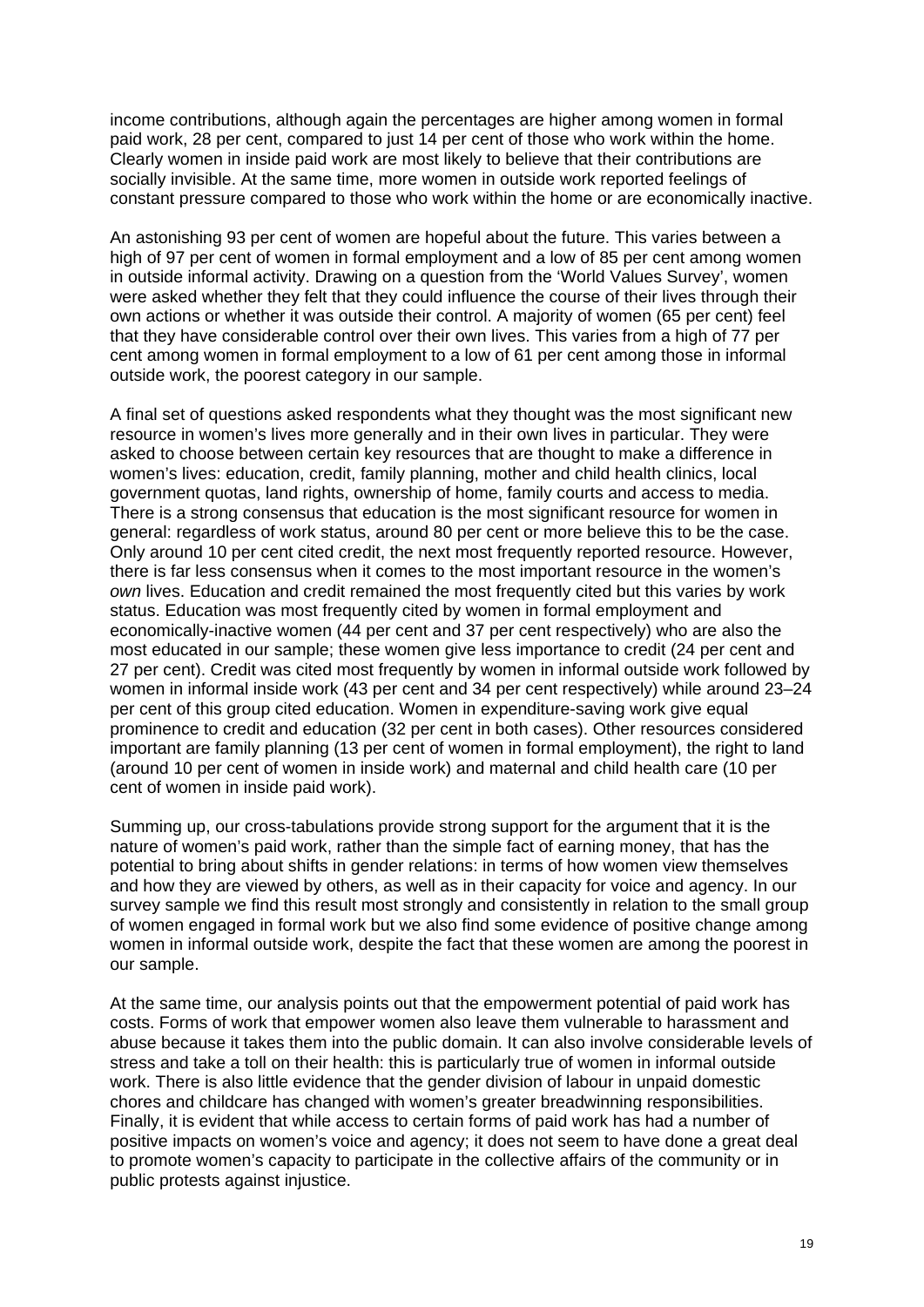### **4.5 Paid work as a pathway of women's empowerment: multivariate analysis**

While a comparison of means and frequencies provides us with a preliminary set of insights into the impact of women's work in relation to different dimensions of empowerment, these relationships are likely to be mediated by other aspects of women's lives which may serve to dilute, confound or exaggerate the actual relationship. For instance, some of the autonomy reported by women in outside informal work may reflect the fact that a much higher percentage of them belong to female-headed households, and hence are not subject to male authority, rather than from the nature of the work they do. Similarly, the fact that most formally employed women are located in urban areas may mean it is the urban context rather than formal work status that explains their higher levels of empowerment.

In the next stage of the analysis, therefore we will use multiple regression techniques to control for relevant differences in individual, household and location-specific characteristics. Given that most of our empowerment indicators were discrete rather than continuous variables, we translated them into dichotomous variables and used logistic regression techniques to analyse our data. This allowed us to assess likely impacts associated with different categories of work in relation to a reference category of women which was, in most of the regressions, the economically inactive category. However, in cases where the empowerment indicator sought to measure changes relating to women's earnings, we excluded non-earning women from the regression and used women in paid informal work within the home as our reference category.

Table A.2 in the annex describes our explanatory variables in greater detail. Along with work categories, they include individual and household characteristics that are likely to mediate the impact of women's work: age and age squared, women's education levels, marital status, household wealth, women's ownership of assets (house/land), gender of household head, whether there was a child below the age of five in the house and the education and occupation of the household head. Location was controlled for by the use of district dummies.

As noted earlier, we also included a number of variables which showed strong and consistent correlations with our indicators of women's empowerment. The first of these is membership of an NGO which, along with access to savings and credit, is likely to be associated with a variety of other changes in women's lives, including participation in group activities. Access to loans did not prove significant and was dropped from the analysis. The second is the extent to which women said their work is valued by their family, regardless of whether it is paid or unpaid. We believe that family support is likely to influence how women perceive themselves and their ability to exercise agency and choice. The third is routine watching of TV which is likely to familiarise women with the world beyond their immediate community. And finally, given debates about whether the wearing of the *burkah*/*hijab* represents compliance with norms and custom or an active assertion of religious beliefs, we were interested in comparing its impact on women's empowerment with other variables more conventionally associated with women's empowerment.

# 5 Discussion of multivariate findings

In this section, we first discuss the impact of paid work on our various indicators of empowerment and then provide a more general discussion of the other explanatory variables. Our first set of regressions focuses on factors associated with questions of voice and decision making within the household (Table 5.1). As far as decisions relating to own health are concerned, it appears that most of the economically-active women in our sample have a higher likelihood of making decisions relating to their own health than do those who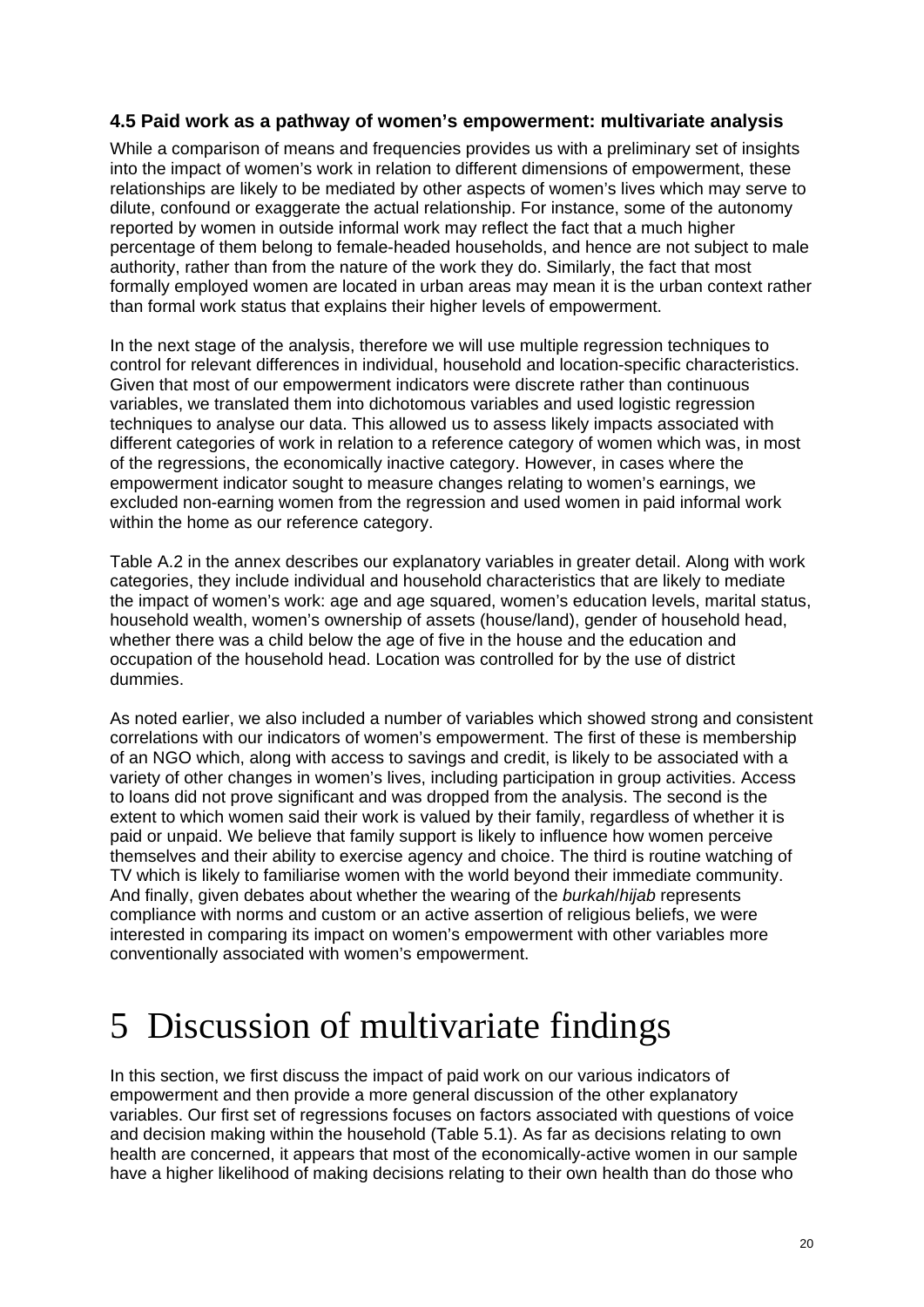are economically inactive, with stronger impacts related by women in paid work. On other issues, however, it is only women in formal paid work that appear to have a degree of economic autonomy: they are significantly more likely than the others to have savings or insurance in their own name and to have invested their income in a major asset.

Examining the other explanatory variables, certain ones prove consistently significant in predicting the likelihood that women are empowered according to decision making on health issues, having a savings account and investing in a major asset. Many of these, as we will see, also prove significant for other indicators as well. Life course proves to be a factor. Age is consistently significant but has a non-linear relationship to the empowerment indicators: the likelihood of women's empowerment increases up to a certain age and then declines. This appears to be the pattern with a number of other indicators and we will discuss possible interpretations for this in the next section.

Marital status is also important. As might be expected, divorced, widowed and female household heads are more likely than others to make their own health decisions but only female household heads are likely to have their own savings. This may be because many of this latter group are young working women who have migrated to urban areas in search of work. Never-married and widowed women are the least likely to have savings in their own name.

Secondary education and membership of an NGO increase the likelihood of women having savings in their own name, and NGO membership is also linked to investment in a major asset. Routine TV watching and being valued by one's family both increase the likelihood of women making decisions about their own health, having their own savings account and investing in a major asset. Household wealth increases the likelihood of own savings and assets while women who own their own home/land reported positive impacts on all three indicators. Neither religion nor wearing the *burkah*/*hijab* makes much difference to these impacts. The occupation and education of household heads are only intermittently significant with regard to these and other indicators in our study.

The second set of regressions revisits the relationship between women's work and mobility in the public domain (Table 5.2). The findings confirm those from the cross-tabulations: economically-active women are generally more comfortable in the public domain than inactive women, with stronger and more consistent effects for women working outside the home. Economically-active women from all four categories are more likely to be able to visit their natal family unaccompanied than economically-inactive women while it is only women in outside paid work who are comfortable about going to the market.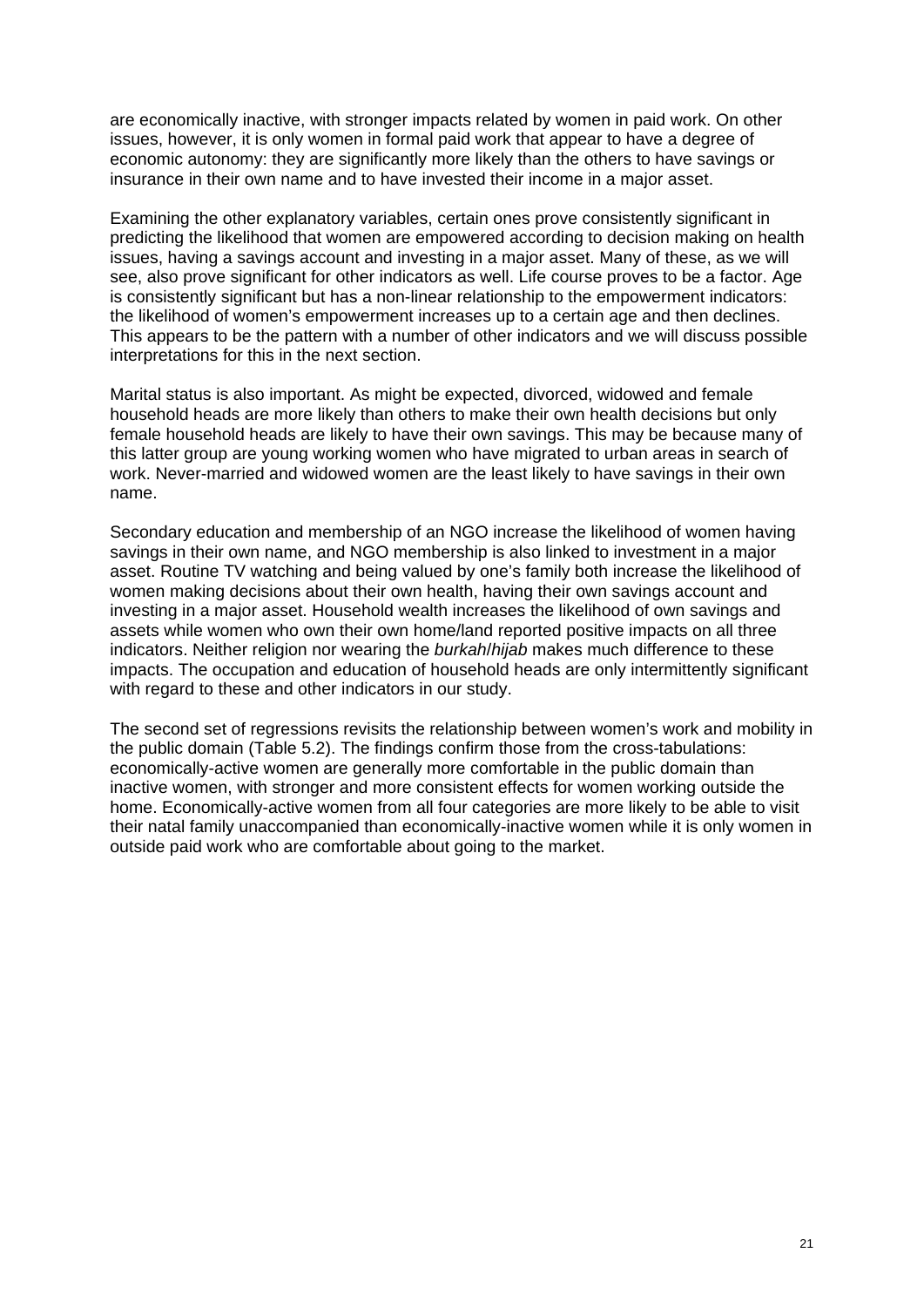### **Table 5.1 Multivariate logistic regression models for women's decision making around income**

| Independent variables and<br>covariates |                                              |               |                                                  |             |               | <b>Dependent variables</b> |             |                                                                  |              |             |
|-----------------------------------------|----------------------------------------------|---------------|--------------------------------------------------|-------------|---------------|----------------------------|-------------|------------------------------------------------------------------|--------------|-------------|
|                                         |                                              | care          | Major decision maker<br>regarding her own health |             | own income    | Bought new asset with her  |             | Has savings in her own<br>name with bank or insurance<br>company |              |             |
|                                         |                                              | Odds<br>Ratio | Std.<br>Err.                                     | P > z       | Odds<br>Ratio | Std.<br>Err.               | P > z       | Odds<br>Ratio                                                    | Std.<br>Err. | P > z       |
| Age                                     |                                              | 1.101         | 0.022                                            | 0           | 1.098         | 0.048                      | 0.031       | 1.178                                                            | 0.047        | 0           |
| Age squared                             |                                              | 0.999         | 0.000                                            | 0           | 0.999         | 0.001                      | 0.032       | 0.998                                                            | 0.001        | 0           |
| Woman's                                 | Never-married                                | 0.740         | 0.175                                            | 0.203       | 1.454         | 0.491                      | 0.268       | 0.375                                                            | 0.101        | 0           |
| marital status                          | Widow                                        | 2.688         | 0.453                                            | 0           | 0.923         | 0.262                      | 0.777       | 0.388                                                            | 0.107        | 0.001       |
|                                         | Separated/<br>divorced                       | 3.330         | 0.797                                            | 0           | 1.157         | 0.417                      | 0.685       | 0.548                                                            | 0.217        | 0.13        |
| Has child<br>under 5                    |                                              | 1.150         | 0.125                                            | 0.199       | 0.960         | 0.178                      | 0.825       | 0.936                                                            | 0.117        | 0.597       |
| Female<br>household<br>head             |                                              | 7.217         | 0.956                                            | 0           | 1.172         | 0.255                      | 0.465       | 2.426                                                            | 0.428        | 0           |
| Woman's                                 | Primary                                      | 1.031         | 0.124                                            | 0.801       | 0.886         | 0.174                      | 0.537       | 1.215                                                            | 0.180        | 0.189       |
| education level                         | Secondary or<br>above                        | 1.184         | 0.187                                            | 0.283       | 0.965         | 0.241                      | 0.887       | 1.953                                                            | 0.343        | 0           |
| Woman's work                            | Formal outside                               | 2.966         | 0.678                                            | $\mathsf 0$ | 1.641         | 0.400                      | 0.042       | 2.091                                                            | 0.487        | 0.002       |
| type                                    | Informal outside                             | 2.898         | 0.523                                            | 0           | 1.121         | 0.241                      | 0.597       | 1.045                                                            | 0.261        | 0.859       |
|                                         | Market inside                                | 2.377         | 0.337                                            | $\mathbf 0$ |               |                            |             | 0.993                                                            | 0.145        | 0.963       |
|                                         | Expenditure-<br>saving                       | 1.357         | 0.223                                            | 0.063       | na            | na                         | na          | 1.098                                                            | 0.187        | 0.584       |
| Head's                                  | Primary                                      | 1.101         | 0.123                                            | 0.393       | 1.164         | 0.231                      | 0.443       | 1.098                                                            | 0.157        | 0.514       |
| education level                         | Secondary or<br>above                        | 0.982         | 0.134                                            | 0.895       | 1.063         | 0.237                      | 0.783       | 1.186                                                            | 0.186        | 0.275       |
| Head's                                  | Day labour                                   | 1.129         | 0.141                                            | 0.331       | 0.647         | 0.133                      | 0.035       | 0.691                                                            | 0.118        | 0.03        |
| occupation                              | <b>Business or</b><br>Salaried or<br>skilled | 1.235         | 0.141                                            | 0.063       | 0.783         | 0.140                      | 0.171       | 1.011                                                            | 0.136        | 0.938       |
|                                         | Unemployed                                   | 1.448         | 0.233                                            | 0.021       | 1.280         | 0.371                      | 0.394       | 0.821                                                            | 0.158        | 0.305       |
| <b>NGO</b><br>member                    |                                              | 1.074         | 0.101                                            | 0.447       | 1.802         | 0.271                      | 0           | 1.870                                                            | 0.208        | 0           |
| Watches TV<br>regularly                 |                                              | 1.250         | 0.138                                            | 0.043       | 1.526         | 0.261                      | 0.014       | 1.717                                                            | 0.214        | $\mathbf 0$ |
| Family values<br>work                   |                                              | 1.814         | 0.165                                            | $\mathbf 0$ | 1.723         | 0.272                      | 0.001       | 1.205                                                            | 0.129        | 0.082       |
| Wears<br>burkah/hijab                   |                                              | 0.889         | 0.087                                            | 0.227       | 1.249         | 0.205                      | 0.174       | 1.157                                                            | 0.151        | 0.264       |
| Household<br>wealth index               |                                              | 0.947         | 0.051                                            | 0.316       | 1.162         | 0.091                      | 0.055       | 1.320                                                            | 0.061        | 0           |
| Owns asset<br>(land/home)               |                                              | 1.782         | 0.206                                            | $\mathbf 0$ | 1.871         | 0.326                      | $\mathbf 0$ | 1.640                                                            | 0.240        | 0.001       |
| Religion                                | Muslim                                       | 1.175         | 0.190                                            | 0.319       | 1.022         | 0.274                      | 0.936       | 1.127                                                            | 0.237        | 0.57        |
| <b>District</b>                         | Faridpur                                     | 2.02          | 0.467                                            | 0.002       | 2.248         | 0.997                      | 0.068       | 0.339                                                            | 0.079        | 0           |
|                                         | Tangail                                      | 3.668         | 0.770                                            | $\pmb{0}$   | 2.116         | 0.915                      | 0.083       | 0.570                                                            | 0.120        | 0.008       |
|                                         | Chapainabganj                                | 4.86          | 1.018                                            | $\pmb{0}$   | 6.002         | 2.536                      | 0           | 0.492                                                            | 0.113        | 0.002       |
|                                         | Moulovibazar                                 | 3.136         | 0.686                                            | 0           | 3.430         | 1.473                      | 0.004       | 0.551                                                            | 0.116        | 0.005       |
|                                         | Bagerhat                                     | 3.899         | 0.831                                            | 0           | 3.228         | 1.406                      | 0.007       | 0.611                                                            | 0.124        | 0.015       |
|                                         | Kurigram                                     | 5.803         | 1.186                                            | 0           | 4.041         | 1.681                      | 0.001       | 0.556                                                            | 0.124        | 0.009       |
|                                         | Narayanganj                                  | 4.575         | 1.005                                            | 0           | 5.704         | 2.347                      | 0           | 0.923                                                            | 0.179        | 0.68        |
| N                                       |                                              | 5198          |                                                  |             | 2285          |                            |             | 5198                                                             |              |             |
| Pseudo R2                               |                                              | 0.1542        |                                                  |             | 0.1008        |                            |             | 0.1562                                                           |              |             |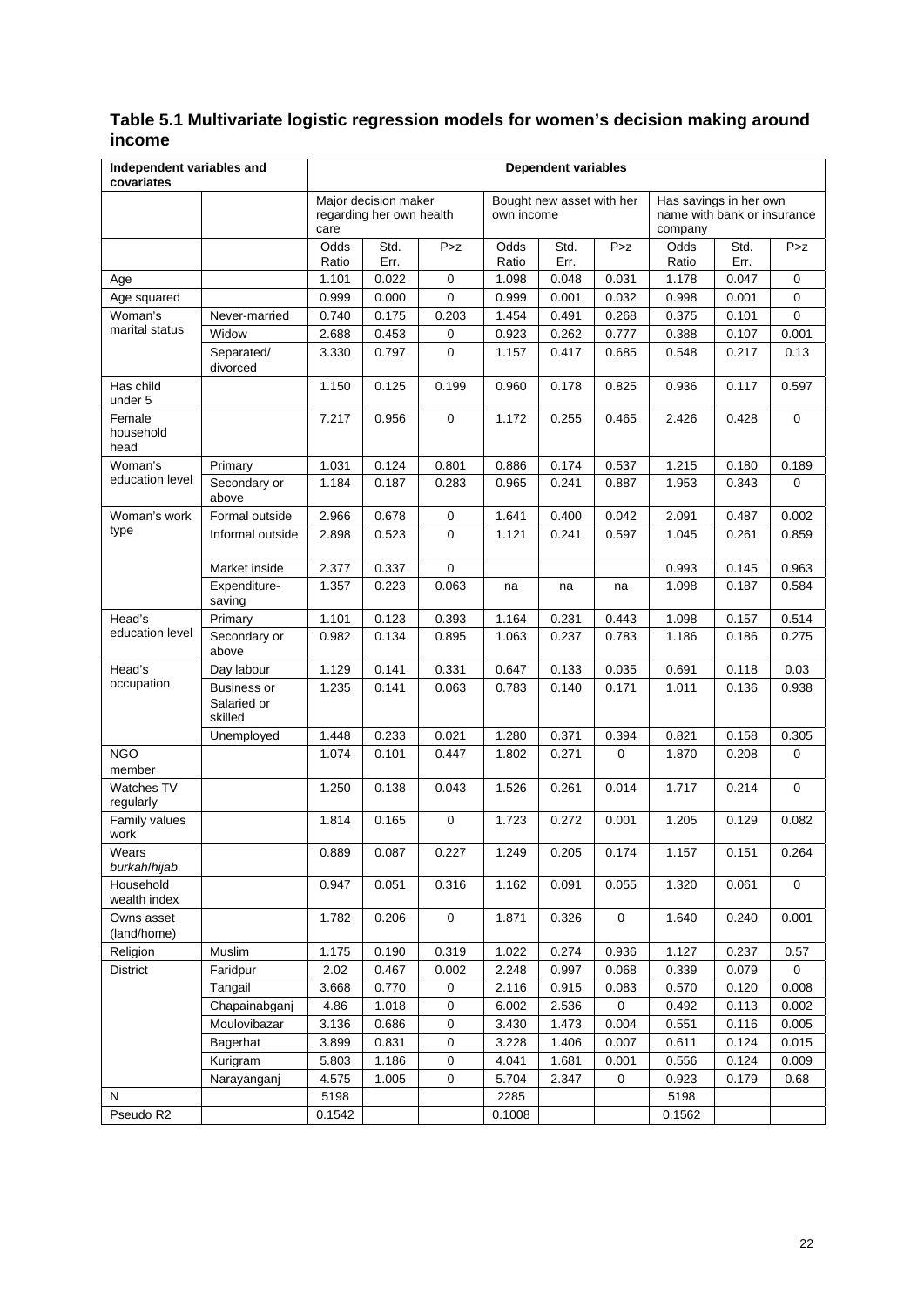#### **Table 5.2 Multivariate ordered logistic regression models for women's mobility in the public domain**

| Independent variables and<br>covariates |                                       |               |                           |             |               | <b>Dependent variables</b> |             |               |                            |             |
|-----------------------------------------|---------------------------------------|---------------|---------------------------|-------------|---------------|----------------------------|-------------|---------------|----------------------------|-------------|
|                                         |                                       |               | Mobility to health centre |             |               | Mobility to market         |             |               | Mobility to natal relative |             |
|                                         |                                       | Odds<br>Ratio | Std.<br>Err.              | P > z       | Odds<br>Ratio | Std.<br>Err.               | P > z       | Odds<br>Ratio | Std.<br>Err.               | P > Z       |
| Age                                     |                                       | 1.100         | 0.015                     | 0           | 1.063         | 0.013                      | 0           | 1.080         | 0.014                      | $\mathbf 0$ |
| Age squared                             |                                       | 0.999         | 0.000                     | 0           | 0.999         | 0.000                      | 0           | 0.999         | 0.000                      | 0           |
| Woman's                                 | Never-married                         | 1.537         | 0.229                     | 0.004       | 1.593         | 0.200                      | 0           | n/a           |                            |             |
| marital status                          | Widow                                 | 1.234         | 0.164                     | 0.114       | 1.254         | 0.163                      | 0.082       | 0.926         | 0.133                      | 0.591       |
|                                         | Separated/<br>divorced                | 1.363         | 0.264                     | 0.109       | 2.395         | 0.431                      | 0           | 0.203         | 0.093                      | 0.001       |
| Has child<br>under 5                    |                                       | 1.332         | 0.115                     | 0.001       | 1.054         | 0.077                      | 0.471       | 1.083         | 0.084                      | 0.301       |
| Female<br>household<br>head             |                                       | 1.955         | 0.219                     | $\mathbf 0$ | 1.964         | 0.210                      | 0           | 1.498         | 0.191                      | 0.002       |
| Woman's                                 | Primary                               | 0.992         | 0.092                     | 0.935       | 1.196         | 0.094                      | 0.022       | 1.105         | 0.094                      | 0.242       |
| education<br>level                      | Secondary or<br>above                 | 1.277         | 0.147                     | 0.033       | 1.638         | 0.158                      | 0           | 1.118         | 0.123                      | 0.309       |
| Woman's work                            | Formal outside                        | 3.805         | 0.688                     | $\mathbf 0$ | 4.266         | 0.782                      | 0           | 1.551         | 0.309                      | 0.028       |
| type                                    | Informal outside                      | 1.864         | 0.254                     | $\mathbf 0$ | 2.777         | 0.356                      | $\mathbf 0$ | 1.403         | 0.209                      | 0.023       |
|                                         | Market inside                         | 1.200         | 0.110                     | 0.047       | 1.078         | 0.086                      | 0.345       | 1.322         | 0.125                      | 0.003       |
|                                         | Expenditure-<br>saving                | 1.019         | 0.110                     | 0.859       | 0.854         | 0.080                      | 0.092       | 1.283         | 0.135                      | 0.018       |
| Head's                                  | Primary                               | 1.086         | 0.096                     | 0.352       | 0.973         | 0.072                      | 0.716       | 0.941         | 0.079                      | 0.471       |
| education<br>level                      | Secondary or<br>above                 | 0.915         | 0.089                     | 0.36        | 0.796         | 0.066                      | 0.006       | 0.930         | 0.086                      | 0.431       |
| Head's                                  | Day labour                            | 1.087         | 0.107                     | 0.394       | 1.007         | 0.084                      | 0.935       | 1.070         | 0.098                      | 0.455       |
| occupation                              | Business or<br>Salaried or<br>skilled | 1.258         | 0.110                     | 0.009       | 1.130         | 0.085                      | 0.105       | 1.078         | 0.090                      | 0.37        |
|                                         | Unemployed                            | 1.164         | 0.141                     | 0.207       | 1.170         | 0.123                      | 0.136       | 1.221         | 0.144                      | 0.091       |
| <b>NGO</b><br>Member                    |                                       | 1.526         | 0.108                     | $\mathbf 0$ | 1.111         | 0.071                      | 0.098       | 1.352         | 0.090                      | 0           |
| Watches TV<br>regularly                 |                                       | 1.195         | 0.097                     | 0.028       | 1.034         | 0.074                      | 0.641       | 1.226         | 0.105                      | 0.017       |
| Family values<br>work                   |                                       | 1.375         | 0.095                     | $\mathbf 0$ | 0.891         | 0.053                      | 0.052       | 1.215         | 0.079                      | 0.003       |
| Wears<br>burkah/hijab                   |                                       | 0.665         | 0.053                     | $\mathbf 0$ | 0.746         | 0.053                      | 0           | 0.717         | 0.055                      | 0           |
| Household<br>wealth index               |                                       | 0.930         | 0.035                     | 0.051       | 0.963         | 0.031                      | 0.246       | 0.878         | 0.037                      | 0.002       |
| Owns asset<br>(land/home                |                                       | 1.355         | 0.134                     | 0.002       | 1.421         | 0.136                      | 0           | 1.320         | 0.132                      | 0.005       |
| Religion                                | Muslim                                | 1.766         | 0.235                     | $\mathbf 0$ | 1.032         | 0.100                      | 0.741       | 1.797         | 0.221                      | 0           |
| <b>District</b>                         | Faridpur                              | 2.394         | 0.315                     | 0           | 1.335         | 0.132                      | 0.003       | 2.469         | 0.337                      | 0           |
|                                         | Tangail                               | 1.030         | 0.134                     | 0.818       | 0.111         | 0.016                      | 0           | 1.671         | 0.202                      | 0           |
|                                         | Chapainabganj                         | 2.463         | 0.353                     | 0           | 0.769         | 0.085                      | 0.017       | 5.452         | 0.738                      | 0           |
|                                         | Moulovibazar                          | 3.174         | 0.421                     | $\mathbf 0$ | 0.892         | 0.091                      | 0.261       | 4.340         | 0.577                      | $\mathbf 0$ |
|                                         | Bagerhat                              | 4.059         | 0.499                     | 0           | 0.859         | 0.092                      | 0.155       | 3.796         | 0.486                      | $\mathbf 0$ |
|                                         | Kurigram                              | 2.214         | 0.330                     | 0           | 0.912         | 0.096                      | 0.383       | 9.667         | 1.233                      | 0           |
|                                         | Narayanganj                           | 5.943         | 0.808                     | $\mathbf 0$ | 1.074         | 0.136                      | 0.576       | 5.424         | 0.773                      | $\mathbf 0$ |
| N                                       |                                       | 5197          |                           |             | 5198          |                            |             | 4649          |                            |             |
| Pseudo R2                               |                                       | 0.0893        |                           |             | 0.0922        |                            |             | 0.0790        |                            |             |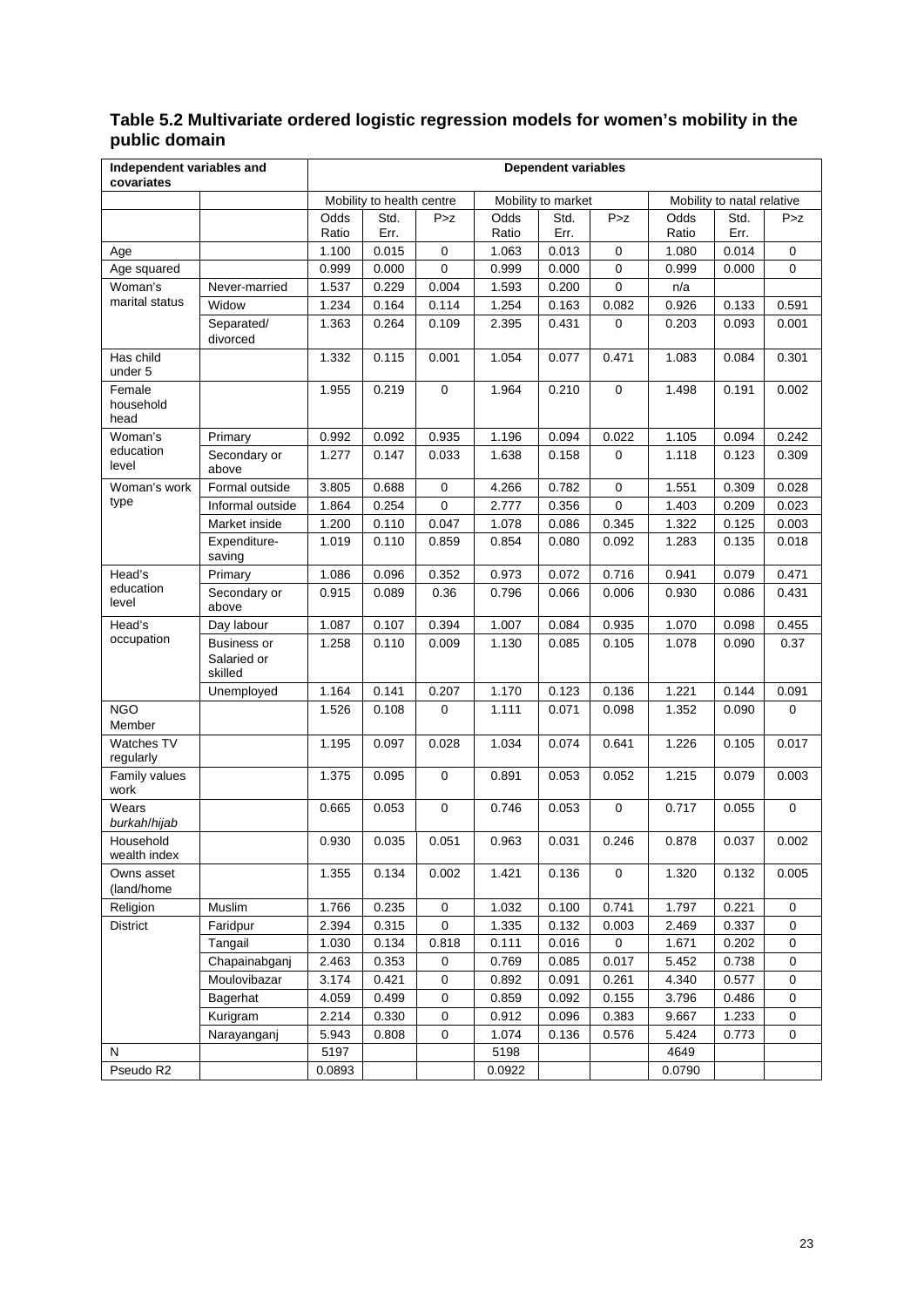| <b>Dependent variables</b><br>Independent variables and covariates |                               |       |                         |             |                                    |       |             |                                    |       |             |           |                            |             |       |                         |              |
|--------------------------------------------------------------------|-------------------------------|-------|-------------------------|-------------|------------------------------------|-------|-------------|------------------------------------|-------|-------------|-----------|----------------------------|-------------|-------|-------------------------|--------------|
|                                                                    |                               |       | Knowledge of labour law |             | Approached by others for<br>advice |       |             | Voted according to own<br>decision |       |             | committee | Comfortable going to rural |             |       | Participated in shalish |              |
|                                                                    |                               | Odds  | Std. Err.               | P > Z       | Odds                               | Std.  | P > z       | Odds                               | Std.  | P > z       | Odds      | Std.                       | P > z       | Odds  | Std.                    | P > Z        |
|                                                                    |                               | Ratio |                         |             | Ratio                              | Err.  |             | Ratio                              | Err.  |             | Ratio     | Err.                       |             | Ratio | Err.                    |              |
| Age                                                                |                               | 1.002 | 0.025                   | 0.93        | 1.103                              | 0.015 | $\mathbf 0$ | 1.085                              | 0.019 | $\mathbf 0$ | 1.185     | 0.044                      | $\mathbf 0$ | 1.127 | 0.036                   | $\mathbf 0$  |
| Age squared                                                        |                               | 1.000 | 0.000                   | 0.457       | 0.999                              | 0.000 | $\mathbf 0$ | 0.999                              | 0.000 | $\mathbf 0$ | 0.998     | 0.000                      | $\mathbf 0$ | 0.999 | 0.000                   | $\mathbf{0}$ |
| Woman's marital                                                    | Never married                 | 1.481 | 0.260                   | 0.025       | 0.890                              | 0.131 | 0.427       | 0.413                              | 0.157 | 0.02        | 2.246     | 0.719                      | 0.011       | 1.488 | 0.530                   | 0.265        |
| status                                                             | Widow                         | 0.773 | 0.177                   | 0.263       | 0.839                              | 0.111 | 0.182       | 1.275                              | 0.179 | 0.082       | 1.194     | 0.323                      | 0.514       | 0.934 | 0.256                   | 0.804        |
|                                                                    | Separated/divorced            | 0.719 | 0.273                   | 0.385       | 0.818                              | 0.185 | 0.376       | 1.665                              | 0.431 | 0.049       | 1.947     | 0.644                      | 0.044       | 2.347 | 0.761                   | 0.008        |
| Has child under 5                                                  |                               | 0.896 | 0.105                   | 0.349       | 1.003                              | 0.085 | 0.971       | 0.955                              | 0.096 | 0.649       | 1.178     | 0.196                      | 0.326       | 0.888 | 0.163                   | 0.52         |
| Female<br>household head                                           |                               | 1.096 | 0.175                   | 0.568       | 1.044                              | 0.120 | 0.708       | 1.862                              | 0.256 | $\mathbf 0$ | 1.264     | 0.290                      | 0.309       | 1.488 | 0.345                   | 0.086        |
| Woman's                                                            | Primary                       | 1.482 | 0.223                   | 0.009       | 1.579                              | 0.144 | $\mathbf 0$ | 1.217                              | 0.119 | 0.044       | 1.402     | 0.239                      | 0.047       | 1.118 | 0.206                   | 0.547        |
| education level                                                    | Secondary or<br>above         | 3.798 | 0.586                   | 0           | 2.176                              | 0.244 | $\mathbf 0$ | 1.586                              | 0.213 | 0.001       | 1.761     | 0.360                      | 0.006       | 1.040 | 0.249                   | 0.869        |
| Woman's work                                                       | Formal outside                | 4.516 | 0.901                   | $\Omega$    | 1.916                              | 0.342 | $\mathbf 0$ | 1.255                              | 0.293 | 0.33        | 2.884     | 0.861                      | $\Omega$    | 0.919 | 0.377                   | 0.837        |
| type                                                               | Informal outside              | 1.398 | 0.271                   | 0.084       | 1.030                              | 0.142 | 0.83        | 0.910                              | 0.145 | 0.555       | 1.965     | 0.478                      | 0.006       | 1.019 | 0.291                   | 0.947        |
|                                                                    | Market inside                 | 0.862 | 0.104                   | 0.219       | 1.012                              | 0.090 | 0.892       | 0.880                              | 0.096 | 0.241       | 1.470     | 0.287                      | 0.049       | 1.072 | 0.238                   | 0.755        |
|                                                                    | Expenditure-saving            | 1.274 | 0.178                   | 0.084       | 1.060                              | 0.110 | 0.575       | 0.998                              | 0.125 |             | 1.243     | 0.311                      | 0.385       | 1.053 | 0.258                   | 0.833        |
| Head's education                                                   | Primary                       | 1.007 | 0.127                   | 0.956       | 0.963                              | 0.083 | 0.659       | 1.082                              | 0.105 | 0.421       | 1.015     | 0.169                      | 0.929       | 1.137 | 0.197                   | 0.458        |
| level                                                              | Secondary or<br>above         | 1.355 | 0.169                   | 0.015       | 1.093                              | 0.102 | 0.343       | 1.227                              | 0.140 | 0.073       | 0.925     | 0.173                      | 0.678       | 0.813 | 0.188                   | 0.371        |
| Head's                                                             | Day labour                    | 1.106 | 0.161                   | 0.489       | 0.788                              | 0.076 | 0.014       | 1.226                              | 0.129 | 0.053       | 1.223     | 0.214                      | 0.25        | 1.346 | 0.260                   | 0.123        |
| occupation                                                         | Business/<br>Salaried/skilled | 1.365 | 0.169                   | 0.012       | 0.945                              | 0.081 | 0.508       | 1.147                              | 0.114 | 0.167       | 1.055     | 0.176                      | 0.749       | 1.217 | 0.233                   | 0.304        |
|                                                                    | Unemployed                    | 1.463 | 0.242                   | 0.021       | 0.910                              | 0.106 | 0.419       | 0.956                              | 0.130 | 0.741       | 0.596     | 0.191                      | 0.107       | 1.232 | 0.318                   | 0.419        |
| <b>NGO</b><br>Member                                               |                               | 1.175 | 0.119                   | 0.112       | 1.075                              | 0.076 | 0.308       | 1.140                              | 0.090 | 0.097       | 4.243     | 0.601                      | $\Omega$    | 1.163 | 0.168                   | 0.299        |
| Watches TV<br>regularly                                            |                               | 1.372 | 0.141                   | 0.002       | 1.143                              | 0.091 | 0.093       | 1.120                              | 0.109 | 0.244       | 1.517     | 0.222                      | 0.004       | 1.286 | 0.220                   | 0.141        |
| Family values<br>work                                              |                               | 1.776 | 0.173                   | $\Omega$    | 1.079                              | 0.073 | 0.261       | 1.906                              | 0.145 | $\Omega$    | 1.126     | 0.150                      | 0.375       | 1.209 | 0.173                   | 0.183        |
| Wears<br>burkah/hijab                                              |                               | 1.160 | 0.131                   | 0.19        | 1.544                              | 0.121 | $\mathbf 0$ | 1.022                              | 0.090 | 0.805       | 0.537     | 0.077                      | $\Omega$    | 1.229 | 0.193                   | 0.189        |
| Household wealth<br>index                                          |                               | 1.222 | 0.055                   | $\mathbf 0$ | 1.194                              | 0.054 | 0           | 0.967                              | 0.044 | 0.457       | 1.025     | 0.064                      | 0.697       | 0.754 | 0.090                   | 0.018        |
| Owns asset<br>(land/home)                                          |                               | 1.056 | 0.171                   | 0.736       | 0.993                              | 0.094 | 0.94        | 1.009                              | 0.105 | 0.934       | 1.634     | 0.264                      | 0.002       | 1.569 | 0.274                   | 0.01         |

## **Table 5.3 Multivariate logistic regression models for women's participation in public life**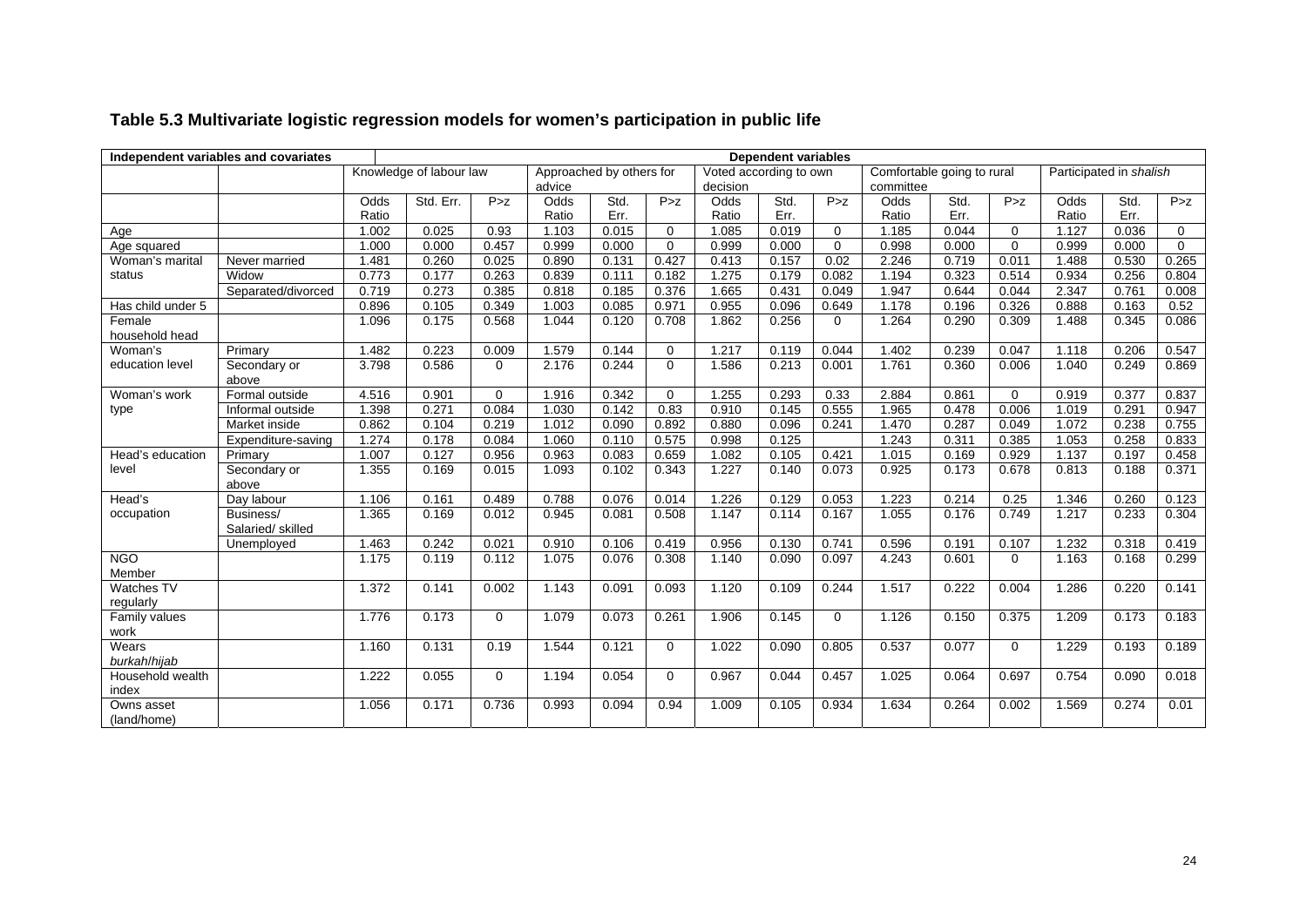| Religion        | Muslim        | 0.912  | 0.179 | 0.638 | 0.778  | .167  | 0.241 | .578   | 0.180 |      | .34 <sup>′</sup> | 0.199 | 0.048 | 0.654  | 0.128 | 0.03  |
|-----------------|---------------|--------|-------|-------|--------|-------|-------|--------|-------|------|------------------|-------|-------|--------|-------|-------|
| <b>District</b> | Faridpur      | 4.065  | 0.886 |       | .785   | ).422 | 0.014 | .522   | 0.194 | 0.00 | 2.514            | 0.512 |       | 0.786  | 0.185 | 0.306 |
|                 |               |        |       |       |        |       |       |        |       |      |                  |       |       |        |       |       |
|                 | Tangail       | 3.539  | 0.730 |       | 3.038  | 0.655 |       | .502   | 0.182 | 0.00 | .950             | 0.390 | 0.001 | 0.618  | 0.135 | 0.028 |
|                 |               |        |       |       |        |       |       |        |       |      |                  |       |       |        |       |       |
|                 | Chapainabganj | 4.018  | 0.916 |       | . 434  | J.361 | 0.152 | 2.505  | 0.325 |      | 5.117            | 0.981 |       | 0.362  | 0.077 |       |
|                 | Moulovibazar  | .658   | 0.394 | 0.033 | 0.762  | 0.207 | 0.316 | 3.915  | 0.503 |      | 10.193           | .886  |       | .096   | 0.266 | 0.706 |
|                 | Bagerhat      | 2.052  | 0.438 | 0.001 | .382   | 0.310 | 0.149 | 1.658  | 0.200 |      | .860             | 0.376 | 0.002 | 0.778  | 0.175 | 0.263 |
|                 | Kurigram      | .556   | 0.344 | 0.045 | 0.631  | 0.157 | 0.064 | 5.345  | 0.720 |      | .995             | 0.404 | 0.001 | 0.474  | 0.104 | 0.001 |
|                 | Narayanganj   | 2.587  | 0.623 |       | 0.663  | 0.184 | 0.137 | 2.276  | 0.295 |      | 17.729           | 3.430 |       | 0.139  | 0.030 |       |
|                 |               | 3103   |       |       | 3103   |       |       | 5198   |       |      | 5198             |       |       | 5198   |       |       |
| Pseudo R2       |               | 0.2450 |       |       | 0.1980 |       |       | 0.0688 |       |      | 0.1792           |       |       | 0.1292 |       |       |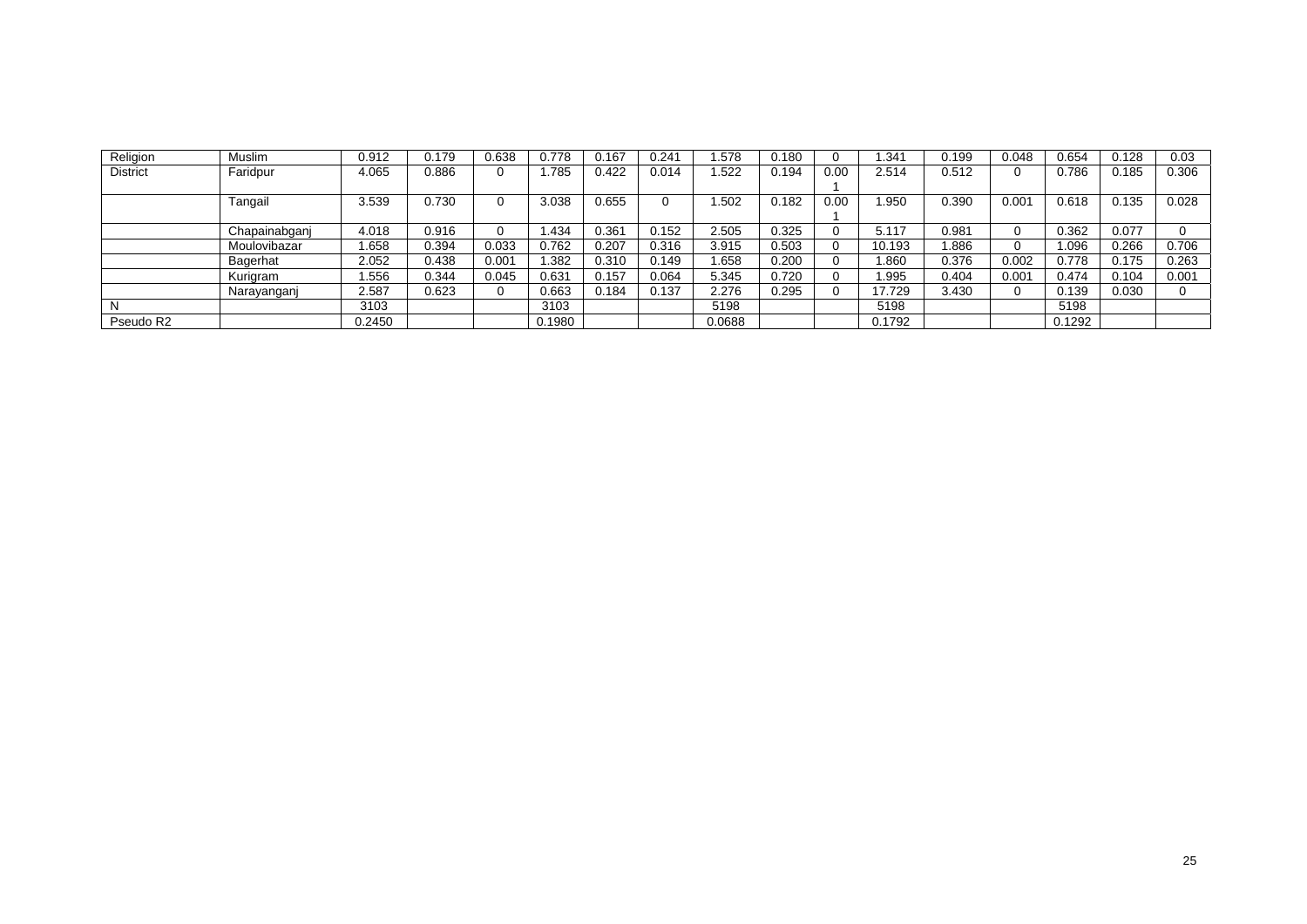Marital status is also associated with public mobility, with married women far less likely to express comfort in the public domain than single and divorced women and female household heads. Women's secondary education is strongly associated with greater freedom of movement in relation to health centres and markets, although it does not have much impact on visiting the natal family. Household wealth has no significant impact on mobility in the public domain, with the exception of visiting the natal family, but women who own land/housing are generally more comfortable in the public domain than those without property in relation to all three of our mobility indicators. Membership of an NGO, routine TV watching and being valued by one's family are generally associated with greater mobility in the public domain but their impact is weakest in relation to the market and most consistent in relation to visiting natal family. Wearing of the *burkah*/*hijab* has little impact on freedom of movement in relation to markets and health centres but reduces the freedom to visit natal family. Once strict observance of *purdah* is controlled for, Muslim women are found to be more comfortable visiting the health clinic and natal family than non-Muslim women.

The third set of regressions explores the impact of women's work patterns on participation in public life (Table 5.3). Introducing controls for other possible explanatory variables does not change the earlier finding that it is women in outside formal work who are most likely to know about labour laws but women in outside informal work and in expenditure-saving categories are also more likely than economically-inactive women to know about these laws. Women's education, both primary and secondary, increases the likelihood of their knowledge as does a household head's secondary education. Knowledge of labour laws is higher in wealthier households. NGO membership does not seem to be associated with greater knowledge of the laws but routine TV watching and being valued by one's family does seem to have a positive impact.

Women in formal employment are more likely than women in other economic categories to be approached for advice and information. As we might expect, educated women are also more likely to be consulted than women without education as are women from wealthier households and, interestingly, also women who wear the *burkah*/*hijab*. It may be that those wearing the *burkah*/*hijab* are viewed as having moral authority. Finally, women who report watching TV on a regular basis are also more likely to be asked for advice.

In terms of voting behaviour, we focus only on women who reported that they had voted in the last elections based on their own opinions. Patterns of work do not appear to have much impact here but women's education and secondary levels of education among household heads do. Marital status also makes a difference with married women far less likely to vote according to their own wishes than never-married, widowed and divorced women. Finally, NGO members and women who are valued by their families are also more likely exercise autonomy in their voting.

We next examine whether work status affects women's ability to attend a rural committee meeting or *shalish* and the extent to which they actually participate in a *shalish*. We find that women in paid work, particularly outside the home, expressed less discomfort about attending a committee or *shalish* on their own than other categories of women. Nevermarried and separated/divorced women are also more comfortable in this activity than married women as are educated women, particularly those with at least secondary education, compared to those with no education. Finally women who are members of NGOs, women who own housing/land and those who watch TV regularly also reported greater mobility in this regard.

However, the results are far less significant with regard to active participation in a *shalish*. The only variables of significance are marital status and female ownership of housing/land. Divorced and separated women are more likely to have participated as are female household heads but this might have to do with adjudications relating to their marital status. Women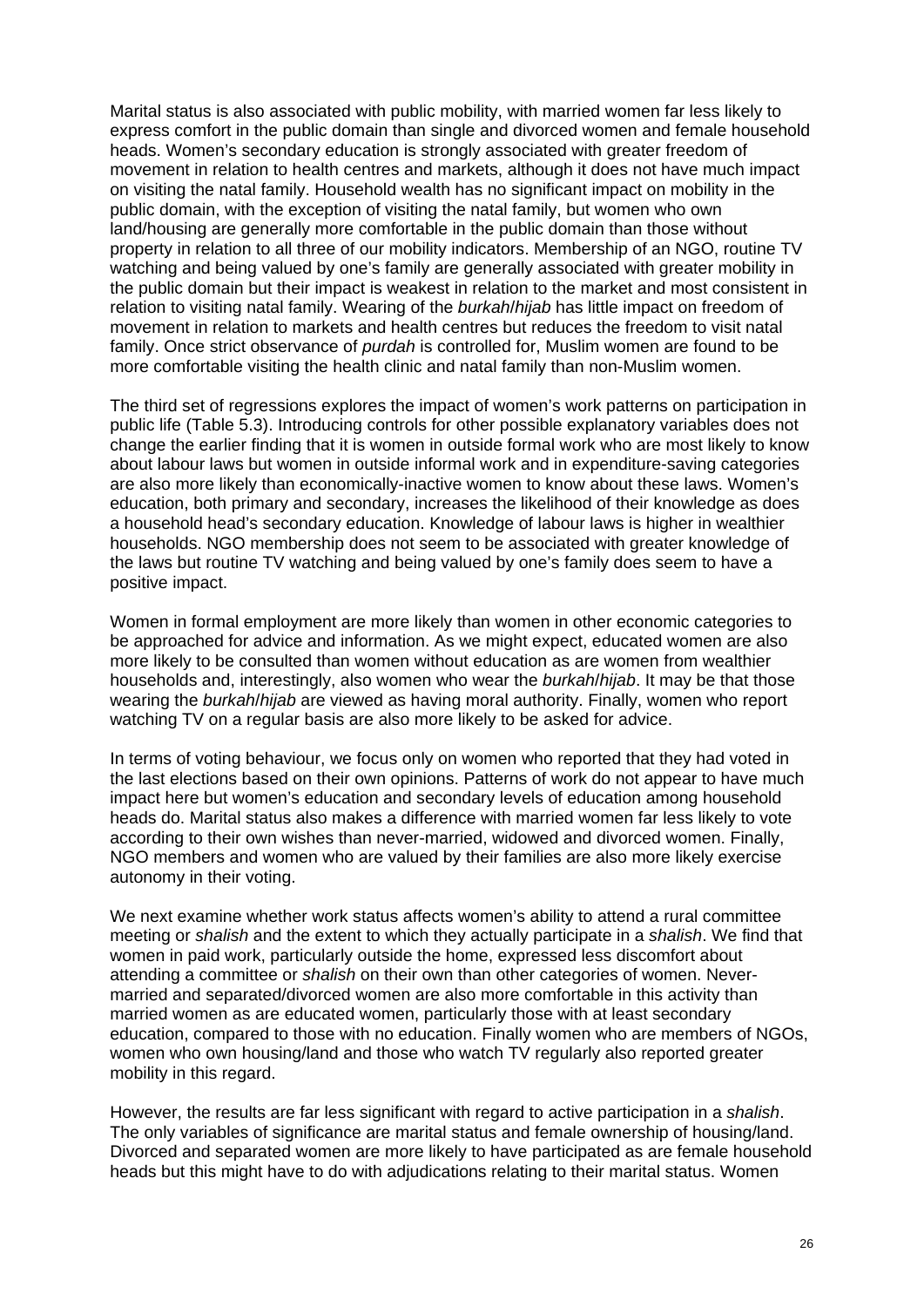who own housing/land are likely to be seen to have higher status than others and hence may be invited to participate.

Our final set of regressions deals with on attitudes and perceptions (Table 5.4). In response to the question about whether women's paid work commanded greater respect from the family, female household heads were more likely to reply in the affirmative than women in male-headed households, since they were most likely to be primary breadwinners this is not a surprising result. The other variables that proved significant were routine TV watching and being valued by the family. As far as respect from the wider community was concerned, once again female household heads responded positively as did women in formal work and women who were valued by their family. The former result is interesting since female household headship used to be associated with poverty and the loss of a male breadwinner. It appears that female headship is a more diverse phenomenon than it used to be. Women who are valued by their family also responded positively.

As we noted earlier, a surprisingly high percentage of women are hopeful about their own future. According to our multivariate analysis, economically-active women, with the exception of women in outside informal work, are more likely to express optimism about the future than economically-inactive ones. As far as the other explanatory variables are concerned, wealth, not surprisingly, is associated with greater optimism about the future. Also not surprising in view of the centrality of marriage in women's lives, married women are more optimistic than single, divorced, separated or widowed women. Finally women who are members of NGOs and who watch TV regularly are more likely to fall into the optimistic category.

Marital status makes a considerable difference to women's stress levels as measured by whether they feel under constant pressure or not. Women who are separated or divorced and those who head their own households are more likely to report feelings of stress as are women in outside informal work relative to other occupational categories. Membership of a household whose head works as a wage labourer is also associated with a higher likelihood of stress. NGO membership is associated with higher levels of tension, possibly linked to pressures of loan repayment. Less intuitively, women who own their own land/house are more likely to feel under pressure than those that do not and Muslim women reported greater feelings of pressure than the non-Muslim minority.

Work status has little impact on expressions of son preference. What matters instead is marital status, women's education, household status and women's wealth and religion. Far fewer young single women expressed a son preference than married, or ever-married, women while widows are even more predominant in son preference. Educated women, particularly those with secondary education, women from wealthy households and those with land/housing of their own are also less likely to express son preference. NGO membership is, unexpectedly, associated with stronger son preference while women who are valued by their families are less likely to express son preference. The impact of religion is worth noting. Women who regularly wear the *burkah*/*hijab* are more likely than the rest to express son preference but once this has been controlled for, Muslim women are generally less likely to express son preference than other, mainly Hindu women.

The final regression relates to women's sense of control over their own lives. Of the different work categories, women in formal paid work and women in paid work within the home are most likely to experience this sense of control. There is little difference between the other work categories. Separated and divorced women are less likely than married women to feel a sense of control. However, female household heads reported a sense of control more than women in male-headed households, perhaps because they did not have to submit to male authority. Education, both primary and secondary, enhances women's sense of control as does household wealth and being valued by one's family. Finally, Muslim women are less likely to express control over their lives than non-Muslim women. Whether they wear *burkah*/*hijab* makes very little difference.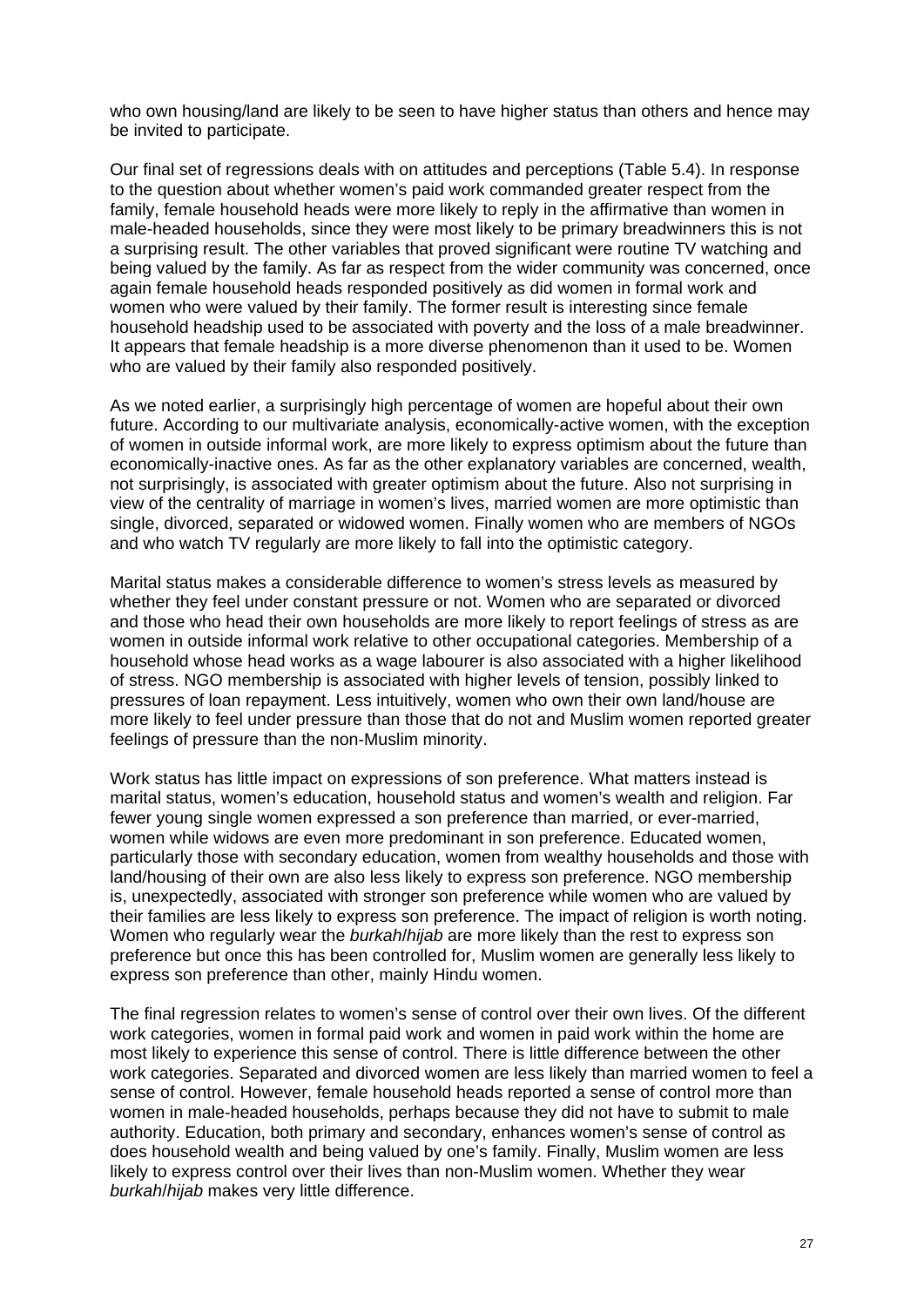| Independent variables and<br>covariates |                                   | <b>Dependent variables</b>                          |              |       |                                                    |              |          |                     |              |          |                                 |              |             |                                    |              |             |                         |              |             |                       |              |       |
|-----------------------------------------|-----------------------------------|-----------------------------------------------------|--------------|-------|----------------------------------------------------|--------------|----------|---------------------|--------------|----------|---------------------------------|--------------|-------------|------------------------------------|--------------|-------------|-------------------------|--------------|-------------|-----------------------|--------------|-------|
|                                         |                                   | Respect from own family<br>for income contributions |              |       | Respect from community for<br>income contributions |              |          | Weak son preference |              |          | Feel under constant<br>pressure |              |             | Can handle difficult<br>situations |              |             | Optimistic about future |              |             | Control over own life |              |       |
|                                         |                                   | Odds<br>Ratio                                       | Std.<br>Err. | P > Z | Odds<br>Ratio                                      | Std.<br>Err. | P > z    | Odds<br>Ratio       | Std.<br>Err. | P > z    | Odds<br>Ratio                   | Std.<br>Err. | P > Z       | Odds<br>Ratio                      | Std.<br>Err. | P > z       | Odds<br>Ratio           | Std.<br>Err. | P > z       | Odds<br>Ratio         | Std.<br>Err. | P > z |
| Age                                     |                                   | 1.064                                               | 0.025        | 0.008 | 1.072                                              | 0.029        | 0.01     | 0.993               | 0.012        | 0.577    | 1.065                           | 0.017        | $\mathbf 0$ | 1.007                              | 0.017        | 0.685       | 0.949                   | 0.021        | 0.018       | 1.020                 | 0.013        | 0.129 |
| Age<br>squared                          |                                   | 0.999                                               | 0.000        | 0.006 | 0.999                                              | 0.000        | 0.003    | 1.000               | 0.000        | 0.253    | 0.999                           | 0.000        | 0.004       | 1.000                              | 0.000        | 0.023       | 1.000                   | 0.000        | 0.672       | 1.000                 | 0.000        | 0.012 |
| Woman's<br>marital<br>status            | Never married                     | 1.235                                               | 0.300        | 0.385 | 1.524                                              | 0.399        | 0.108    | 1.274               | 0.176        | 0.079    | 0.575                           | 0.119        | 0.007       | 0.931                              | 0.215        | 0.757       | 0.436                   | 0.147        | 0.014       | 0.973                 | 0.145        | 0.853 |
|                                         | Widow                             | 0.818                                               | 0.174        | 0.343 | 1.215                                              | 0.292        | 0.417    | 0.763               | 0.098        | 0.036    | 1.087                           | 0.164        | 0.579       | 0.684                              | 0.119        | 0.029       | 0.605                   | 0.121        | 0.012       | 1.070                 | 0.144        | 0.616 |
|                                         | Separated/<br>divorced            | 0.678                                               | 0.190        | 0.166 | 0.878                                              | 0.271        | 0.674    | 1.018               | 0.206        | 0.929    | 2.521                           | 0.590        | $\mathbf 0$ | 0.402                              | 0.103        | $\mathbf 0$ | 0.195                   | 0.055        | $\mathbf 0$ | 0.666                 | 0.152        | 0.075 |
| Has child<br>under 5                    |                                   | 0.894                                               | 0.112        | 0.374 | 0.741                                              | 0.106        | 0.036    | 0.886               | 0.069        | 0.118    | 0.918                           | 0.091        | 0.389       | 0.919                              | 0.118        | 0.509       | 0.981                   | 0.191        | 0.921       | 0.899                 | 0.075        | 0.199 |
| Female<br>household<br>head             |                                   | 1.641                                               | 0.266        | 0.002 | 1.487                                              | 0.279        | 0.034    | 0.995               | 0.110        | 0.967    | 1.565                           | 0.203        | 0.001       | 0.737                              | 0.112        | 0.044       | 0.862                   | 0.164        | 0.435       | 1.284                 | 0.152        | 0.036 |
| Woman's<br>education<br>level           | Primary                           | 0.930                                               | 0.123        | 0.583 | 0.999                                              | 0.154        | 0.992    | 1.170               | 0.097        | 0.059    | 0.963                           | 0.097        | 0.706       | 0.938                              | 0.123        | 0.624       | 0.843                   | 0.148        | 0.33        | 1.313                 | 0.116        | 0.002 |
|                                         | Secondary or<br>above             | 0.901                                               | 0.158        | 0.55  | 1.191                                              | 0.239        | 0.385    | 1.359               | 0.145        | 0.004    | 0.726                           | 0.099        | 0.019       | 1.110                              | 0.198        | 0.557       | 1.343                   | 0.345        | 0.251       | 2.001                 | 0.225        | 0.000 |
| Woman's<br>work type                    | Formal<br>outside                 | 1.381                                               | 0.274        | 0.104 | 1.558                                              | 0.338        | 0.041    | 1.133               | 0.204        | 0.488    | 1.092                           | 0.233        | 0.681       | 2.286                              | 0.639        | 0.003       | 2.973                   | 1.512        | 0.032       | 1.972                 | 0.410        | 0.001 |
|                                         | Informal<br>outside               | 1.140                                               | 0.158        | 0.347 | 1.170                                              | 0.185        | 0.32     | 1.112               | 0.141        | 0.403    | 1.776                           | 0.268        | $\Omega$    | 1.432                              | 0.266        | 0.053       | 1.216                   | 0.274        | 0.385       | 1.168                 | 0.157        | 0.245 |
|                                         | Market inside                     | $\mathbf{1}$                                        |              |       | -1                                                 |              |          | 1.028               | 0.087        | 0.742    | 1.047                           | 0.115        | 0.676       | 1.383                              | 0.178        | 0.012       | 1.423                   | 0.234        | 0.032       | 1.251                 | 0.111        | 0.012 |
|                                         | Expenditure<br>saving             | n/a                                                 |              |       | n/a                                                |              |          | 1.097               | 0.109        | 0.352    | 1.166                           | 0.144        | 0.212       | 1.264                              | 0.190        | 0.119       | 1.421                   | 0.282        | 0.077       | 1.078                 | 0.111        | 0.464 |
| Head's<br>education<br>level            | Primary                           | 1.187                                               | 0.157        | 0.196 | 1.496                                              | 0.219        | 0.006    | 1.093               | 0.087        | 0.264    | 1.055                           | 0.104        | 0.589       | 1.002                              | 0.126        | 0.986       | 1.111                   | 0.184        | 0.527       | 0.988                 | 0.084        | 0.887 |
|                                         | Secondary or<br>above             | 0.898                                               | 0.139        | 0.487 | 1.146                                              | 0.200        | 0.437    | 1.152               | 0.105        | 0.122    | 0.856                           | 0.102        | 0.191       | 0.985                              | 0.151        | 0.919       | 1.033                   | 0.191        | 0.859       | 0.978                 | 0.094        | 0.816 |
| Head's                                  | Day labour                        | 0.760                                               | 0.104        | 0.045 | 0.826                                              | 0.128        | 0.217    | 0.959               | 0.084        | 0.634    | 1.197                           | 0.129        | 0.097       | 0.744                              | 0.100        | 0.028       | 0.743                   | 0.129        | 0.087       | 0.900                 | 0.083        | 0.254 |
| occupation                              | Business/<br>Salaried/<br>skilled | 0.995                                               | 0.127        | 0.966 | 0.852                                              | 0.124        | 0.271    | 0.957               | 0.078        | 0.593    | 1.084                           | 0.114        | 0.441       | 0.954                              | 0.130        | 0.728       | 0.938                   | 0.169        | 0.724       | 0.999                 | 0.087        | 0.995 |
|                                         | Unemployed                        | 0.892                                               | 0.184        | 0.579 | 0.705                                              | 0.175        | 0.159    | 0.916               | 0.104        | 0.44     | 1.187                           | 0.160        | 0.205       | 0.839                              | 0.139        | 0.289       | 0.718                   | 0.142        | 0.095       | 0.880                 | 0.106        | 0.289 |
| <b>NGO</b><br>member                    |                                   | 1.049                                               | 0.107        | 0.643 | 0.986                                              | 0.115        | 0.9      | 0.896               | 0.060        | 0.102    | 1.171                           | 0.096        | 0.055       | 1.314                              | 0.140        | 0.01        | 1.515                   | 0.224        | 0.005       | 0.990                 | 0.070        | 0.886 |
| Watches<br><b>TV</b><br>regularly       |                                   | 1.263                                               | 0.150        | 0.05  | 1.131                                              | 0.155        | 0.371    | 1.026               | 0.080        | 0.739    | 0.684                           | 0.071        | $\mathbf 0$ | 1.297                              | 0.172        | 0.05        | 1.385                   | 0.257        | 0.079       | 1.032                 | 0.086        | 0.707 |
| Family<br>values<br>work                |                                   | 16.504                                              | 2.497        | 0     | 12.511                                             | 2.330        | $\Omega$ | 1.300               | 0.083        | $\Omega$ | 0.928                           | 0.074        | 0.345       | 0.979                              | 0.097        | 0.835       | 1.079                   | 0.142        | 0.566       | 1.185                 | 0.080        | 0.012 |

### **Table 5.4 Multivariate logistic regression models for values and perceptions**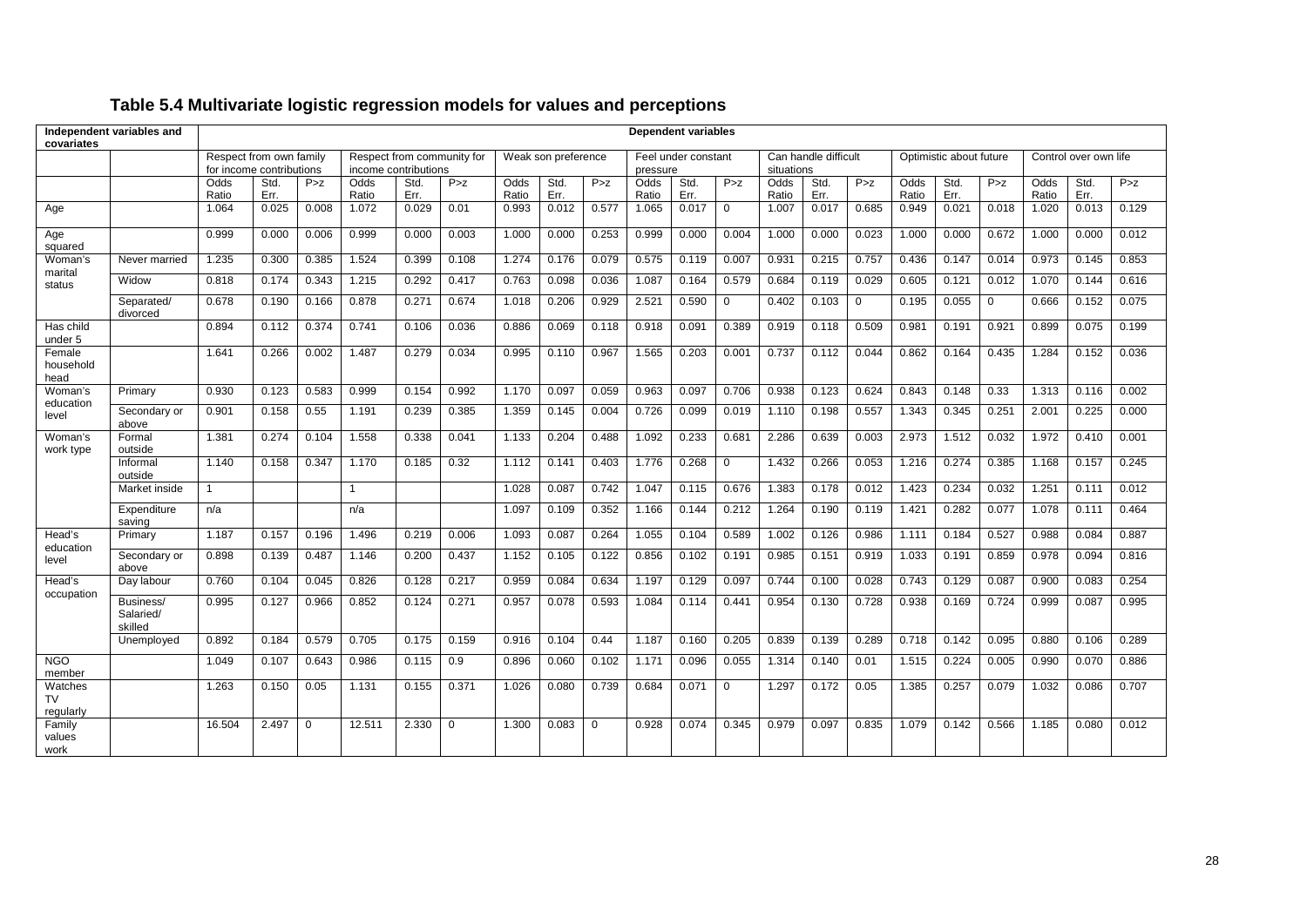### **Table 5.4 Continued**

| Independent variables and<br>covariates |               |                                                        | <b>Dependent variables</b> |                   |                                                       |       |             |                     |       |                   |                                 |       |                   |                                    |       |             |                         |       |          |                       |       |       |
|-----------------------------------------|---------------|--------------------------------------------------------|----------------------------|-------------------|-------------------------------------------------------|-------|-------------|---------------------|-------|-------------------|---------------------------------|-------|-------------------|------------------------------------|-------|-------------|-------------------------|-------|----------|-----------------------|-------|-------|
|                                         |               | Respect from own<br>family for income<br>contributions |                            |                   | Respect from<br>community for income<br>contributions |       |             | Weak son preference |       |                   | Feel under constant<br>pressure |       |                   | Can handle difficult<br>situations |       |             | Optimistic about future |       |          | Control over own life |       |       |
| Wears<br>burkah/<br>hijab               |               | 1.005                                                  | 0.114                      | 0.968             | 1.124                                                 | 0.145 | 0.365       | 0.801               | 0.059 | 0.002             | 0.873                           | 0.080 | 0.14              | 1.449                              | 0.167 | 0.001       | 1.080                   | 0.154 | 0.59     | 1.043                 | 0.080 | 0.584 |
| Household<br>wealth<br>index            |               | 1.083                                                  | 0.078                      | 0.27'             | 0.985                                                 | 0.089 | 0.871       | 1.177               | 0.057 | 0.00 <sup>4</sup> | 0.825                           | 0.047 | 0.00 <sup>1</sup> | 1.192                              | 0.089 | 0.019       | 2.117                   | 0.349 | $\Omega$ | 1.185                 | 0.052 | 0.000 |
| Owns asset<br>(land/<br>home)           |               | 0.923                                                  | 0.130                      | 0.57 <sup>′</sup> | 1.136                                                 | 0.179 | 0.418       | 1.164               | 0.108 | 0.102             | 1.236                           | 0.129 | 0.042             | 1.150                              | 0.156 | 0.302       | 0.832                   | 0.125 | 0.22     | 0.900                 | 0.090 | 0.292 |
| Religion                                | <b>Muslim</b> | 0.912                                                  | 0.179                      | 0.638             | 0.778                                                 | 0.167 | 0.241       | 1.578               | 0.180 | 0                 | .341                            | 0.199 | 0.048             | 0.654                              | 0.128 | 0.03        | 0.715                   | 0.168 | 0.153    | 0.790                 | 0.097 | 0.056 |
| <b>District</b>                         | Faridpur      | 4.065                                                  | 0.886                      | $\Omega$          | 1.785                                                 | 0.422 | 0.014       | 1.522               | 0.194 | 0.001             | 2.514                           | 0.512 | 0                 | 0.786                              | 0.185 | 0.306       | 0.596                   | 0.153 | 0.043    | 0.741                 | 0.105 | 0.035 |
|                                         | Tangail       | 3.539                                                  | 0.730                      | $\Omega$          | 3.038                                                 | 0.655 | $\mathbf 0$ | 1.502               | 0.182 | 0.001             | 1.950                           | 0.390 | 0.00 <sub>1</sub> | 0.618                              | 0.135 | 0.028       | 1.782                   | 0.529 | 0.052    | 2.542                 | 0.408 | 0.000 |
|                                         | Chapainabganj | 4.018                                                  | 0.916                      | $\Omega$          | 1.434                                                 | 0.361 | 0.152       | 2.505               | 0.325 | 0                 | 5.117                           | 0.981 | $\mathbf 0$       | 0.362                              | 0.077 | $\mathbf 0$ | 0.768                   | 0.198 | 0.304    | 0.343                 | 0.047 | 0.000 |
|                                         | Moulovibazar  | 1.658                                                  | 0.394                      | 0.033             | 0.762                                                 | 0.207 | 0.316       | 3.915               | 0.503 | $\Omega$          | 10.193                          | 1.886 | 0                 | 1.096                              | 0.266 | 0.706       | 1.198                   | 0.327 | 0.509    | 0.785                 | 0.108 | 0.078 |
|                                         | Bagerhat      | 2.052                                                  | 0.438                      | 0.001             | 1.382                                                 | 0.310 | 0.149       | 1.658               | 0.200 | 0                 | 1.860                           | 0.376 | 0.002             | 0.778                              | 0.175 | 0.263       | 0.636                   | 0.153 | 0.059    | 0.542                 | 0.072 | 0.000 |
|                                         | Kurigram      | 1.556                                                  | 0.344                      | 0.045             | 0.631                                                 | 0.157 | 0.064       | 5.345               | 0.720 | $\Omega$          | 1.995                           | 0.404 | 0.001             | 0.474                              | 0.104 | 0.001       | 0.466                   | 0.112 | 0.001    | 0.261                 | 0.035 | 0.000 |
|                                         | Narayanganj   | 2.587                                                  | 0.623                      | $\mathbf 0$       | 0.663                                                 | 0.184 | 0.137       | 2.276               | 0.295 | 0                 | 17.729                          | 3.430 | $\Omega$          | 0.139                              | 0.030 | $\mathbf 0$ | 0.521                   | 0.138 | 0.014    | 0.313                 | 0.044 | 0.000 |
| N                                       |               | 3103                                                   |                            |                   | 3103                                                  |       |             | 5198                |       |                   | 5198                            |       |                   | 5198                               |       |             | 5198                    |       |          | 5198                  |       |       |
| Pseudo R2                               |               | 0.245                                                  |                            |                   | 0.198                                                 |       |             | 0.0688              |       |                   | 0.1792                          |       |                   | 0.1292                             |       |             | 0.1984                  |       |          | 0.1008                |       |       |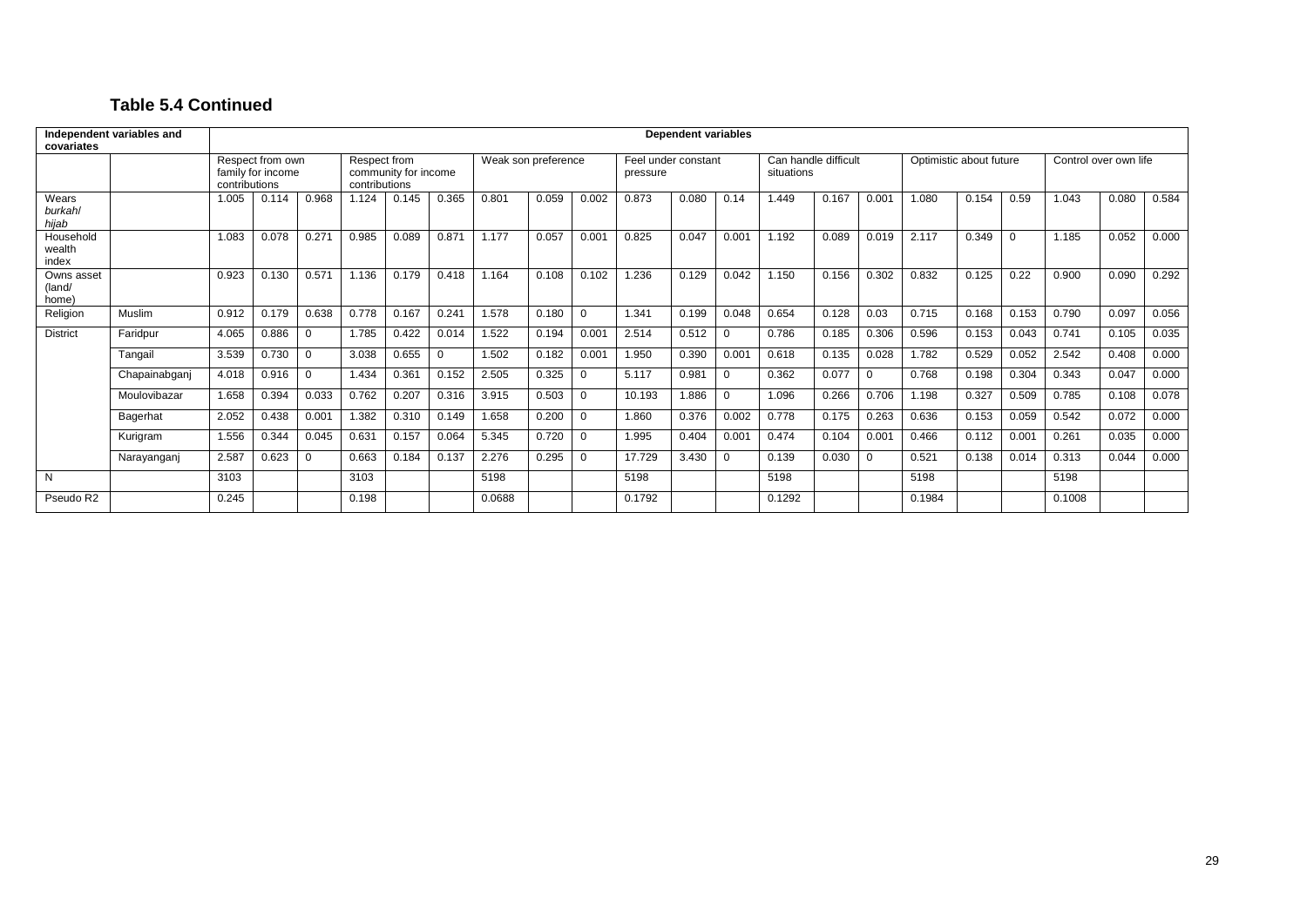# 6 Interpreting the findings

The findings from our empirical analysis provide a fairly consistent narrative about women's empowerment in Bangladesh, highlighting certain regularities in the forces of change most likely to promote women's empowerment. First of all, in keeping with our basic hypothesis, it is the *kind* of paid work that women do, rather than the *fact* of paid work, that influences women's voice, agency and relationships both within the home, and to some extent, outside it. Controlling for other relevant factors, the most positive changes are reported by the very small minority of women in formal/semi-formal employment. They are most likely to retain some control over their income and to invest it in major assets and savings/insurance accounts in their own name, to be able to move around in the public sphere unaccompanied and to know about the labour laws. Their economic contributions are also more likely to be recognised by society at large and they are most likely to be consulted by others for opinions and information. Finally, they are also most likely to express optimism about the future and a sense of control over their own lives.

What is common to the various activities that come under formal/semi-formal work is the regularity of earnings. Where they vary is in the extent to which they carry additional social benefits as well as to how women themselves regard the non-economic value of the work they do. Research into the views of community health workers, for instance, suggests that they take considerable pride in their work because they see it benefiting the wider community (Mahmud and Sultan forthcoming). This consideration rarely features in how garment workers speak of their work, although over time, they have become more knowledgeable about their rights as workers (Kabeer 2000; Mahmud and Kabeer 2006).

Women in other forms of paid employment also reported a number of positive outcomes, but their greater poverty and the less favourable working conditions partly offset the transformative potential of their work. This is particularly true of women engaged in informal work outside the home. While they reported greater mobility in the public domain than those working within the home (as might be expected), they are more likely to report feeling under constant pressure and less likely to express optimism about the future or a sense of control over their own lives. In general, women who are economically inactive are least likely to report positive outcomes, at least in relation to our empowerment indicators.

As we noted earlier, paid work for women, particularly paid work in the public domain, entails a departure from traditional norms about women's role and place in society and while it has clearly brought many gains to women, it has also brought its share of 'pain'. Women in outside work face a great deal of harassment and abuse and the work often takes a toll on their health. It is also noteworthy that the gap between the percentages of women who say that they receive increased respect from their families as a result of their earnings and those that receive increased respect from society at large is largest for women in paid formal employment, although they are still more likely to believe that social respect has increased than any other category.

Secondly*,* turning to some of the other factors influencing our results, it is clear that life course and marital status have a bearing on women's experiences and attitudes and therefore on how they experience change. It is evident that marriage remains a central institution in women's lives. While women's expanded access to paid work may have helped to offset some of the costs associated with their dependency status within marriage, 'patriarchal risk' continues to structure their life trajectories. This shows up in the results relating to widowed, divorced and separated women. While they are more mobile in the public domain than married women and more likely to report autonomy in household decision making, they are also more likely to be concentrated in informal work outside the home that exposes them to abuse from others and takes a toll on their health; to report high levels of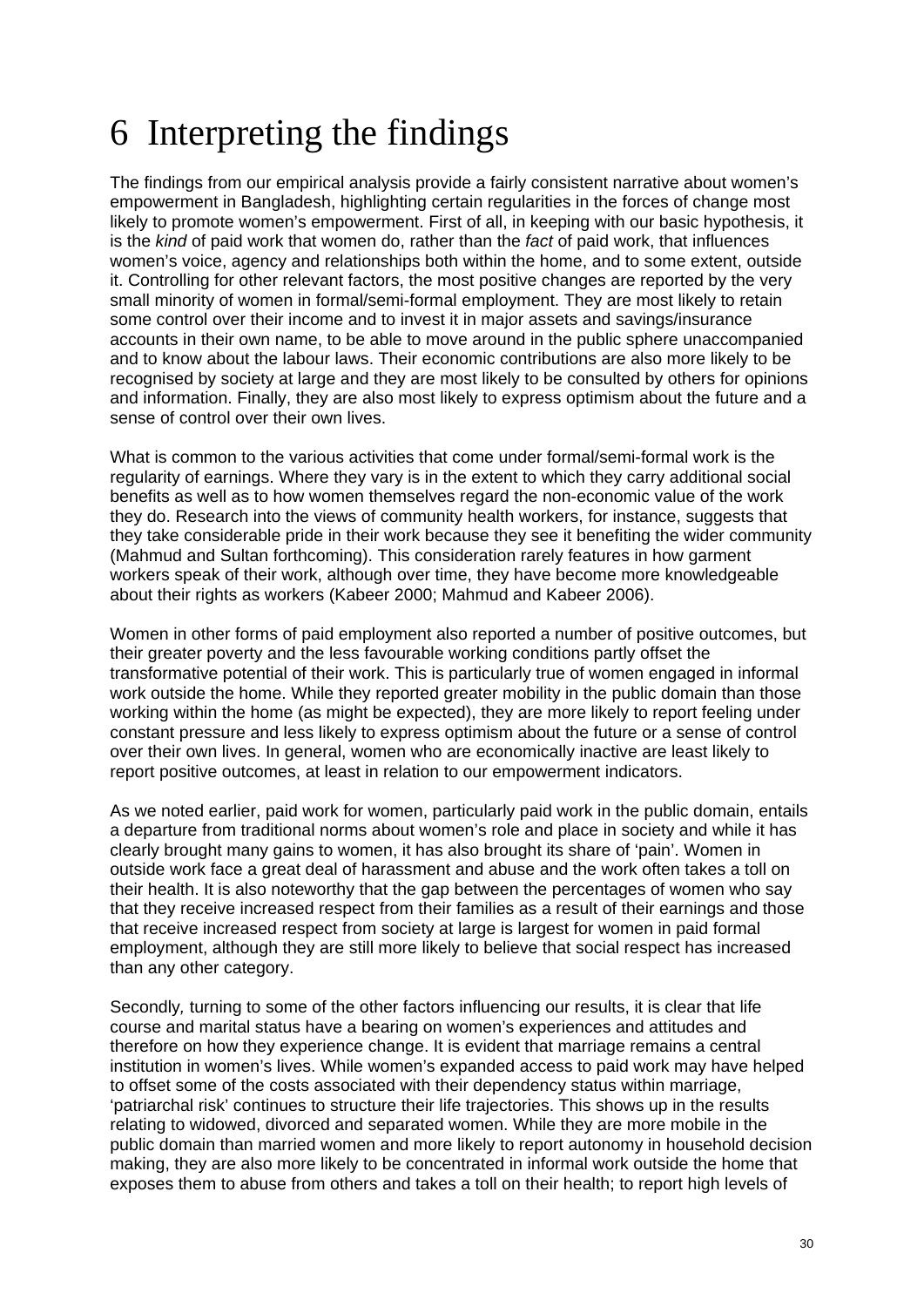stress, greater pessimism about the future and less feeling of control over the direction of their lives.

Female households heads are a somewhat different category in our study because, while they include many divorced, separated (10 per cent) and widowed women (43 per cent), they also include 12 per cent of women who are still single as well as 34 per cent married women. The married women who live in female-headed households are not necessarily themselves household heads but live in households that are headed by an older woman, usually the mother-in-law. While female household heads are over-represented in informal outside work in our sample, a high percentage of them are also in formal paid work. More of them reported feelings of constant pressure and inadequacy in dealing with difficult circumstances than the women in male-headed households, but they also reported greater autonomy in household decision making (to be expected), respect from the community for their paid work and that they feel they have control over their own lives.

Age is the other aspect of the life course that proved to be a consistent variable in explaining variations in our empowerment indicators. Moreover, we find a fairly consistent curvilinear pattern, with empowerment first increasing and then declining with age. It is not clear at this stage of the analysis whether this is an 'age' effect or a 'cohort' effect. The 'age' effect suggests women's voice and agency increases with age up to a certain point and then begins to decline once women cross a certain age threshold. The 'cohort' effect, on the other hand, suggests that the older generation of women in our sample grew up at a time when the general environment was far less conducive to women's empowerment and are therefore likely to be far more conformist in their behaviour. It is only those who were born after a certain period that have been able to take advantage of emerging new opportunities that have had an empowering impact.

Thirdly*,* our findings testify to the fact that paid work is not the only route to positive forms of change in women's lives. A number of other variables also prove important in predicting the likelihood of positive outcomes and they alert us to some of the important continuities as well as changes that have occurred in the wider context in which our study is located. It is worth recalling that, according to Table 4.4, the vast majority of women in our sample believe that female education has been the most significant new resource in the lives of women *in general,* but that they varied between education and credit as the most significant new resource in their *own* lives. Interestingly, access to credit does not emerge in our multivariate analysis as a significant factor in promoting women's agency and empowerment (and was dropped). Education, on the other hand, does.

It is possible that the impact of access to credit may have been captured by NGO membership and by women's involvement in informal paid work (the usual use of loans). NGO membership certainly has some of the economic impacts to be expected from access to credit – having savings/insurance in own name in the bank and the purchase of new assets. We also note that women in informal paid work without and outside the home are more likely to have taken loans. Given that we have controlled for both investment in economic assets and participation in informal economic activity, the positive impact of NGO membership on a number of our empowerment indicators may be capturing some of the noncredit related impacts associated with this experience, particularly training and social interactions. As our multivariate analysis shows, NGO membership is associated with greater mobility in the public domain, optimism about the future; autonomy in voting; and the capacity to deal with difficult circumstances. At the same time, it is worth noting that it is also associated with greater stress, possibly linked with the need to pay back loans on time.

Education, on the other hand, does explicitly emerge as an important force for positive change on a number of different fronts but most consistently at secondary and higher levels. Educated women are more likely than uneducated ones to feel that they have some control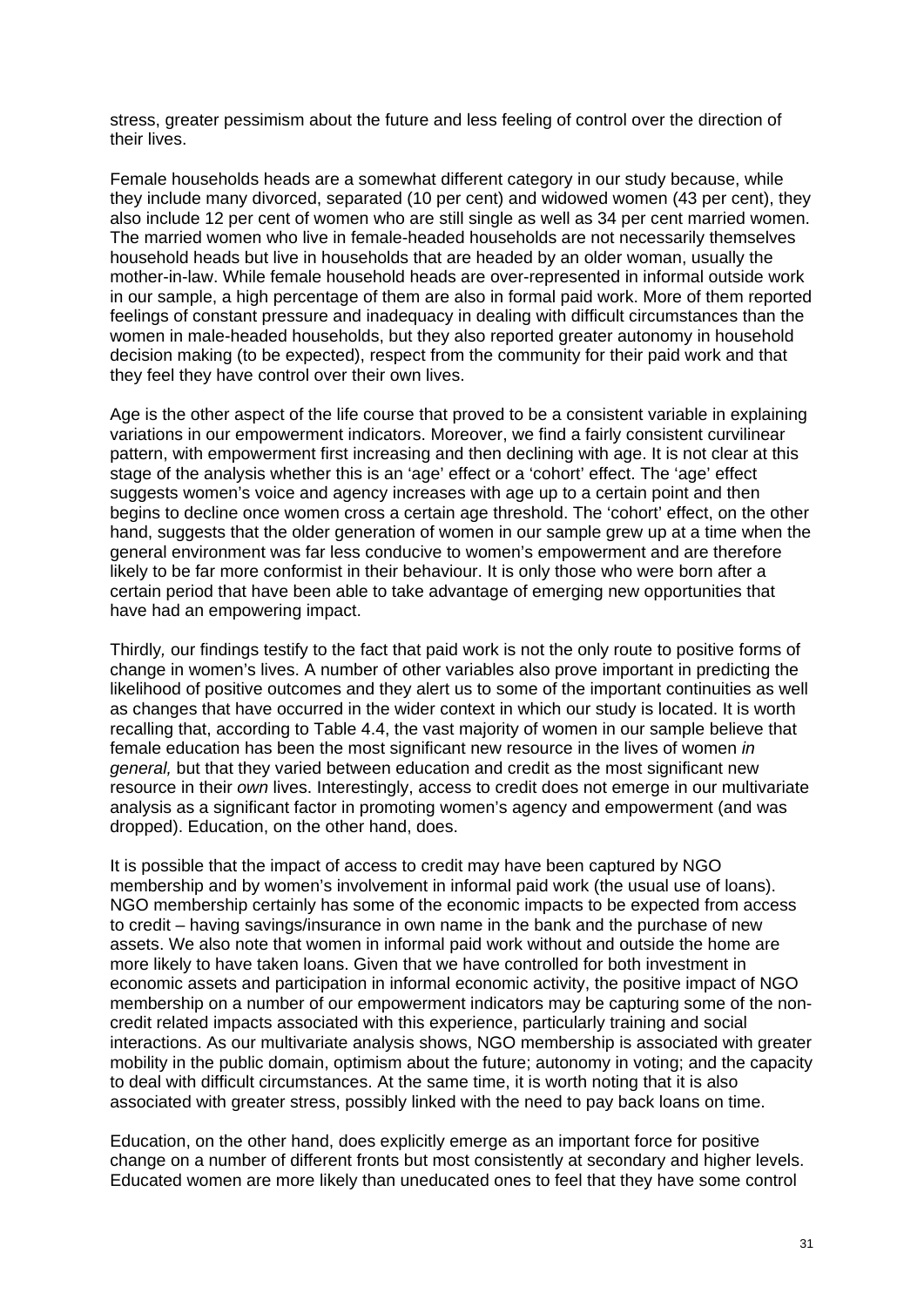over their lives, are less likely to express son preference, are more likely to be consulted by others in the community for advice, to vote according to their own preferences, to know about the labour laws, (less likely to feel stressed) and to be mobile in the public domain. They are also less likely to express feelings of stress.

Two variables that have not featured widely in the empowerment literature prove to be remarkably consistent in promoting women's voice and agency: regular TV watching and doing work that is valued by the family. Indeed, only in the case of access to formal paid work is the association with empowerment stronger and more consistent than these variables. We use qualitative data in the next section to interpret their significance.

The education levels and occupations of the male-household head has remarkably little impact on our empowerment indicators. It is possible that positive male impacts are captured by other variables such as the value given to women's work. Where impacts are noted, in general women in households where the head works as a day labourer are less empowered compared to those in farming while those in households where the head works in salaried or skilled employment are generally more empowered.

Household wealth is associated with a number of positive impacts on women's empowerment, including voice, mobility (except in relation to the market) and respect within the community. Women's ownership of land and housing is more consistently associated with these impacts than household wealth, with housing of greater significance than land. However, counter-intuitively, women who own housing/land reported higher levels of stress than those that do not.

Religion plays a mixed role in explaining variations in empowerment indicators. The findings from the regression analysis support our earlier suggestion that wearing of the *burkah*/*hijab* reflects the desire to comply with religious/cultural norms rather than an instrumental motivation. It is strongly associated with lower levels of mobility in relation to health clinics, markets and visits to natal relatives and the stronger likelihood of expressing son preference. At the same time, it is also associated with the likelihood of being consulted by others for advice and information: it is likely that the wearing of *burkah*/*hijab* is associated with greater moral standing in the community. It is also associated with the ability to deal with difficult circumstances. It may be that stronger adherence to religious/cultural norms gives women a greater sense of belief in their own capacity or that they encounter difficulties of lesser magnitude than women who do not wear the *burkah*/*hijab*. It is also interesting to note that, once the routine wearing of the *burkah*/*hijab* in the public domain is controlled for, Muslim women are considerably more likely to report mobility in relation to health centres and the market place than non-Muslim women but less likely in relation to visiting natal relatives. They are more likely than non-Muslim women to feel a sense of pressure and less likely to be able to deal with difficult circumstances or to have a sense of control over their own lives.

Location plays a role in explaining variations in women's capacity to exercise agency in private and public life. The coefficients associated with the district dummies suggest, as expected, that women in Chandina, the reference category in the regressions, exercise less agency by most of our criteria compared to other districts. Chandina was selected to represent a rural, poor and conservative district. Women in Chandina have the lowest rates of work outside the home. As we stated earlier, we will be introducing interaction terms between location and key explanatory variables to capture how the impact of these variables may vary by location.

The final important finding to emerge from multivariate analysis reaffirms a key conclusion of our cross-tabulation analysis. Neither women's access to paid work nor any of the other variables that were found to have a significant influence on women's agency and attitudes in relation to the family and the wider community were found to have equivalent implications for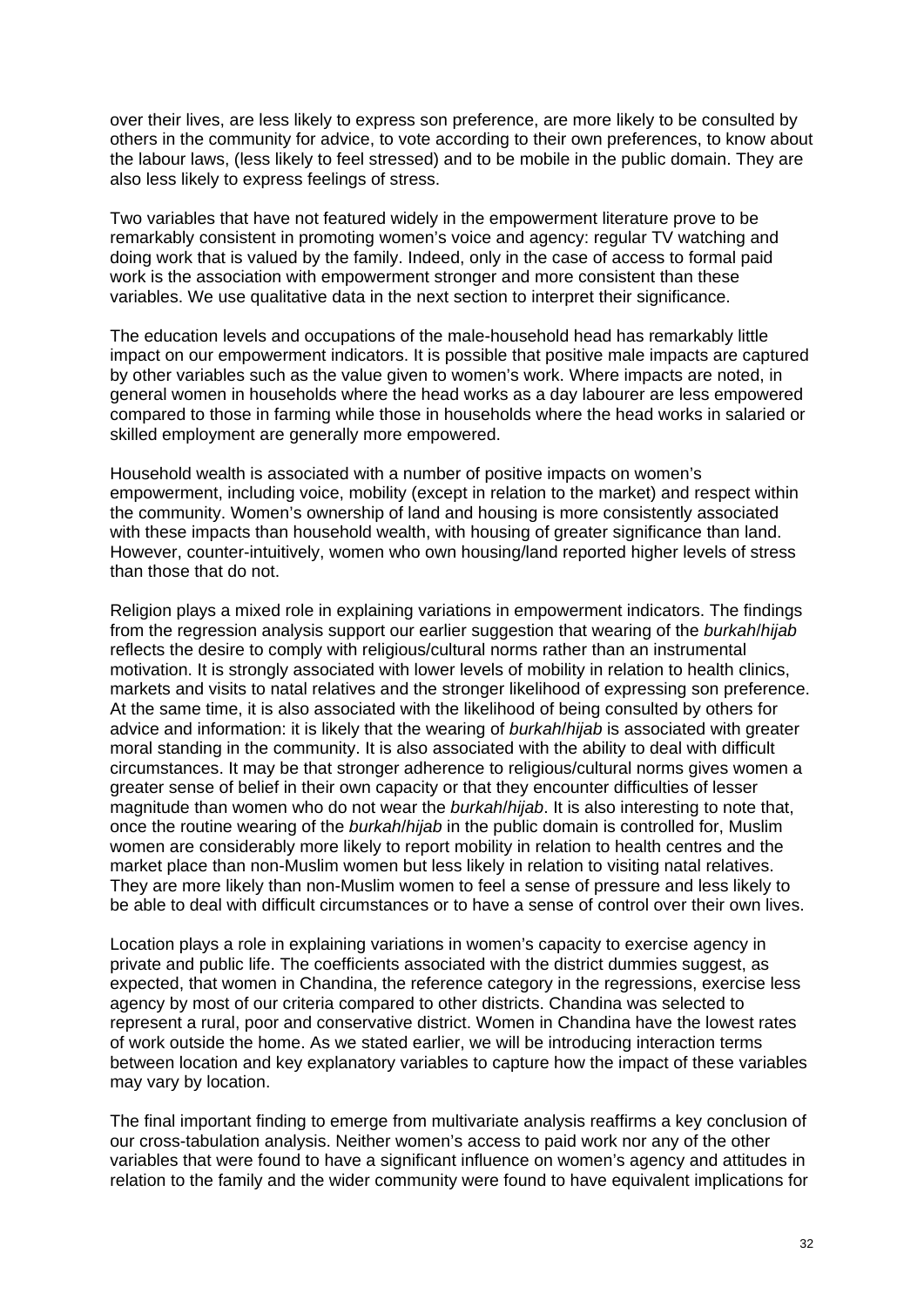their engagement in wider political processes and the struggle for gender justice. Women do vote in large numbers but there is little evidence that they participate in the collective life of their communities beyond this. Even NGO membership, one of the few forms of associational life beyond the family available to many women, does little to enhance women's participation in the local level decision-making bodies and in the collective struggle for gender justice.

# 7 Qualitative insights into the survey findings: exploring causality

The quantitative analysis carried out in the preceding sections draws our attention to the existence of systematic correlations between particular kinds of resources and positive change in women's lives. While there are strong theoretical grounds for interpreting these correlations as causal relationships, we draw on qualitative data from both our own study and the wider literature for insights into how such causality might work. In particular, we draw on women's views of the significance of various sources of change in their lives. Since the entry point for our research was the impact of paid work on women's lives, we start with women's views about the significance of income.

Earlier research has already supported the importance of material resources to women's empowerment in the context of Bangladesh (Salway *et al*. 2005; Kabeer 2000, 1998). It suggests that a key pathway through which this works is the modification of women's status as dependents within the family and hence a lessening of the price they have to pay as a result. In particular, women have spoken of the nature of this price: the humiliations and often violence, particularly in relation to husbands. A striking example of this, cited in Kabeer (1998: 51), is the case of the woman who reported how things had been for her before she gained access to credit and was able to set up her own business: 'Once I had a headache, I wanted one taka for a bandage to tie around my head. I wept for eight days, he still would not give me the money. Just one taka'.

The capacity to have some form of income of their own has not only helped to mitigate such humiliations in women's lives but has also, as some of the interviews carried out for this research suggest, enhanced their voice and influence within their households and expanded their capacity for choice. For each of the respondents cited, we provide information on their age, marital status, educational level and occupation since this will help to locate them within our overall sample. Khaleda (40, married, Class 1, political party worker) described some of the changes that women's earning capacity had brought about:

Earlier men were the sole breadwinners. Women had to struggle with many children in the family. Whenever they needed something and men could not provide it, the men would take it out by beating their wives. Now both husband and wife earn, their household situation improves and men don't feel the need to use violence. Women's value has increased in the sense that they are not as helpless as they used to be. If she is earning, she can use her money as she wishes. Women used to be helpless. They would have to wait for whatever their husbands gave them and when they choose to give it to them. Women would go and stand in wait for information at someone's house. Now five women have five mobiles between them, they don't need to rely on anyone.

Like Khaleda, Morgina (28, married, Class 1, domestic worker) also believes that violence diminishes when both husband and wife work, 'If there is want in the house, then there is a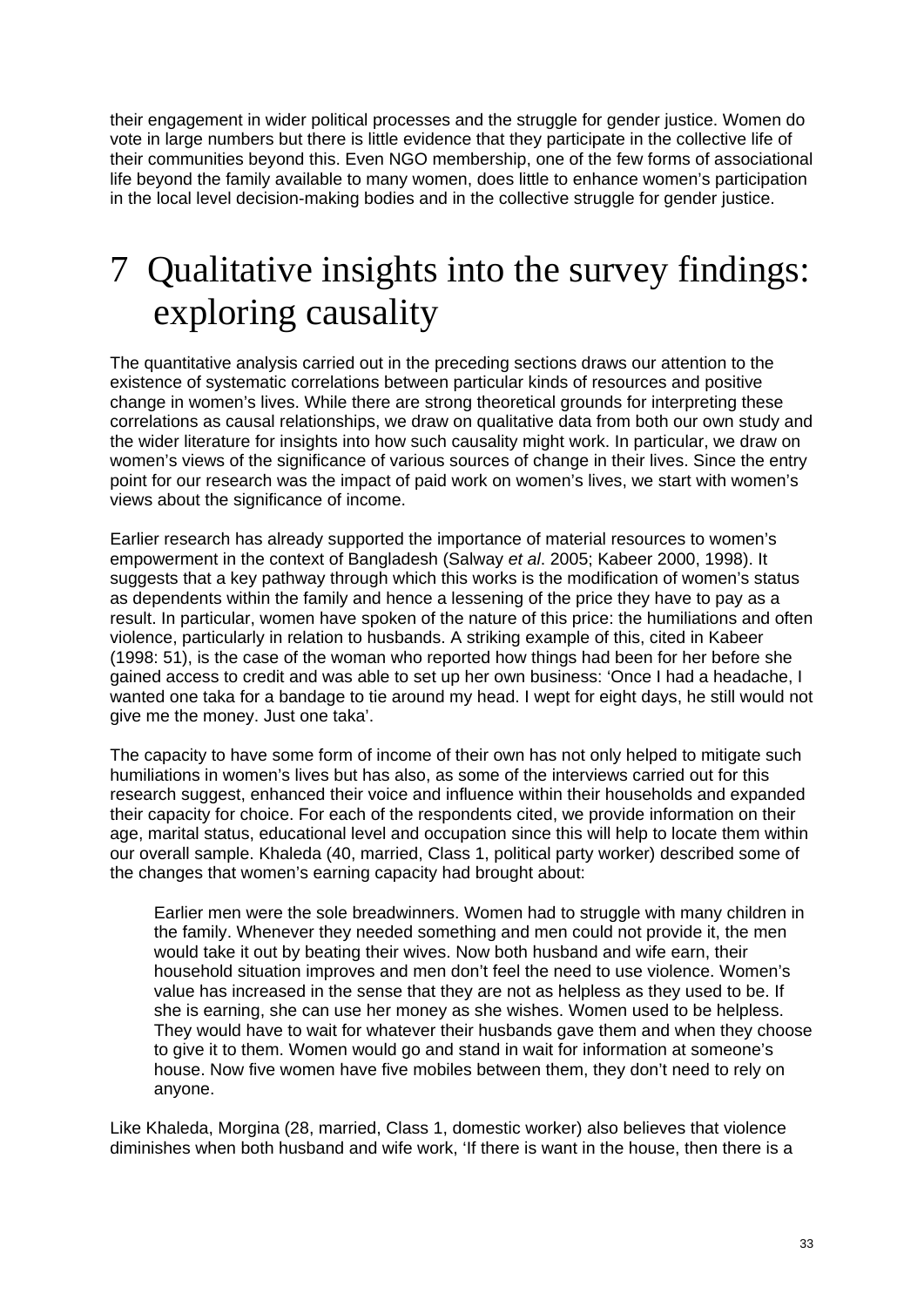lot of violence. My household suffered from want in the past … but now both my husband and I work and there is less violence'.

According to Lily (24, married, Higher Secondary Certificate, NGO worker), money brings women respect and recognition both from their families but also from the society at large:

Women were neglected when they did not work. Husbands who had an income sometimes did not give their wives any money or did not give them enough for living cost… But even if a husband is a millionaire, there is still a need for women to earn their own income because otherwise they are not valued by society. They should have some means of strengthening their position'.

She also gave a more personal account of what having a job has meant to her. Not only is she now able to buy things for herself and for her children when she wants rather than waiting on her husband's generosity, but she is also able to help her mother out when needed. This is a marked contrast to earlier times when women rarely had the means to support their parents and in any case, found it difficult to do so once they got married. That this is still not acceptable is evident from the fact that while Lily lets her husband know that she is helping her mother out, she keeps it from her in-laws, 'If I tell them, they will say I am giving away their son's money'.

Monwara (48, divorced, Class 8, subsistence production) also highlighted the importance she attaches to being able to help her own parents out:

If your husband does not allow you to support your own parent, you won't be able to. But if you are educated, and you earn an income, then even if your husband objects, you will still be able to support your parents.

Bilquis (23, married, Class 10, insurance field worker) spoke of the impact of her work experience on her sense of self and her capacity for agency:

There is a change in me. Earlier I would stay at home, I wouldn't go out. Now I go out freely anywhere. Earlier I wouldn't talk to other people, I was at home and did not go out. Now I go out and talk to ten people, I have more courage. Now both husband and I are earning. I can educate my children and pay for household expenses'.

She also believes that access to paid work could provide a pathway to more generalised gender equality:

All girls should earn an income. It won't do for them to sit at home… Women are still weak in various spheres of their life… but those who earn have the freedom to do what they want… If only men worked, and women did not, they would not have equal rights. But now both are working and establishing themselves in society so they have equal rights.

Shahara Begum (26, married, Class 10, subsistence production) also spoke of how paid work helps to transform women's sense of themselves, 'You can tell as soon as you see a working woman. If she works and earns an income of her own, then there is a different sense about them. They have mental strength'.

It is evident from these interviews that access to an income of their own touches on many dimensions of women's lives. For some, the ability to spend money on themselves represents an important contrast to their previous dependence. Others spoke of valuing their ability to contribute to the running of their households and to spend on those they cared about: not only their families, particularly their children, but also (of particular significance in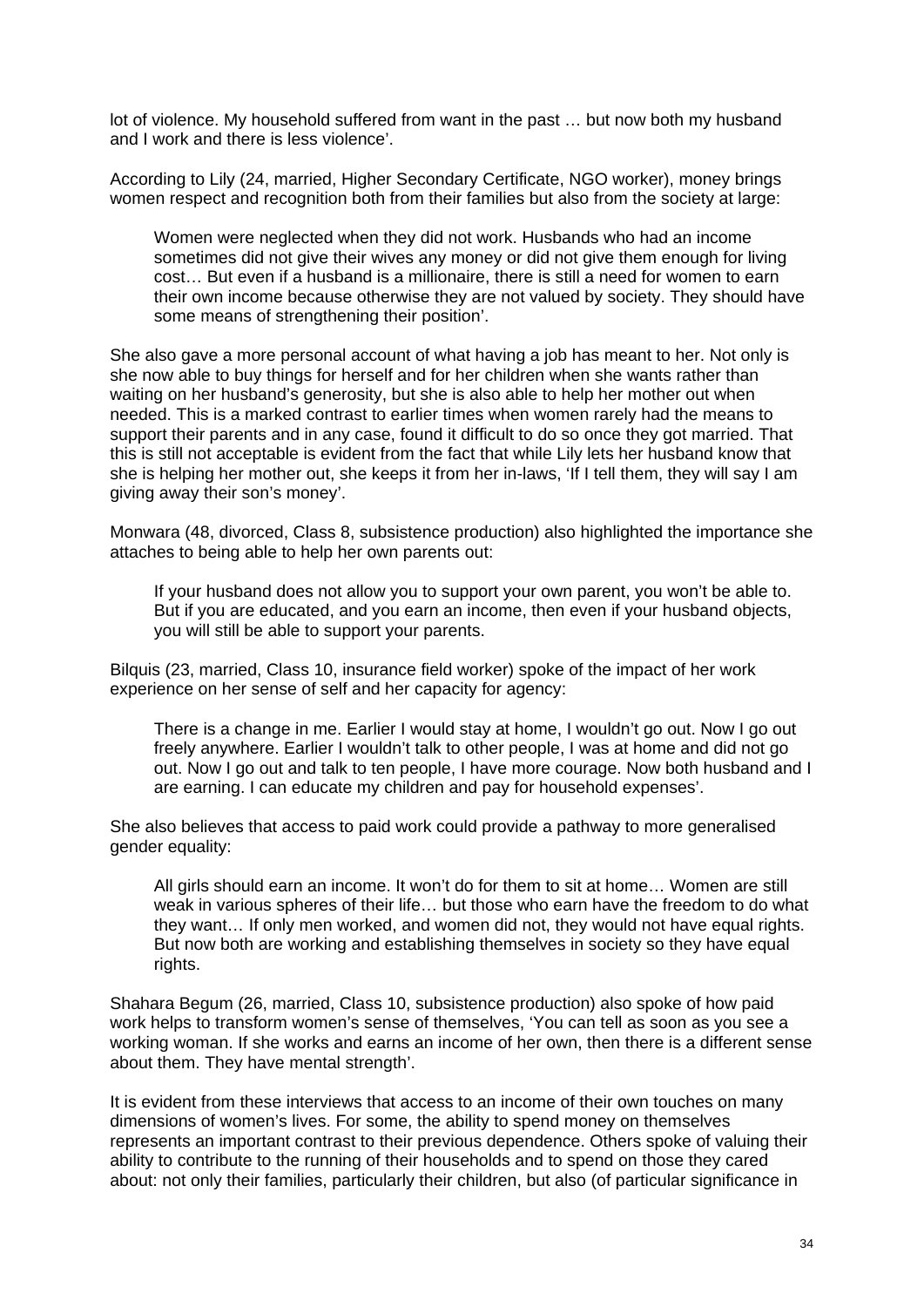the case of married women) their ageing parents. Some believe that domestic violence has decreased as a result of women's greater earning power. And a few consider that the experience of earning transforms women's sense of themselves. Material change can thus be seen to have important relational and cognitive dimensions.

Women's family relationships also matter for the forms of agency that they are able to exercise. Our survey findings suggest that women whose families value their contributions are better able to translate their work experience into enhanced voice and agency. In some cases, this value takes a practical form. Korimon (45, married, Class 5, garment worker) leaves her young son in her mother-in-law's care when she works and receives regular help from her husband in some of her household chores, 'If he comes home first (from work) or if he is already at home because there is no work, he does the cooking. He doesn't leave it in the hope that I will do it when I come home'.

In the case of Tilat (24, married, Higher Secondary Certificate, NGO worker), her husband's support for her work allows her to stand up to the opposition of her in-laws. Her mother-inlaw sometimes remonstrates with her, asking if her job is more important than her children. Her father-in-law ('he is a bit Islamic in his outlook') does not approve of women working. However, her husband defends her decision:

He says, there is a need for her to work. She is educated, let her do something with her education. She will feel good and it will be good for the household as well. Without my husband's support, I could not have done this job. He sometimes helps with the household work. He washes the clothes or cleans the rooms.

However, as might be expected, not all the women we interviewed had positive views about the impact of paid work. Monwara, who is now engaged in subsistence production, is cynical about the nature of the value she had received as a result of her previous income, 'How do I know that my family used to give me importance for my work? Because where there is honey, there will be flies. Now there is no honey and so there are no flies'.

There are also women like Reena (27, separated, illiterate, daily wage labour) who feels that the value of women's paid work is contingent on the factors that give rise to it:

No, a woman does not have increased value because she works or only under certain conditions. If I were living in my son's house today and earning a living, then my value would have increased. But there is no value given to my work because I am staying in my father's house. I am working to feed myself. If my father had enough, I would not have had to work but he is too old to continue to feed me. So I have to work.

As we noted, the majority of the women in our survey identified female education as the most valued source of change in women's lives more generally. This is given indirect support by the multivariate analysis. Education, particularly at secondary and higher levels, emerges as an important explanatory variable for a number of dimensions of empowerment. While the qualitative interviews point to the cognitive significance of education – in terms of ideas and attitudes – it is also evident that education is valued as a pathway to economic opportunities as well as for its positive implications for women's marital prospects. Some of the changes associated with education operate within the bounds of accepted social convention, others challenge it.

According to Hamida (52, married, Class 5, economically inactive), education has built up women's self confidence in the public domain: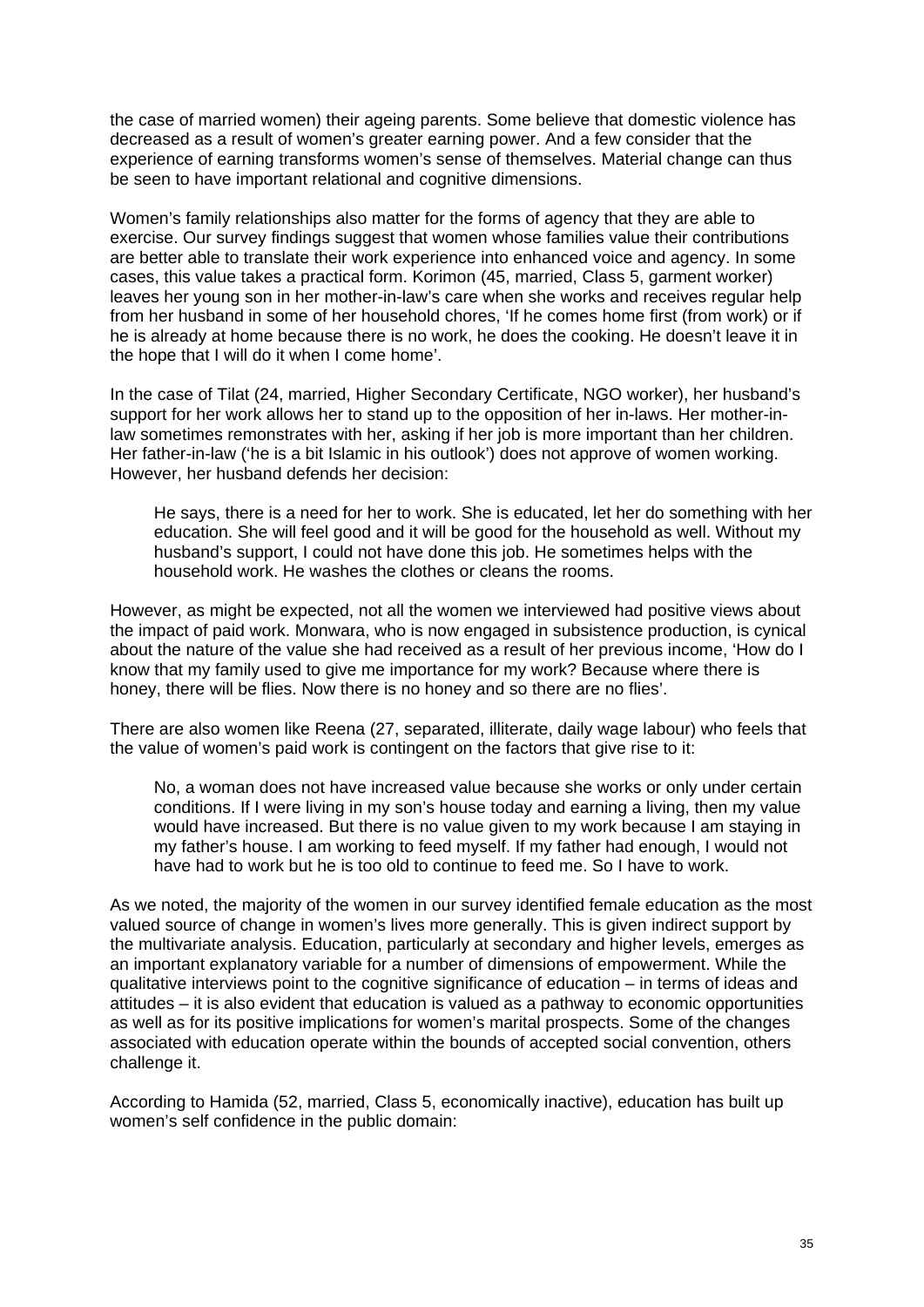Before we were afraid to go out, we did not where to go or what to do. Now women know what bus to take, they know how to go to different places. They are now also more secure, especially because of mobile phones'.

But she believes that men have also changed, that they do not beat their wives as much as they used to, 'Perhaps men's mentality and attitudes have changed. I think perhaps they have changed along with the changing times'.

Others interpret education in ways that appear to challenge past constraints on women's life choices. Zohra (50, married, Class 1, home-based enterprise) believes that the value of education is that it teaches women how to conduct themselves, 'they know how to talk and behave with other people'. Education enhances their capacity to deal with a world increasingly based on the written word and increases the respect they receive from society. And for many women, education improves their chances of proper jobs and standing on their own feet. According to Rani (27, separated, illiterate, day labourer):

You can do nothing without education these days. We are from the past. Those days are gone. Now people do not understand anything without education. Wherever you go, you need education. That is why I am educating my children/daughters.

Bilquis said, 'Of course a girl's value increases with education. If they go out, they get a job and stand on their own feet, their value in society increases'. For Shanu (36, married, Class 10, subsistence production), on the other hand, it is the growing value given to women that explains why parents are willing to educate their daughters along with their sons, 'Earlier people used to educate their sons but not their daughters. Now girls get the same education, they have the same value, they get the same respect'.

Our analysis identifies regular TV watching as a positive force for change in women's lives. As a recent survey has shown, hourly news bulletins are the most widely watched TV programmes (Saleh and Chowdhury 2009). While women mentioned watching soaps, films and cookery programmes, it is also evident that they watch the news and various talk shows, many of which revolve around the political issues of the day. The multiplicity of channels available now on TV and the variety of cultures and lifestyles they portray, have brought public concerns into the private domain and expanded women's horizons in both mundane and significant ways.

There has been a lot of change after TV came, after we bought a TV. Knowledge has increased. I never had energy. Now both my energy and knowledge have both increased… I learn things, I find out a lot of things… what food is good for you, how to cook it. There is also a change in the way I live. I have learnt it from TV. To stay clean and healthy, wear clean clothes. Not to live with dust, to cook hygienically, keep your house tidy.

(Parveen, 35, married, Class 5, home-based production)

They show everything on TV. They show men and women working together. Women dig earth and do all sorts of work. Women watch these and know that they can get out into the field and work. There is a lot to learn. They show how to plant seeds, how to work with thread, how to do many things. We learn from these and these are the kinds of work we do.

(Chandbala, 52, widow, illiterate, agricultural day labourer).

I have heard on TV that men and women have equal rights. Women now think if men can do a job that they like, why can't they? If men have freedom, then as a woman, I should have my freedom too. Should I not have freedom just because I am a woman? (Monwara)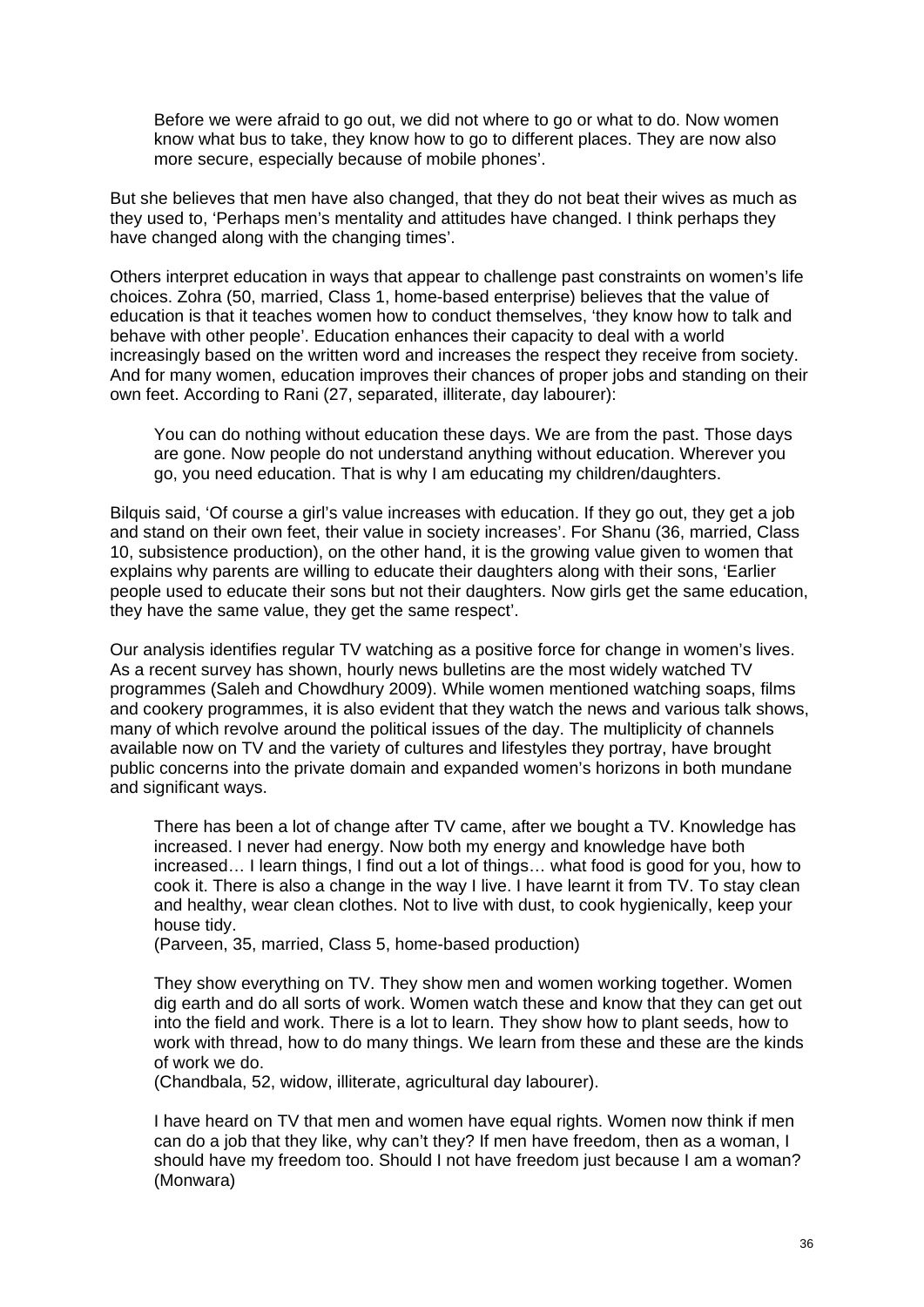Yes, I have heard of equal rights. It means that a husband and wife have equal rights in any kind of work and in taking any decision. I know this from my education, through books and through watching TV. I have learnt a lot from TV. Earlier we would not know the news about what is happening in Sylhet or Cox's Bazaar. Now I find out from the news. I also learn about programmes on women. There is a show called *Ex-Crime* on NTV. They show a lot of things there. The other day they showed the case of a girl who had acid thrown on her. They showed how they caught the boy who threw it. I don't think violence against women has increased or decreased but if they show these things on TV, it may decrease.

(Fatrhat, 25, married, Class 8, home-based paid work)

NGO membership has been another key factor in bringing about change in women's lives along material, cognitive as well as relational pathways. Given the centrality of microcredit in NGO strategies, the economic benefits of NGO membership are not surprising. Our survey findings suggest that NGO membership has allowed women to take up various forms of informal economic activity, including activities that are easier to reconcile with *purdah* norms and domestic responsibilities. It has also allowed women to purchase land and other assets of their own as well as to have their own savings. At the same time, our survey findings point to a range of other non-economic impacts. Women in NGOs are mobile in the public domain: they feel comfortable going unaccompanied to the health centre, to the market place and to visit their natal relatives. They decide on their own who to vote for, are able to attend rural committee meetings and are hopeful about their own future.

Since we are unable to differentiate between the different NGOs represented in our sample, these can be regarded as generic NGO effects. Other studies have suggested that NGO impacts tend to vary considerably according to organisational strategies and that a narrow focus on microfinance tends to be largely associated with purely economic impacts (Kabeer *et al.* 2010; Kabeer, 2011). Our qualitative findings do indicate that women differentiate between NGOs. Khuku (60, Class 5, wage labourer) expressed fear and suspicion about some of the major microfinance organisations:

I think there is a difference between the *samities* [groups]… There is an element of fear with BRAC or ASA. I was with ASA for a while but they stole my money. They did not give me a single penny. I had saved a lot of money. I was saving Taka 15 every week. I didn't get a single penny of that money. When I told them they kept on saying they will give it back, but they didn't. They lost my pass book. I lost such a lot of money that I worked so hard to save.

The discipline imposed by microfinance organisations to ensure loan repayment may explain the survey finding that NGO membership is associated with feelings of being under constant pressure.

Others, however, value BRAC for the knowledge and support it provides women in claiming their entitlements as well as ensuring them on behalf of others, 'This BRAC training is to teach you how to claim your entitlements from the Chairman and then how to make sure it is also distributed to others' (Khaleda). Halima (42, widowed, illiterate, agricultural wage worker) believes that along with TV and various government programmes, NGOs training has helped women become aware of their rights: 'Before women could just be thrown out by their husbands and left to fend for themselves. Now they can take husbands to court and file for their maintenance rights'.

However, as we noted, our survey shows very little evidence that the women have engaged in collective action around gender injustice and this is as true of women belonging to NGOs as it is of others. The most radical impacts were reported by members of a few NGOs that do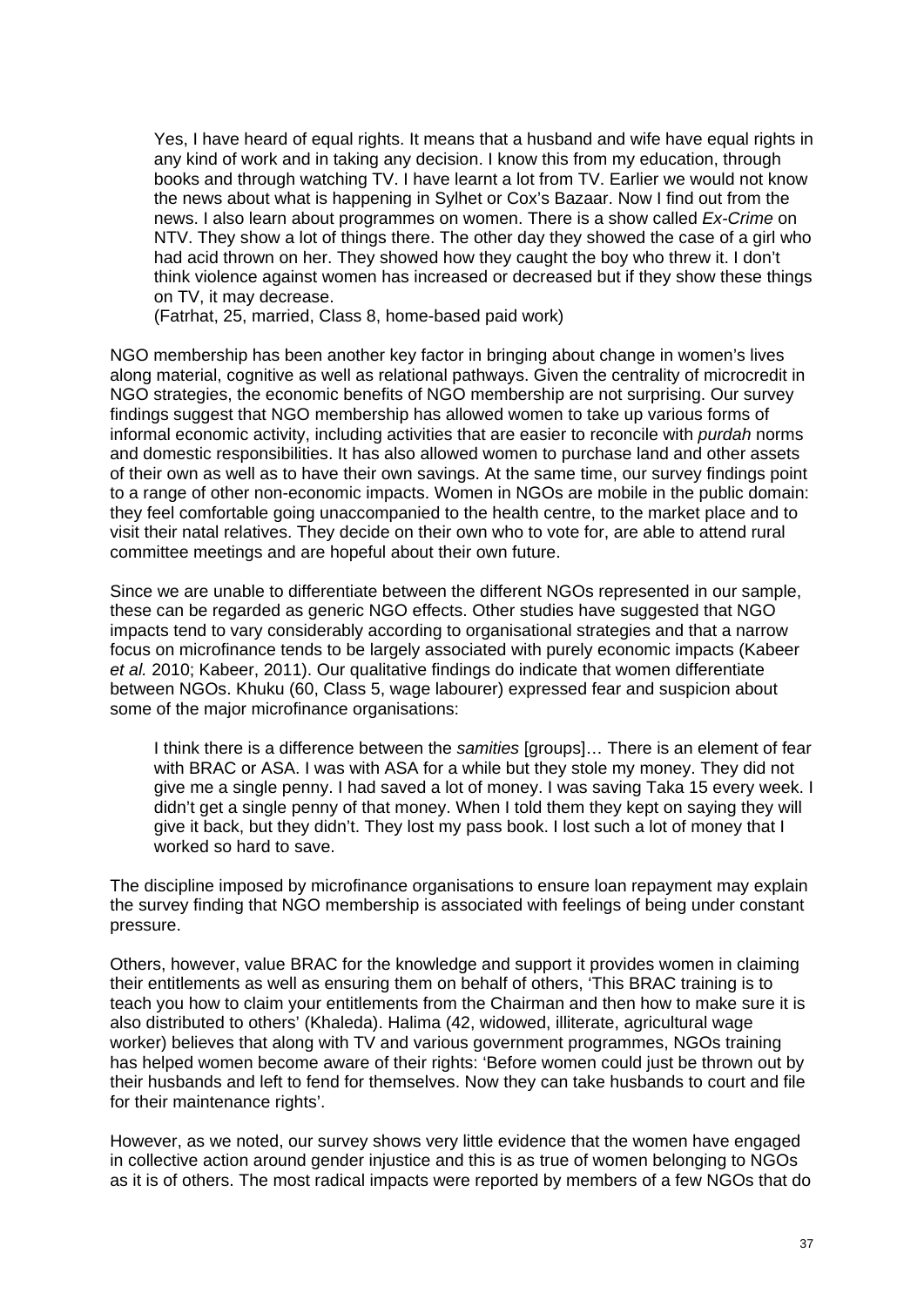not offer any services at all, financial or otherwise, but focus on mobilising groups of men and women to demand their rights and protect injustice. The women in these organisations reported relational impacts not only in terms of their family members but also in relation to their groups and the wider society. This has been discussed in some detail elsewhere (Kabeer 2010) but we cite here from an interview carried out with Rahila (40, married, Class 9, wage worker) a member of Nijera Kori (NK) who is married to a daily wage labourer and who herself works as a domestic. She joined the organisation and has become gradually politicised to the point that she is acknowledged for her leadership qualities. She has twice stood for and won a seat in the local Union Parishad elections.

The pathways of change in her life are not primarily material. She does not believe her family's financial situation has improved much as a result of her membership of NK – her husband is disabled and can no longer work on a regular basis – but she spoke of the other gains that she associates with it. While she has grown up aware of the injustices her family face, she believes that she got her courage to act from the training that NK provides its members about the rights of the poor, about gender injustice and the responsibilities of government and the courage that it has given them to speak out and to engage in collective action. She described the qualities that have made her a leader within her community:

I never hesitated to protest because I was hungry or I hadn't eaten or because I wasn't sure where the next meal would come from. None of that held me back from speaking out. I never thought of things in that way. If anyone came to me, I would accompany them back to whichever office they needed. It didn't matter to me whether it was night or day; I would often go out at night. And I didn't just do this for people who were members of NK groups. I did it for anyone who came for help. In those cases also, we would undertake a protest at the organisational level.

## 8 Conclusion: there are many pathways of women's empowerment

The analysis carried out in this paper suggests that women's empowerment is not a single, unified process unfolding in a linear fashion in the course of social change. It is multistranded, uneven and frequently contradictory so that gains made on some fronts can be diluted or negated by increased costs, risks and set-backs on other fronts. Nevertheless, it is clear that changes in the larger socio-economic environment in Bangladesh have combined with changes in the lives of individual women in ways that have been experienced as empowering.

The entry point of our analysis was the impact of paid work on women's lives, but the analysis itself draws attention to the significance of other possible pathways of change. We find that the pathways of change uncovered by our analysis are associated with three broad sets of resources in women's lives: material, cognitive and relational. These pathways do not unfold in a uniform fashion for all women. Their significance varies considerably by such factors as age, marital status and household economic position. Nor do they operate in isolation from each other. Instead, they frequently overlap and interact, sometimes reinforcing, sometimes offsetting each other.

Access to paid work, the key material resource that featured in our analysis, does make a difference to women's lives, but its impact is strongest and most consistent in the case of women whose employment is characterised by some degree of regularity, visibility and social benefits. Paid work has important economic impacts, as might be expected but it also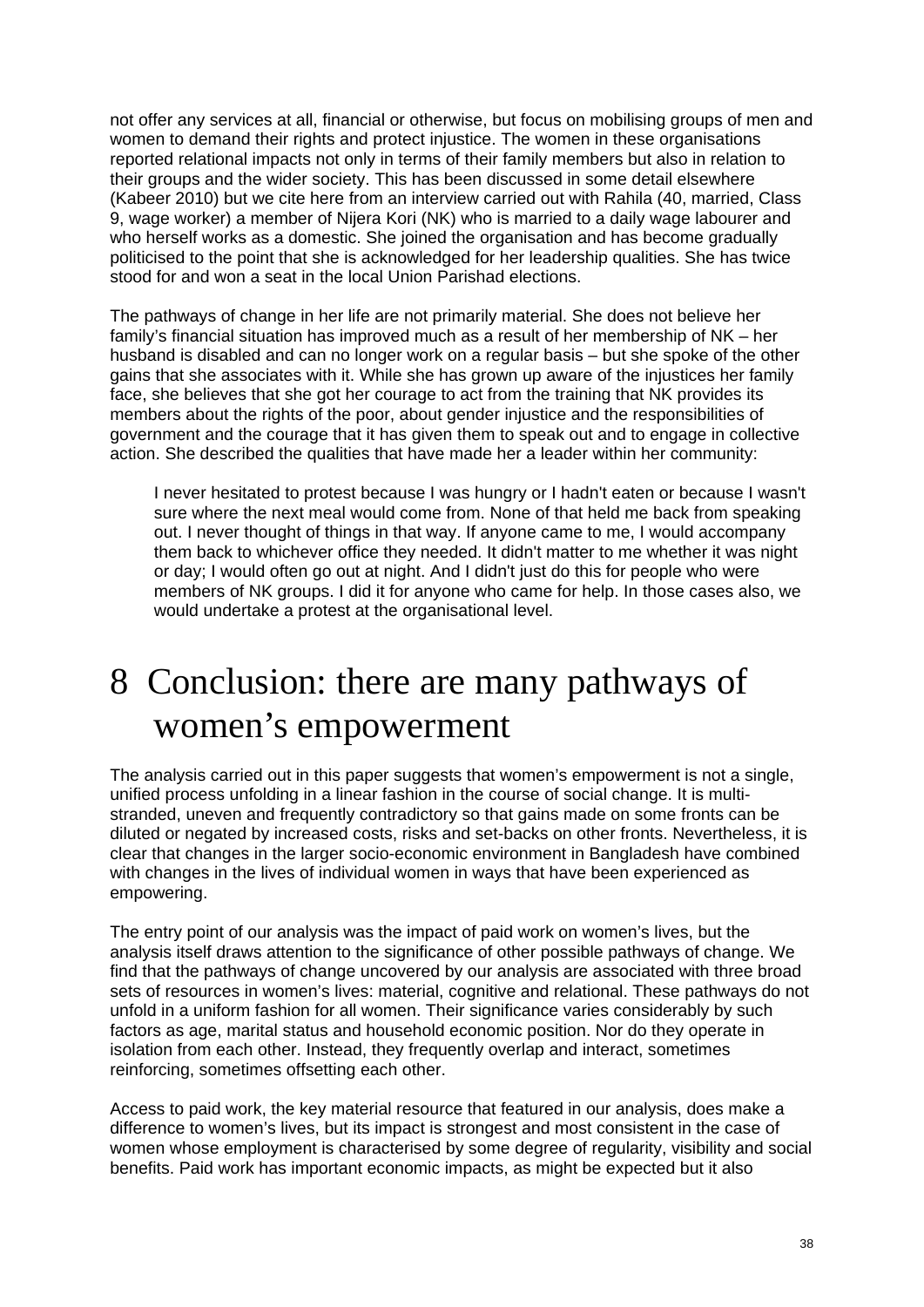operates through cognitive and relational pathways. Working women appear to conduct themselves differently, to feel optimistic about their future and have a sense of control over their own lives. The value they give to their incomes reflects not only their ability to meet their own and their family's needs, but also to provide support for their aging parents, an ability that has previously been denied. Working women, particularly those in formal employment, are also more likely to be consulted by others for advice and information, to attend rural committees and to know about labour laws. Women who own land or housing also reported a number of these impacts.

Both education and TV operates in the first instance at the cognitive level but they also have indirect material and relational impacts. Education, for instance, provides women with information about their rights, a say in household decision making, self-confidence in dealing with others, respect in the sense of being consulted by others for advice and information and autonomy in their voting practices. TV too is a source of information about the world that lies beyond the women's immediate experiences, offering codes of 'proper' behaviour and homemaking but also raising awareness about women's rights and the legal protections available.

Two key 'relational' resources feature among our findings. The first is the support of the family and this testifies to the importance of this set of relationships in mediating women's experiences, regardless of their work status. Other research from Bangladesh has suggested that women who seek to exercise greater voice and agency as their economic contributions increase often generate resistance from dominant male members. The findings in this paper also provide converse evidence: they suggest that women who are valued and supported by other family members, including male members, find it easier to translate the resources at their disposal into enhanced voice and agency, including their public mobility and participation in politics. The qualitative data testifies to how important the support of men can be in enabling women to achieve this translation.

NGO membership embodies all three of our pathways of change. Access to credit expands women's economic options and permits strategic forms of investment – in land, housing and personal savings. Some NGOs provide training both relating to livelihoods skills but also women's rights as well as offering legal support where rights are violated. And as we saw, NGO membership is associated with higher levels of political participation as well as commanding greater respect within the community.

There are two conclusions that we can draw from this that might be of interest to policy makers focusing on women's empowerment. The first is that the change envisaged in using an economic entry-point, such as the provision of regular and reasonably well paid and protected work, does not necessarily have to be restricted to economic change; it can have spill-over effects on other aspects of women's lives. The same is true of other interventions that may operate in the first instance through cognitive or relational effects. But our second conclusion is that in order to bring about sustainable and transformative change in women's lives a combination of factors is needed: changes in women's consciousness and understanding, in their material security and well being and in their capacity to renegotiate existing, and to participate in new, relationships.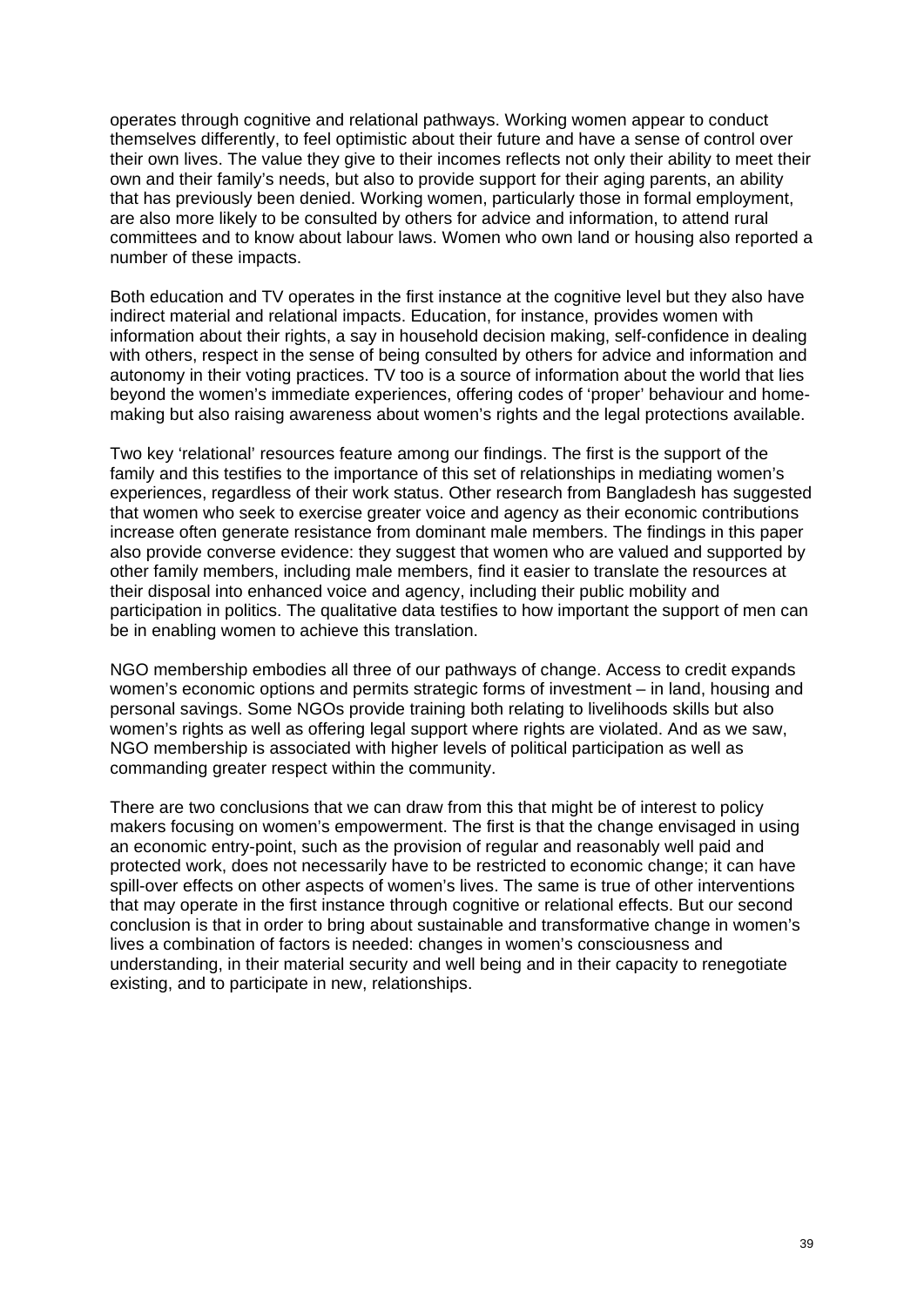## Annex

#### **Table A.1 Locations selected**

| <b>Study Areas</b>      | Rationale                       |
|-------------------------|---------------------------------|
| Modhupur (Tangail)      | Rural, dynamic                  |
| Chandina (Comilla)      | Rural, conservative, poor       |
| Komorpur (Faridpur)     | Peri-urban                      |
| Chapainababganj         | Rural, prosperous, conservative |
| Moulobhibazaar (Sylhet) | Rural, conservative             |
| Bagerhat                | Rural, poor                     |
| Kurigram                | Rural, poor                     |
| Narayanganj             | Urban, large garment sector     |

#### **Table A.2 Variables used in regression analysis**

#### **Dependent variables:**

#### **Income use:**

Makes major decisions about own health (Yes=1); Used own income to purchase a new asset (Yes = 1); Has savings/insurance in own name ( $Yes = 1$ )

#### **Mobility in public domain:**

Visiting health centre (Does not go =0; Goes with others but not comfortable =1; Goes with others and comfortable = 2; Goes alone but not comfortable =3; Goes alone and comfortable =  $4$ ) Going to market: as above Visiting natal family: as above

#### **Participation in the public domain:**

Knowledge of labour law (Yes=1); Approached by others for advice and information (Yes=1); Voted according to own decision (Yes=1); Comfortable attending rural committees (Yes+1); Participated in *shalish* (Yes=1)

#### **Values and perceptions:**

Respect from own family for earning capacity (Yes=1); Respect from community for earning capacity (Yes=1); Weak son preference (Yes=1); Feels under constant pressure (Yes=1); Can handle difficult situations (Yes=1); Optimistic about her future (Yes=1); Feels in full or partial control over her own life

#### **Independent variables:**

Age (in years); Age squared; Marital status (Married = base category); Children under 5 (Yes=1); Female household head (Yes=1); Education (none = base category); Household head's education (none = base category); Household head's occupation (agriculture=base category); Member of NGO (Yes =1); Watches TV regularly (Yes=1); Work valued by family (yes=1); Wears *burkah*/*hijab* when going out (yes=1); Household wealth status (Wealth index); Owns house/land (yes=1); Religion (Muslim =1); Location (district dummies)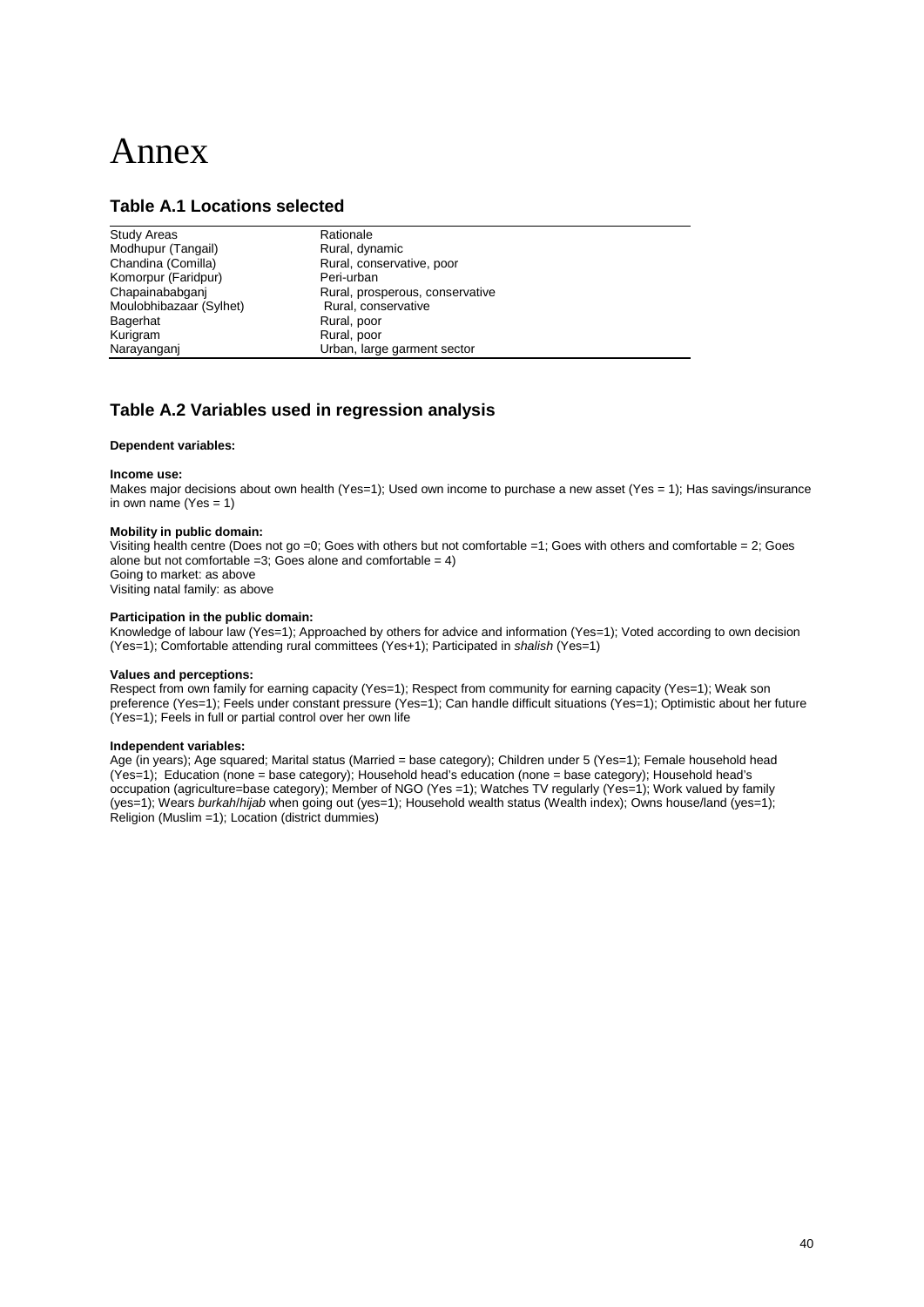## References

- Al-Samarrai, S. (2007) *Changes in Employment in Bangladesh 2000–2005: The Impacts on Poverty and Gender Equity*, background paper for the Bangladesh Poverty Assessment, South Asia Region, Washington DC: World Bank
- Beechey, V. (1978) 'Women and Production: A Critical Analysis of some Sociological Theories of Women's Work', in A. Kuhn and A. Wolpe (eds), *Feminism and Materialism. Women and Modes of Production*, London: Routledge and Kegan Paul

Bergmann, B. (2005) *The Economic Emergence of Women*, London: Palgrave Macmillan

Blood, R.O. and Wolfe, D.M. (1960) *Husbands and Wives*, New York: Free Press

- Blumberg, R.L. (1991) 'Income under Female versus Male Control: Hypotheses from a Theory of Gender Stratification and Data from the Third World', in R.L. Blumberg (ed.), *Gender, Family and Economy: The Triple Overlap*, London: Sage Publications
- Cain, M.; Khanam, S.R. and Nahar, S. (1979) 'Class, Patriarchy and Women's Work in Bangladesh', *Population and Development Review* 5.3: 405–38
- Cleland, J.; Phillips, J.F., Amin, S. and Kamal, G.M. (1994) *The Determinants of Reproductive Change in Bangladesh. Success in a Challenging Environment*, World Bank Regional and Sectoral Studies, Washington DC: World Bank
- Elson, D. and Pearson, R. (1981) 'The Subordination of Women and the Internationalisation of Factory Production', in K. Young, R. McCullagh and C. Wolkowitz (eds), *Of Marriage and the Market: Women's Subordination in International Perspective*, London: CSE **Books**
- Engels, F. (1972) *The Origin of the Family, Private Property and the State*, London: Lawrence and Wishart
- Fuentes, A. and Ehrenreich, B. (1983) *Women in the Global Factory*, Cambridge: South End Press
- Greenhalgh, S. (1991) 'Women in the Informal Enterprise: Empowerment or Exploitation?', *Research Division Working Paper* 33, New York: Population Council
- Hartmann, H. (1981) 'The Unhappy Marriage of Marxism and Feminism: Towards a more Progressive Union', in L. Sargent (ed.), *The Unhappy Marriage of Marxism and Feminism: A Debate on Class and Patriarchy*, London: Pluto Press
- Huq, S. (2010) 'Negotiating Islam: Conservatism, Splintered Authority and Empowerment in Urban Bangladesh', *IDS Bulletin* 41.2: 97–105
- Joekes, S. (1987) *Women in the World Economy*, Oxford: Oxford University Press
- Kabeer, N. (2011) 'Between Affiliation and Autonomy. Navigating Pathways of Women's Empowerment and Gender Justice in Bangladesh', *Development and Change* 42.2: 499–528